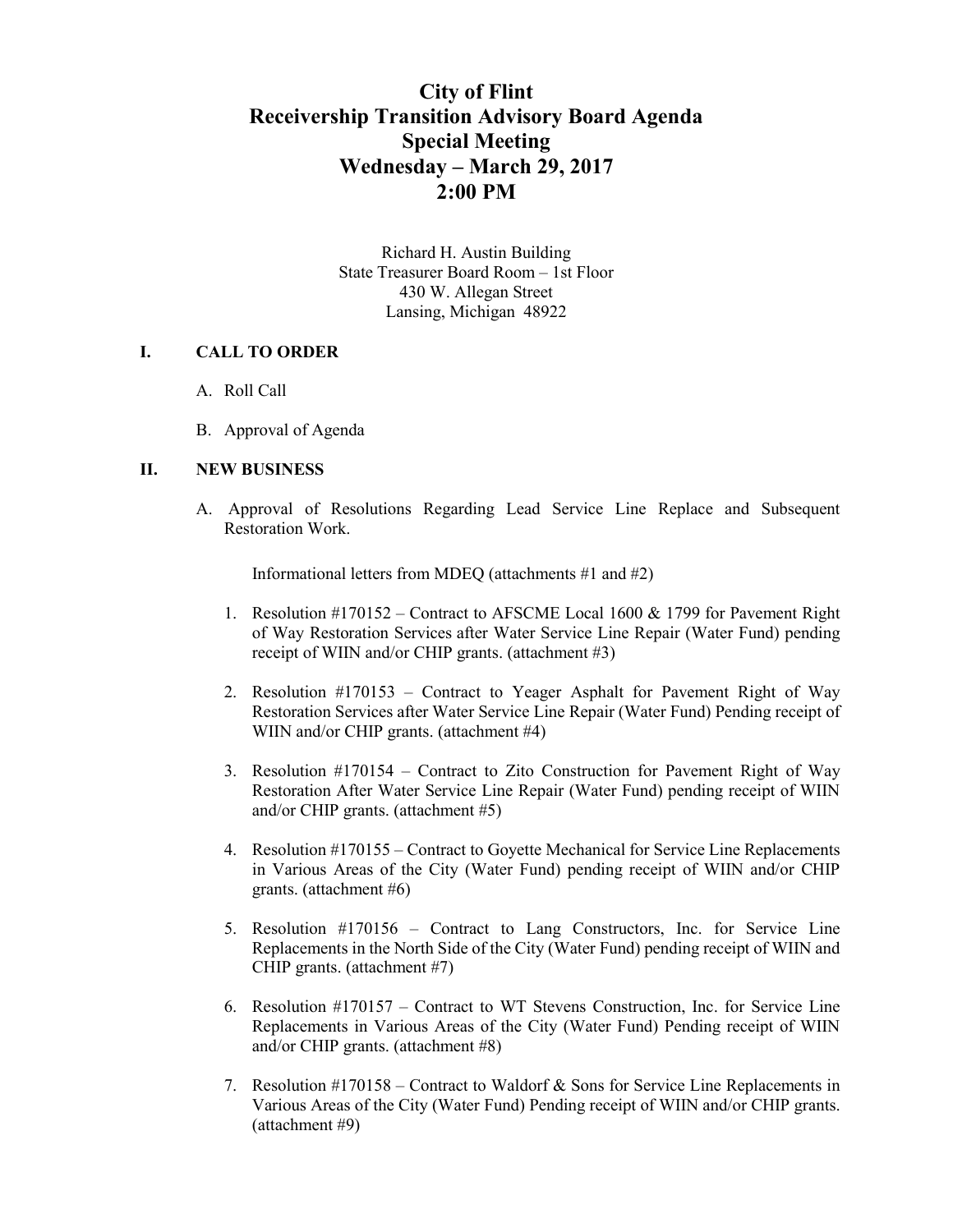- 8. Resolution #1701159 Authorizing Acceptance of \$100,000,000 Federal Water Infrastructure Improvements for the Nation (WIIN) Grant and \$20,000,000 Matching State of Michigan Appropriation and the Amendment of the 2016/17 City of Flint Adopted Budget for Water Infrastructure and Distribution Improvements in the Amount of \$32,000,000. (attachment #10)
- B. Approval of Amendment of Ordinances
	- 1. 170092 Ordinance No. 4084 An Ordinance to Amend the Code of the City of Flint by Amending Chapter 18, Taxation; Funds; Purchasing; Article I, in General; Section 18-4.1, Service Charge in Lieu of Taxes for Housing Facilities for Certain Persons. (attachment #11)
	- 2. 170093 Ordinance No. 4085 An Ordinance to amend the Code of the City of Flint by Amending Chapter 18, Taxation; Funds; Purchasing; Article I, In General; Section 18-4.7, Same - Duration. (attachment #12)

## **III. PUBLIC COMMENT**

## **IV. ADJOURNMENT**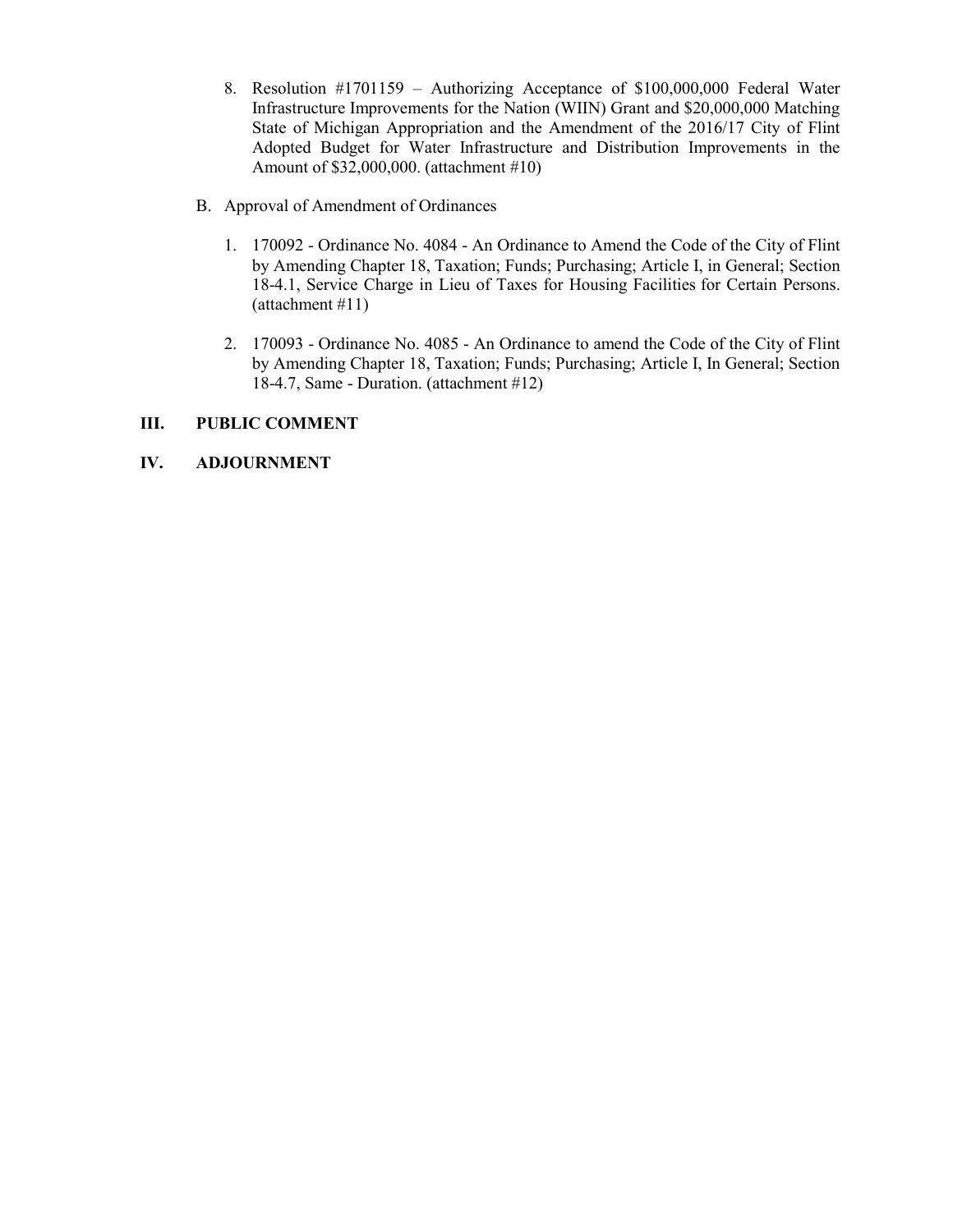

STATE OF MICHIGAN DEPARTMENT OF ENVIRONMENTAL QUALITY

LANSING



Attachment #1

C. HEIDI GRETHER DIRECTOR

August 15, 2016

VIA E-MAIL

The Honorable Karen Williams Weaver Mayor of Flint 1101 South Saginaw Street Flint, Michigan 48502

WSSN: 02310 City of Flint

Dear Mayor Weaver:

SUBJECT: City of Flint Lead and Copper Monitoring - Action Level (AL) Exceedance

The city of Flint (City) exceeded the AL for lead during the most recent round of lead and copper monitoring of drinking water taps from January 1 to June 30, 2016, as summarized below:

| Contaminant | AL                               | <b>MCLG*</b> | 90 <sup>th</sup><br>Percentile<br>Value | Number of<br><b>Samples</b><br><b>Above AL</b> | <b>Typical Source of</b><br>Contaminant                                                                            |  |  |  |  |  |
|-------------|----------------------------------|--------------|-----------------------------------------|------------------------------------------------|--------------------------------------------------------------------------------------------------------------------|--|--|--|--|--|
| Lead        | 15 parts<br>per billion<br>(ppb) |              | 20                                      | 88                                             | Corrosion of household<br>plumbing systems; service lines<br>that may contain lead; Erosion<br>of natural deposits |  |  |  |  |  |
| Copper      | 1,300 ppb                        | 1,300        | 170                                     |                                                | Corrosion of household<br>plumbing systems; Erosion of<br>natural deposit                                          |  |  |  |  |  |

\*MCLG: Maximum contaminant level goal means the level of a contaminant in drinking water below which there is no known or expected risk to health. MCLGs allow for <sup>a</sup> margin of safety.

An AL exceedance is not <sup>a</sup> violation of the Michigan Safe Drinking Water Act, 1976 PA 399, as amended (Act 399), but it does trigger other requirements under Act 399. These include source water monitoring, public education, customer requested supplemental sampling, and lead service line replacement.

# Sample Reporting and 90<sup>th</sup> Percentile Calculation

The Michigan Department of Environmental Quality (MDEQ) received your Lead and Copper Report form on July 8, 2016. Included with the form were samples collected during the January to June <sup>2016</sup> monitoring period from sites verified as meeting Tier <sup>I</sup> criteria, meaning they were collected from residential sites confirmed as having lead service lines or copper plumbing with lead solder installed between <sup>1983</sup> and 1988. After exclusion of some sample results from compliance reporting due to their invalidation under the Lead and Copper Rule (LCR), for reasons including sample hold time exceedances and collection after <sup>a</sup> filter, the 661 remaining samples were listed on the submitted form as required. Following further clarification from the U.S. Environmental Protection Agency (EPA), including concurrence on the MDEQ's rationale in calculating the 90<sup>th</sup> percentile, the MDEQ performed additional data quality review and identified more samples requiring invalidation. Invalidated samples were not used in calculating the 90<sup>th</sup>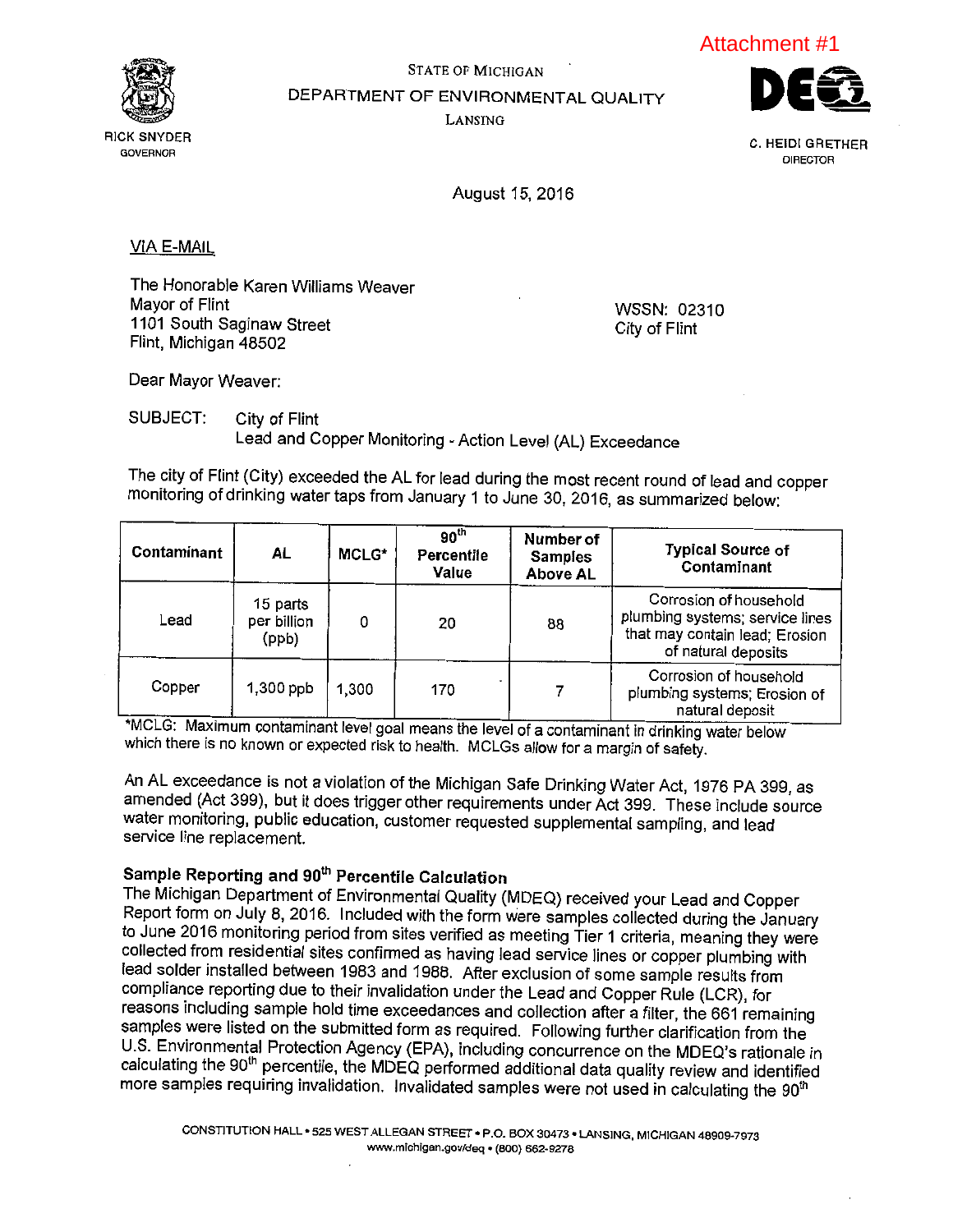The Honorable Karen Williams Weaver Page 2 August 15, 2016

percentile value since they failed to meet LCR compliance sampling requirements. The remaining 633 verified sample results were used to calculate the  $90<sup>th</sup>$  percentile value.

## Deliver Customer Notice of Lead Result

Within 30 days of learning the results, water supplies must provide individual lead tap results to the people who receive water from sites that were sampled, even if lead was not detected. However, in Flint, results were being provided directly to the sampling address as well as being posted on <sup>a</sup> public Web site. Regardless of the lead result or even if the resident had sampled, all city customers were provided with <sup>a</sup> filter for their kitchen tap that was certified for the removal of lead, and they were being advised to not drink the water from any other tap. Residents also had access to replacement filters or bottled water, so all exposure to lead through drinking water should have been eliminated.

#### Distribute Public Education (PE)

In addition to providing the lead consumer notice, the City is required to deliver PE materials to all consumers by **August 29, 2016**, and to repeat this process each year until the lead AL is no longer exceeded. You are also encouraged to maintain PE materials on your Web site. This material is intended to educate consumers about lead health effects, lead sources, and steps to minimize exposure.

We realize there has been widespread dissemination of educational material on an unprecedented scale throughout Flint during the past 10 months. There have been press releases, public meetings, community events, and national news coverage of the lead levels in Flint and the precautionary measures residents were given to reduce their exposure to lead through drinking water. However, because the lead AL has been exceeded in the latest monitoring period, the City must provide formal PE to all customers. In addition, the City shall offer to sample the tap water of any customer who requests it.

Enclosed is <sup>a</sup> template you may use to provide the latest information to your consumers. The PE materials must include information about the recent lead AL exceedance, information about what the City is doing to reduce lead levels, information about lead service lines in the City's distribution system, and information about the history of lead levels in the City's water supply. The MDEQ must approve the City's PE material prior to dissemination. The City must submit final PE materials to the MDEQ for review and approval by August 18, 2016.

At least quarterly, provide the following statement on water bills until the lead AL is no longer exceeded: 'The City of Flint found high levels of lead in drinking water in some homes. Lead can cause serious health problems. For more information please call the City of Flint at 810-787-6537 or visit www.cityofflint.com."

Enclosed is <sup>a</sup> "Summary of Public Education Requirements and Certificate of Distribution." This serves as <sup>a</sup> checklist of PE activity requirements with <sup>a</sup> certification to return to the MDEQ by September 8, 2016, along with a sample copy of the PE material. Be sure to review the PE requirements carefully to ensure all required activities are conducted.

The City must continue PE activities until the lead AL has been met.

#### Correct the Problem

The City must continue the supplemental corrosion control treatment to reduce the amount of lead from leaching into the drinking water. The City must also continue monitoring its corrosion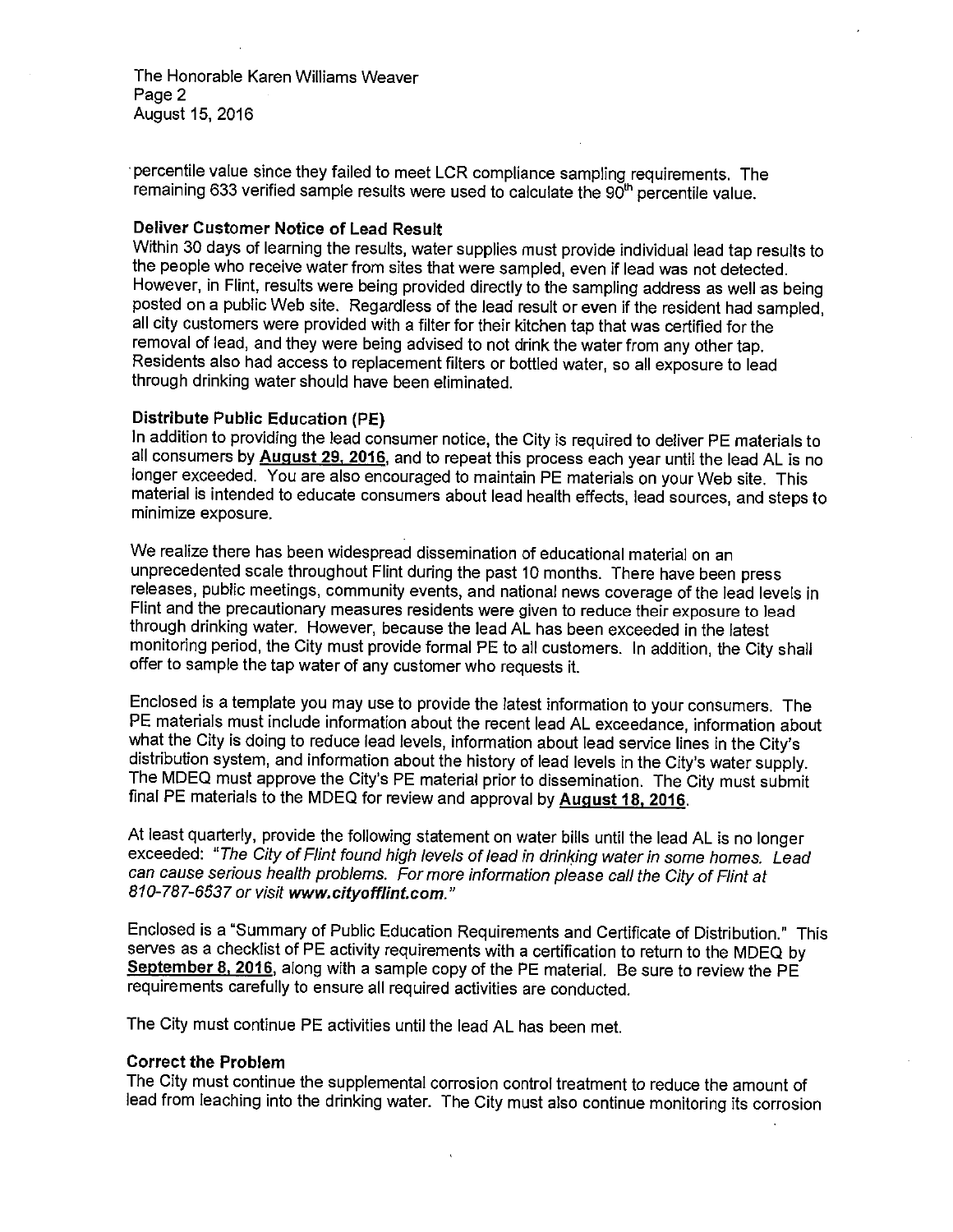The Honorable Karen Williams Weaver Page 3 August 15, 2016

control treatment on <sup>a</sup> daily basis to ensure proper operation is maintained. In addition, the City must continue monitoring water quality throughout the distribution system to demohstrate the effectiveness of the City's corrosion control treatment. Finally, the City has <sup>a</sup> contract to initiate and develop <sup>a</sup> Distribution System Optimization Program over the next <sup>8</sup> to <sup>9</sup> months. Any further, long-term measures identified by this Program as necessary to maintain optimal corrosion control treatment should be implemented.

#### Lead Service Line Replacement

Water supplies that exceed the lead AL in compliance monitoring conducted after installing corrosion control treatment must also begin to replace lead service lines. You must identify the number of lead service lines in your community and replace <sup>a</sup> minimum of 7 percent of the original number of lead service lines each year. Lead service line replacement (LSLR) may be discontinued if your water supply is at or below the AL for two consecutive six-month monitoring periods.

By September 30, 2016, provide the MDEQ with your best estimate of the total number of lead service lines, including lead goosenecks, in your community. Please include the basis for your estimate with the submittal. You are required to replace at least 7 percent of those service lines by June 30, 2017. Failure to respond and adequately justify a lead service line estimate by the September 30, 2016, deadline will result in the MDEQ imposing a minimum number based on the MDEQ's best available data.

## Conduct Water Quality Parameter (WQP) Monitoring

Continue to conduct WQP monitoring as required.

#### Conduct Source Water Monitoring

By December 31, 2016, collect one sample for lead and copper at the entry point to the distribution system. Repeat annually until both lead and copper ALs are met for two consecutive six-month monitoring periods.

#### Lead and Copper Monitoring

Your next round of lead and copper tap monitoring must be conducted between July 1 and December 31, 2016. You are required to collect a minimum of 60 tap samples from Tier 1 sample locations. Select the same sites used in previous monitoring periods unless sites no longer meet Tier 1 criteria. If a site no longer meets Tier 1 criteria, it must be replaced by another confirmed Tier 1 site with lead service lines and documentation must be provided to the MDEQ.

### Consumer Confidence Report (CCR)

Include this AL exceedance in your CCR, which is due to our office, your customers, and the local health department by July 1, 2017. You may use the table format from page 1 of this letter.

Also, since the lead AL was exceeded, include the following health effects language: "Infants and children who drink water containing lead in excess of the action level could experience delays in their physical or mental development. Children could show slight deficits in attention span and learning abilities. Adults who drink this water over many years could develop kidney problems or high blood pressure."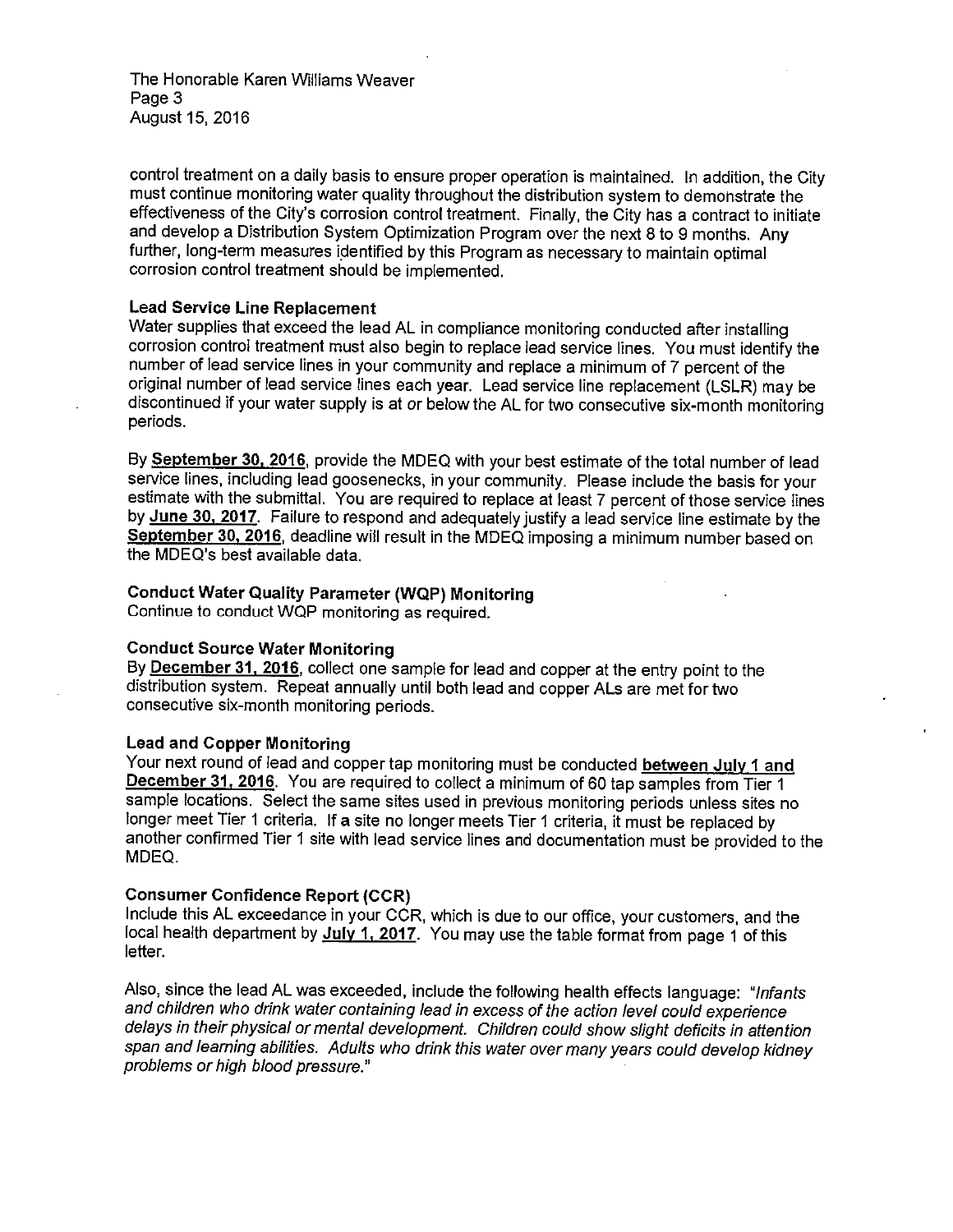For additional information on CCR www.michigan.govldrinkingwater. requirements, visit the MDEQ Web site at Click on Community Water Supply Home Page and then the Consumer Confidence Report Rule link under Laws and Rules.

t,

 $\cdot$ 

 $\sim 10^{11}$  m  $^{-1}$ 

| <b>Complete By</b>                            | Requirement                                                                                                                       | <b>Comments</b>                                                                                                                                                                                               |
|-----------------------------------------------|-----------------------------------------------------------------------------------------------------------------------------------|---------------------------------------------------------------------------------------------------------------------------------------------------------------------------------------------------------------|
| Ongoing                                       | Collect WQP samples.                                                                                                              | Continue to collect required WQP<br>samples.                                                                                                                                                                  |
| August 18,<br>2016                            | Submit PE materials to MDEQ for<br>approval prior to dissemination.                                                               | MDEQ must approve PE content before<br>it can be disseminated to customers.                                                                                                                                   |
| August 29,<br>2016                            | Perform PE activities, including<br>delivering PE materials to all<br>consumers.                                                  | PE required activities are listed in<br>enclosed template and checklist.<br>Repeat every year until the lead AL is<br>met in the most recent round of<br>sampling.                                            |
| At Least<br>Quarterly                         | Include mandatory lead language on<br>customer water bills at least<br>quarterly.                                                 | See mandatory language above.<br>Repeat quarterly until the lead AL is met<br>in the most recent round of sampling.                                                                                           |
| September 8,<br>2016                          | Send MDEQ certification of PE<br>compliance along with a sample<br>copy of the materials delivered.                               | Sample certification enclosed.<br>Required whenever PE is required.                                                                                                                                           |
| September 30,<br>2016                         | Provide MDEQ a lead service line<br>estimate on the number of lead<br>service lines in the water system.                          | The estimate must include all lead<br>service lines, which includes lead<br>goosenecks. If deadline is not met,<br>MDEQ will establish a minimum number<br>for replacement.                                   |
| December 31,<br>2016                          | Collect one lead and copper sample<br>from each entry point to the<br>distribution system.                                        | Repeat every year until both ALs are<br>met for one year.                                                                                                                                                     |
| Between July 1<br>and<br>December 31,<br>2016 | Collect at least 60 samples from<br>Tier 1 sites within the distribution<br>system and have them analyzed for<br>lead and copper. | Report the results to the MDEQ and<br>deliver the customer notice of individual<br>lead results using the downloadable<br>Lead and Copper Report and<br><b>Consumer Notice of Lead Result</b><br>Certificate. |
| June 30, 2017                                 | Replace 7 percent of lead service<br>lines.                                                                                       | Replace a minimum of 7 percent of lead<br>service lines.                                                                                                                                                      |
| July 1, 2017                                  | Report the 2016 AL exceedance in<br>the CCR.                                                                                      | Specific lead health effects language<br>must be included.                                                                                                                                                    |

## Summary of Upcoming Requirements

 $\ddot{\phantom{a}}$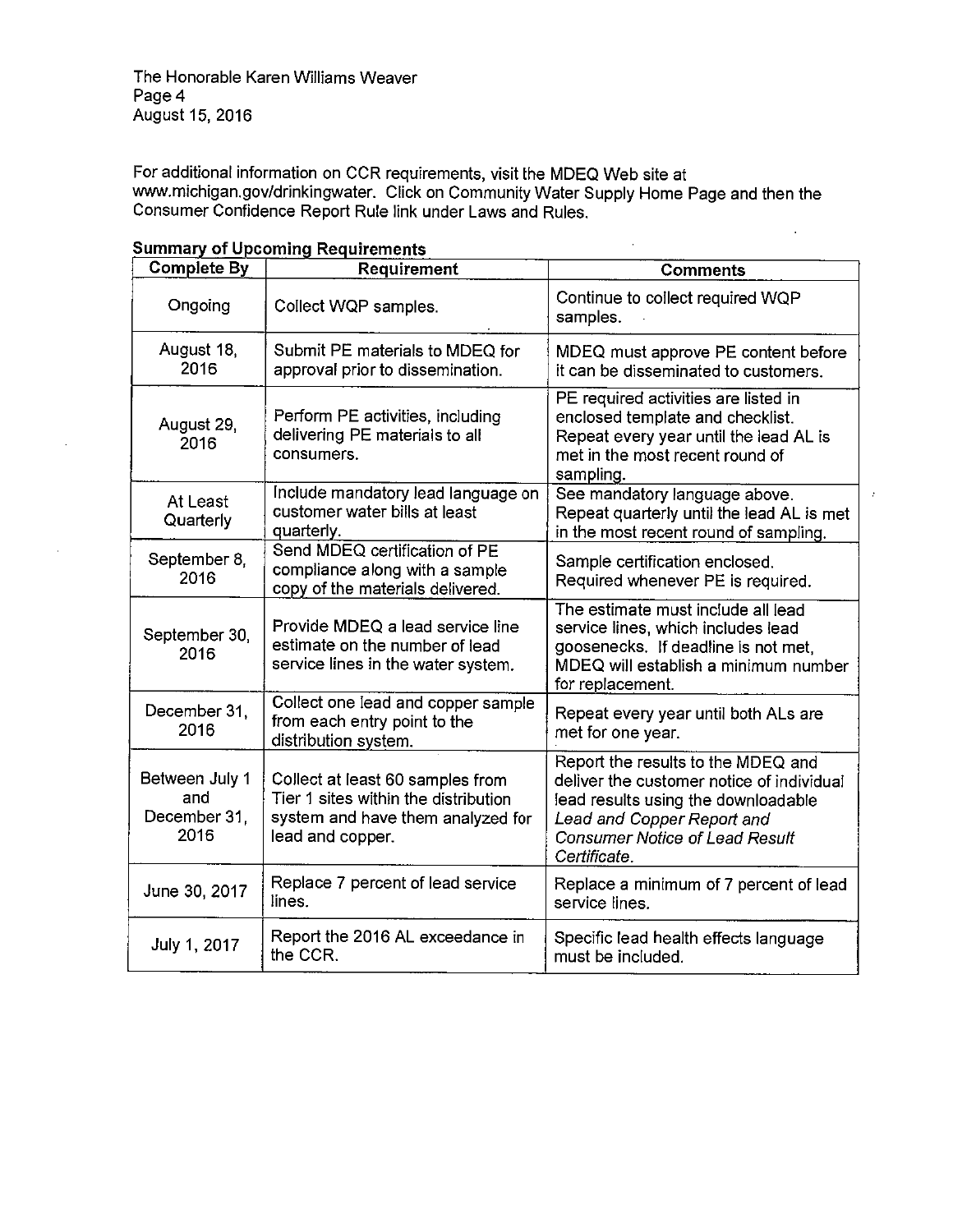The Honorable Karen Williams Weaver Page 5 August 15, 2016

Thank you for your prompt attention to this matter. We continue to offer assistance in implementing these regulations.

Sincerely,

Bryce Feighner, P.E., Chief Office of Drinking Water and Municipal Assistance 517-284-6524

Enclosures

- cc/enc: Mr. Robert Kaplan, Acting Regional Administrator, EPA, Region 5 Brigadier General Mike McDaniel (Ret.), City of Flint
	- Mr. Sylvester Jones, City of Flint
	- Ms. JoLisa McDay, City of Flint
	- Ms. C. Heidi Grether, Director, MDEQ
	- Mr. Richard Baird, Governor's Office
	- Mr. Jim Sygo, Chief Deputy Director, MDEQ
	- Mr. George Krisztian, MDEQ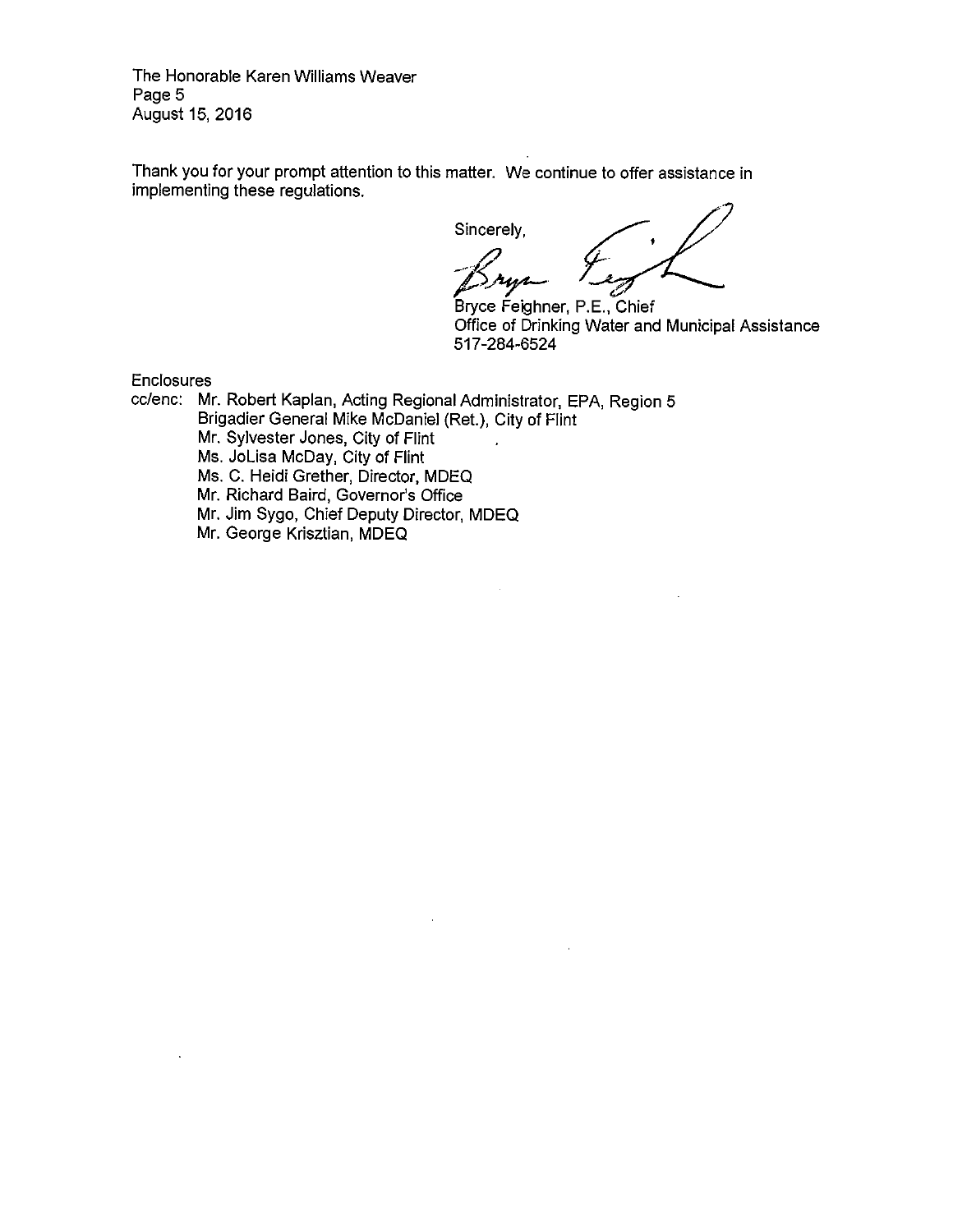

# DEPARTMENT OF PUBLIC WORKS AND UTILITIES Water Plant

Dr. Karen Weaver Mayor

Sylvester Jones Jr. City Administrator

JoLisa McDay Utilities Administrator

## IMPORTANT INFORMATION ABOUT LEAD IN YOUR DRINKING WATER

City of Flint found elevated levels of lead in drinking water in some homes/buildings. Lead can cause serious health problems, especially for pregnant women and young children. Please read this notice closely to see what you can do to reduce lead in your drinking water.

Si desea una copia de este aviso en español, por favor llame al 810-787-6537 para tener uno enviado a usted. Una copia también está disponible en www.michigan.gov/flintwater.

#### What happened? What is being done?

From January through June 2016, lead tap sampling was conducted by residents throughout the city of Flint (City). In July the results from sampling locations that qualify as high-risk sites under United States Environmental Protection Agency (EPA) regulations were reviewed and used for calculating the 90<sup>th</sup> percentile. The lead 90<sup>th</sup> percentile value for this monitoring period was 20 parts per billion (ppb), which exceeds the federal action level of 15 ppb for lead. It should be noted that the most recent rounds of extended sentinel monitoring have shown <sup>a</sup> significant improvement in the system.

The City has been working to optimize corrosion control treatment in order to recoat the pipes to prevent lead from leaching into the water. The City will continue to optimize and maintain this treatment as required for all large systems under the Lead and Copper Rule.

The Michigan Department of Environmental Quality (MDEQ) and EPA Flint Water Response Team spent much of the last <sup>6</sup> months investigating homes in the City for lead service lines. Earlier this year, the City also participated in <sup>a</sup> pilot program to remove <sup>33</sup> lead service lines. Currently, the City has received funding to hire 3 contractors to begin removing more lead lines next month.

#### Health Effects of Lead

Lead can cause serious health problems if too much enters your body from drinking water or other sources. It can cause damage to the brain and kidneys, and can interfere with the production of red blood cells that carry oxygen to all parts of your body. The greatest risk of lead exposure is to infants, young children, and pregnant women. Scientists have linked the effects of lead on the brain with lowered IQ in children. Adults with kidney problems and high blood pressure can be affected by low levels of lead more than healthy adults. Lead is stored in the bones and it can be released later in life. During pregnancy, the child receives lead from the mother's bones, which may affect brain development

l<br>I

 $\mathbf{1}$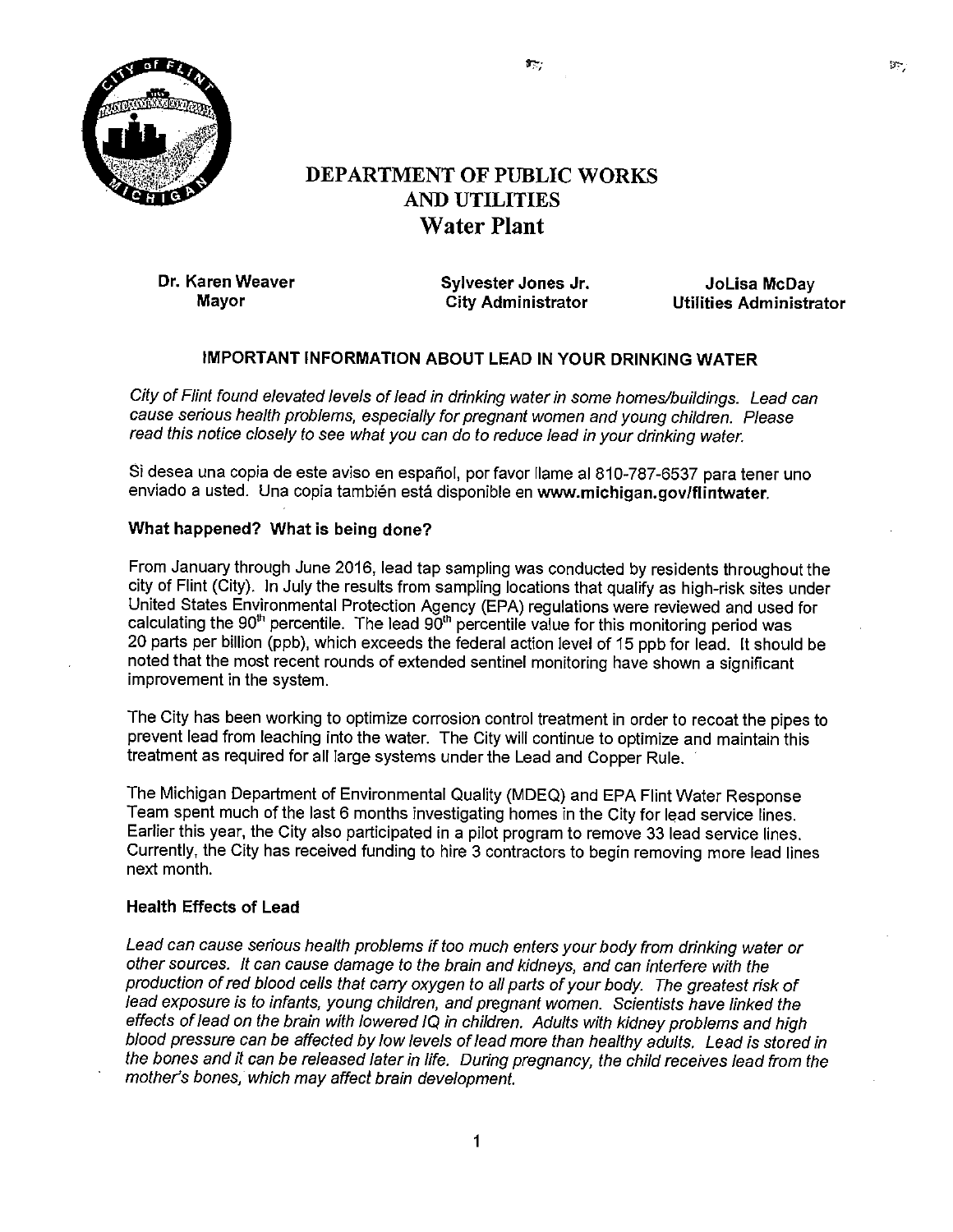#### Sources of Lead

Lead is <sup>a</sup> common metal found in the environment. Drinking water is one possible source of lead exposure. Other sources of lead exposure for most individuals are lead-based paint, leadcontaminated dust or soil, and some plumbing materials. In addition, lead can be found in certain types of pottery, pewter, fixtures, food, and cosmetics. Other sources include exposure in the work place and exposure from certain hobbies (lead can be carried on clothing or shoes).

Plumbing products, such as pipes and fixtures, may contain lead. Homes built before 1988 are more likely to have plumbing containing lead, but newer homes may also contain lead. Beginning in 2014, the law reduced the allowable level of lead in these products to <sup>a</sup> maximum of 0.25 percent to be labeled as "lead free." Older fixtures may contain higher levels of lead.

The water coming from the Lake Huron Water Treatment Plant of the Great Lakes Water Authority does not contain lead. Lead may enter drinking water when it is in contact with pipes or plumbing that contains lead for several hours.

The EPA estimates that drinking water can make up 20 percent or more of <sup>a</sup> person's total exposure to lead. Infants who consume mostly mixed formula can receive 40 percent to <sup>60</sup> percent of their exposure to lead from drinking water.

Don't forget about other sources of lead, such as lead paint, lead dust, and lead in soil. Wash your children's hands and toys often as they can come into contact with dirt and dust containing lead.

#### Steps You Can Take to Reduce Your Exposure to Lead in Your Water

1. Continue to use your NSF-certified filters on drinking water taps until further notice, Filtered water should be used for drinking, cooking, and washing fruits and vegetables. Read the package to make sure the filter is certified to meet NSF53, the NSF standard for particulate lead removal. Be sure to replace <sup>a</sup> filter device as often as the manufacturer recommends. Contact NSF International at 800-NSF-8010 or visit their Web site at www.nsf.org for water filter performance standards. You can pick up free water filters and replacement cartridges at any one of nine locations, open Monday through Saturday. You can visit www.michigan.gov/flintwater or call 800-662-9278 to find the water resource location nearest you.

2. Run your water to flush out lead. The longer water sits in your home's pipes, the more lead the water may contain. Even if you are not drinking your water, you should flush water through the faucets in your house to build up <sup>a</sup> protective coating in your pipes. This coating will help block lead from getting into your water. Every morning, run unfiltered cold water through drinking water taps for at least five minutes to flush out pipes.

3. Use filtered water when preparing baby formula. Use filtered water from the cold water tap to make baby formula. Do not use hot water for mixing baby formula.

4. Clean your faucet aerator. The aerator on the end of your faucet is a screen that will catch debris. This debris could include particles of lead. The aerator should be removed and cleaned at least every two weeks. Please visit www.michigan.govlflintwater for more information on cleaning faucet aerators.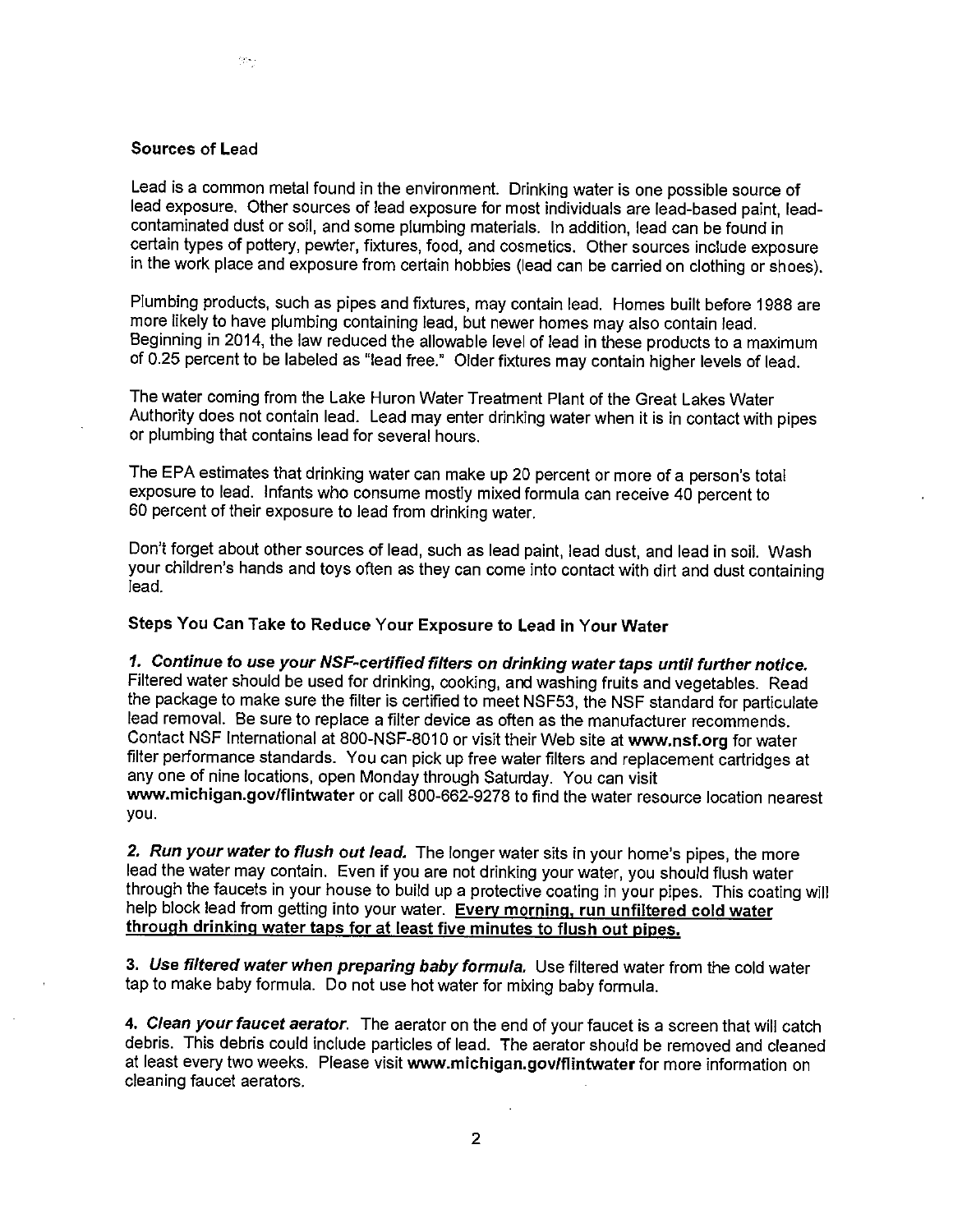5. Do not boil water to remove lead. Boiling water will not reduce lead levels.

6. Get your child tested. Contact your local health department or healthcare provider to find out how you can get your child tested for lead if you are concerned about exposure. Please visit www.michigan.govlflintwater or call 800-662-9278 for more information.

7. Test your water for lead. Call us at 810-787-6537 to find out how to get your water tested for lead. Currently, the MDEQ Laboratory is providing free water testing to all residents of Flint. You can pick up and drop off <sup>a</sup> testing kit at any one of nine locations, open Monday through Saturday. You can visit www.michigan.gov/flintwater or call 800-662-9278 to find the water resource location nearest you.

8. Identify if your plumbing fixtures contain lead. Most existing homes have leaded brass faucets unless they have been replaced since 2013. Any new connecting plumbing and fittings should also meet the 2014 lead-free definition. If you replace your faucet, buy <sup>a</sup> new one with pieces that meet the 2014 lead-free definition. These should be certified as lead-free by an independent testing agency. Learn more from the EPA's Publication Center at 800-490-9198 and ask for the document entitled "How to Identify Lead-Free Certification Marks for Drinking Water System & Plumbing Materials" (number 600F13153).

#### For More Information

Call us at 810-787-6537 or visit our Web site at www.cityofflint.com or the State of Michigan Web site at www.michigan.gov/flintwater. For more information on reducing lead exposure around your home/building and the health effects of lead, visit EPA's Web site at www.epa.gov/lead or contact your healthcare provider.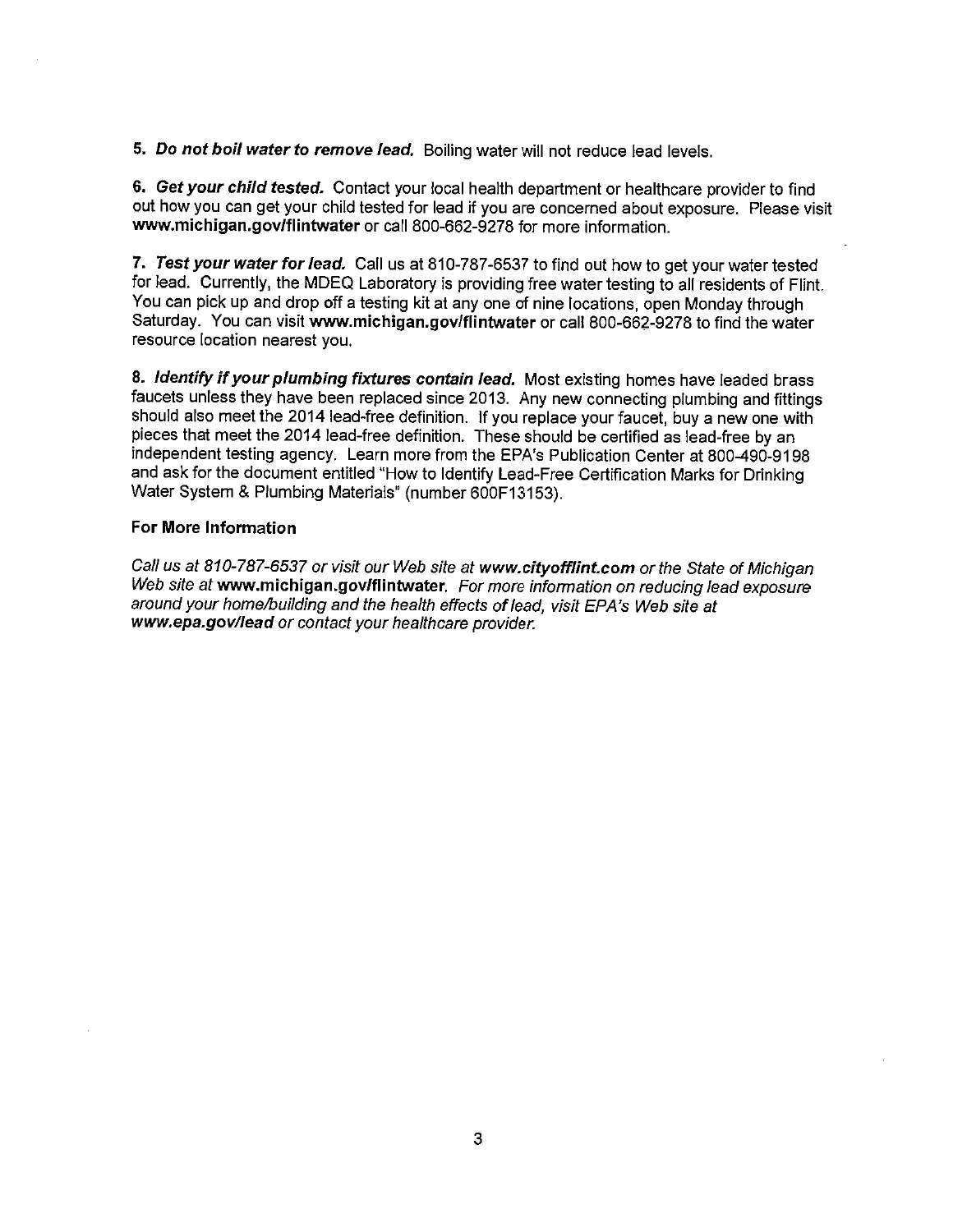# Summary of Public Education (PE) Requirements and Certificate of Distribution

For Community Water Supplies That Exceed the Lead Action Level

Public education (PE) materials must be delivered within 60 days after the end of the monitoring period in which the lead exceedance occurred and repeated once every 12 months for as long as the lead action level is exceeded. Within 10 days after the end of the period in which PE is required, send documentation to the DEQ that contains:

- A demonstration that the water supply has delivered the PE materials that meet the content requirements and the delivery requirements.
- A list of all the newspapers, radio stations, television stations, and facilities and organizations to which the water supply delivered PE materials during the period in which the water supply was required to perform PE tasks.

To meet this requirement, water supplies may use this checklist to document delivery activities. Send this checklist, or similar documentation, to the DEQ along with <sup>a</sup> sample copy of the PE material that was distributed.

- 1. Deliver PE printed materials (pamphlets, brochures, posters) to all bill-paying customers. Date delivered: \_\_\_\_\_\_\_\_\_\_\_\_\_\_\_\_\_\_\_\_\_\_\_\_\_\_\_\_\_\_\_\_\_\_\_\_\_\_\_\_\_\_\_\_\_\_\_\_\_\_\_\_\_\_\_\_\_\_\_\_\_\_\_
- 2. Provide the following message on or in each water bill (no less frequently than quarterly). "[Water Supply Name] found high levels of lead in drinking water in some homes. Lead can cause serious health problems. For more information please call [Water Supply Name] or visit [insert Web site if available]." Dates water bills or other delivery mechanism delivered: \_\_\_\_\_\_\_\_\_\_\_\_\_\_\_\_\_\_\_\_\_\_\_
- 3. Partner with the local public health agency to reach at-risk consumers, even if the agency is not served by the water supply:

a. Deliver PE materials to the local public health agency along with an informational notice encouraging them to distribute to potentially affected consumers. Date delivered to local public health agency: \_\_\_\_\_\_\_\_\_\_\_\_\_\_\_\_\_\_\_\_\_\_\_\_\_\_\_\_\_\_\_\_\_\_

b. Contact the local public health agency in person or by phone. If the agency provides <sup>a</sup> list of other organizations that serve the target population, deliver materials to those organizations, too, even if not served by the water supply. List of other organizations: \_\_\_\_\_\_\_\_\_\_\_\_\_\_\_\_\_\_\_\_\_\_\_\_\_\_\_\_\_\_\_\_\_\_\_\_\_\_\_\_\_\_\_\_\_\_\_\_\_\_\_\_\_

- 4. Deliver PE materials to the following facilities and organizations that are served by the • water supply that are most likely to be visited regularly by pregnant women and children. Check all that apply and list the names of facilities and organizations:
	- Public and private schools or school boards: \_\_\_\_\_\_\_\_\_\_\_\_\_\_\_\_\_\_\_\_\_\_\_\_\_\_\_\_\_\_\_\_\_
	- \_\_ Women Infants and Children (WIC) and Head Start programs: \_\_\_\_\_\_\_\_\_\_\_\_\_\_\_\_\_\_\_
	- Public and private hospitals and medical clinics: \_\_\_\_\_\_\_\_\_\_\_\_\_\_\_\_\_\_\_\_\_\_\_\_\_\_\_\_\_\_
	- $\Box$  Pediatricians:  $\Box$
	- Family planning ëlinics: \_\_\_\_\_\_\_\_\_\_\_\_\_\_\_\_\_\_\_\_\_\_\_\_\_\_\_\_\_\_\_\_\_\_\_\_\_\_\_\_\_\_\_\_\_\_\_\_\_\_\_\_\_
	- Local welfare agencies: \_\_\_\_\_\_\_\_\_\_\_\_\_\_\_\_\_\_\_\_\_\_\_\_\_\_\_\_\_\_\_\_\_\_\_\_\_\_\_\_\_\_\_\_\_\_\_\_\_\_\_\_\_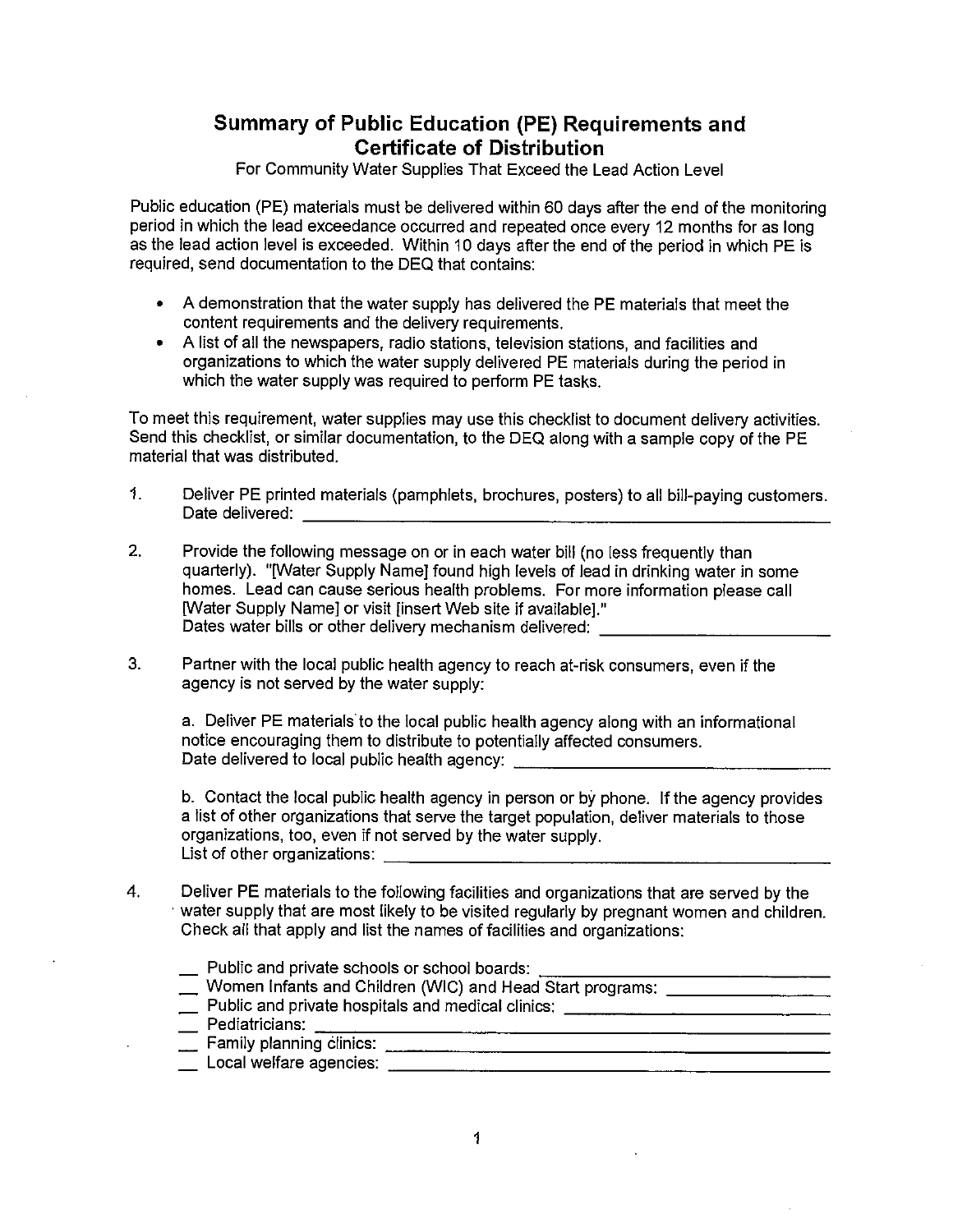- 5. Make <sup>a</sup> good faith effort to locate the following organizations within the service area and deliver PE materials, along with an informational notice that encourages distribution to all potentially affected customers or users. The good faith effort to contact at-risk customers may include requesting <sup>a</sup> specific contact list of the organizations from the local public health agencies, even if the agencies are not located within the water system service area. Check all organizations that apply and list the names of the organizations:
	- $\Box$  Licensed childcare centers:  $\Box$  $\Box$  Public and private preschools:  $\Box$ — Obstetricians-Gynecologists and Midwives: \_\_\_\_\_\_\_\_\_\_\_\_\_\_\_\_\_\_\_\_\_\_\_\_\_\_\_\_\_\_\_\_\_\_\_
- 6. Submit press release to newspapers and television and radio stations. List the newspapers and television and radio stations: \_\_\_\_\_\_\_\_\_\_\_\_\_\_\_\_\_\_\_\_\_\_\_\_\_\_\_\_\_\_\_\_\_\_
- 7. Conduct activities from the following general categories.
	- For water supplies serving more than 3,300 people, conduct <sup>3</sup> activities from 1, 2, or 3 of the following general categories (for example, you may do 3 public service announcements or 3 public meetings if the DEQ allows).
	- Check all that apply and note the dates that the activities are performed and their locations, if applicable.
	- $\Box$  Public service announcements:  $\Box$
	- Paid advertisements:
	- $\hskip1cm$  Display information in public areas:  $\hskip1cm$
	- Email to customers: \_\_\_\_\_\_\_\_\_\_\_\_\_\_\_\_\_\_\_\_\_\_\_\_\_\_\_\_\_\_\_\_\_\_\_\_\_\_\_\_\_\_\_\_\_\_\_\_\_\_\_\_
	- Public meetings: \_\_\_\_\_\_\_\_\_\_\_\_\_\_\_\_\_\_\_\_\_\_\_\_\_\_\_\_\_\_\_\_\_\_\_\_\_\_\_\_\_\_\_\_\_\_\_\_\_\_\_\_\_\_\_
	- Lelivery to every household: which is a contract to the contract of the contract of the contract of the contract of the contract of the contract of the contract of the contract of the contract of the contract of the contra
	- $\Box$  Targeted individual customer contact:  $\Box$
	- Provide materials directly to multi-family homes: \_\_\_\_\_\_\_\_\_\_\_\_\_\_\_\_\_\_\_\_\_\_\_\_\_\_\_\_
	- Other methods approved by the DEQ: \_\_\_\_\_\_\_\_\_\_\_\_\_\_\_\_\_\_\_\_\_\_\_\_\_\_\_\_\_\_\_\_\_\_\_\_\_
- 8. Post material on the water supply's Web site. Web site address: \_\_\_\_\_\_\_\_\_\_\_\_\_\_
- 9. Certify. <sup>I</sup> affirm that PE material content and delivery requirements have been completed. <sup>I</sup> am enclosing <sup>a</sup> sample of the PE material we delivered. <sup>I</sup> understand that DEQ provided all customers with their sample results. With this PE content, the City has met the lead consumer notice requirements of the Lead and Copper Rule.

| Signature           | Water Supply Name                 |
|---------------------|-----------------------------------|
| <b>Printed Name</b> | Water Supply Serial Number (WSSN) |

**Title** 

Within 10 days of the end of the period in which PE is required, send <sup>a</sup> certification that requirements were met to the appropriate DEQ district office.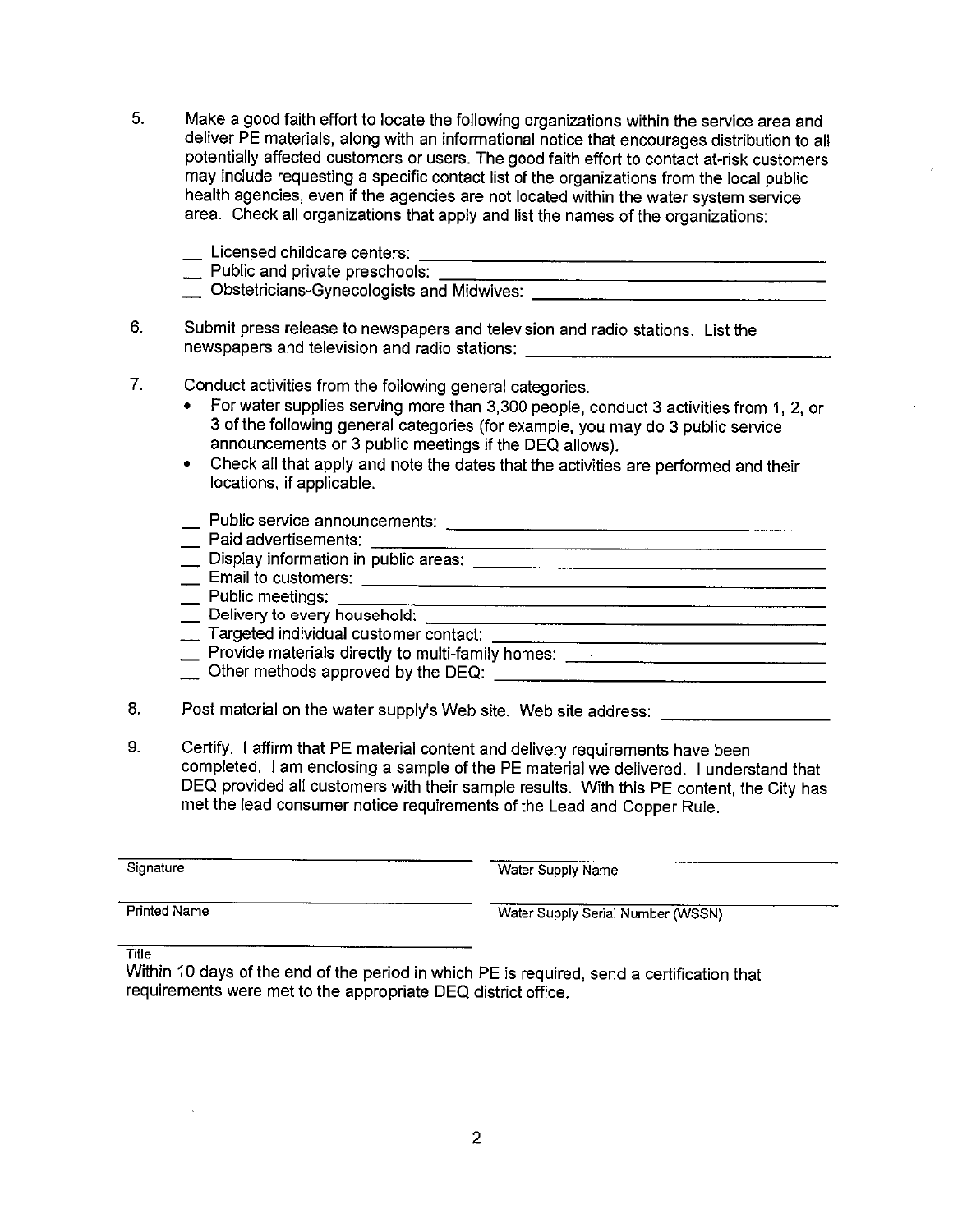Attachment #2



STATE OF MICHIGAN DEPARTMENT OF ENVIRONMENTAL QUALITY LANSING



GOVERNOR DIRECTOR DIRECTOR DIRECTOR DIRECTOR DIRECTOR DIRECTOR DIRECTOR DIRECTOR DIRECTOR DIRECTOR DIRECTOR DI

December22, 2016

VIA E-MAIL

Brigadier General (Ret.) Michael C.H. McDaniel FAST Start Coordinator City of Flint<br>1101 South Saginaw Street Flint, Michigan 48502

Dear General McDaniel:

SUBJECT: Estimate of Lead Service Lines in Flint

Thank you for your email of November 4, 2016, outlining the estimate of lead service lines in Flint. That email, along with the attachments that you provided explaining the process by which the estimate was calculated, has been received and reviewed.

The subsequent discussions that took place at the meeting between representatives of the city of Flint (City), the Michigan Department of Environmental Quality (MDEQ), and the U.S. Environmental Protection Agency (USEPA) at the Flint Water Treatment Plant on December14, 2016, provided additional clarity regarding how the estimate was determined. We appreciate the cooperation that you and your team have shown during this entire process.

We understand the challenges associated with providing <sup>a</sup> meaningful estimate, and it is clear that the amount of effort by you and your staff was significant and took into consideration many factors with public health at the top of the list. Your documentation regarding how this estimate was determined was detailed and showed that exercising an abundance of caution was <sup>a</sup> top priority.

Therefore, <sup>I</sup> am pleased to accept your estimate of 29,100 lead services lines in the City. Based on this number, the City must remove seven percent of that number by June 30, 2017, in order to meet the requirements of the Lead and Copper Rule. This equates to <sup>a</sup> total of 2,037 service lines that must be replaced.

Please do not hesitate to contact me if you have any questions at 517-284-6544; feighnerb©michigan.gov; or MDEQ, Office of Drinking Water and Municipal Assistance, P.O. Box 30241, Lansing, Michigan 48909-7741.

**Sincerely** 

Bryce Feighner, P.E., Chief<br>Office of Drinking Water and Municipal Assistance

CONSTITUTION HALL • 525 WEST ALLEGAN STREET • P.O. BOX 30413' LANSING, MICHIGAN 48909-7973 ~.mIchigan.gov/deq '(500) 662-9278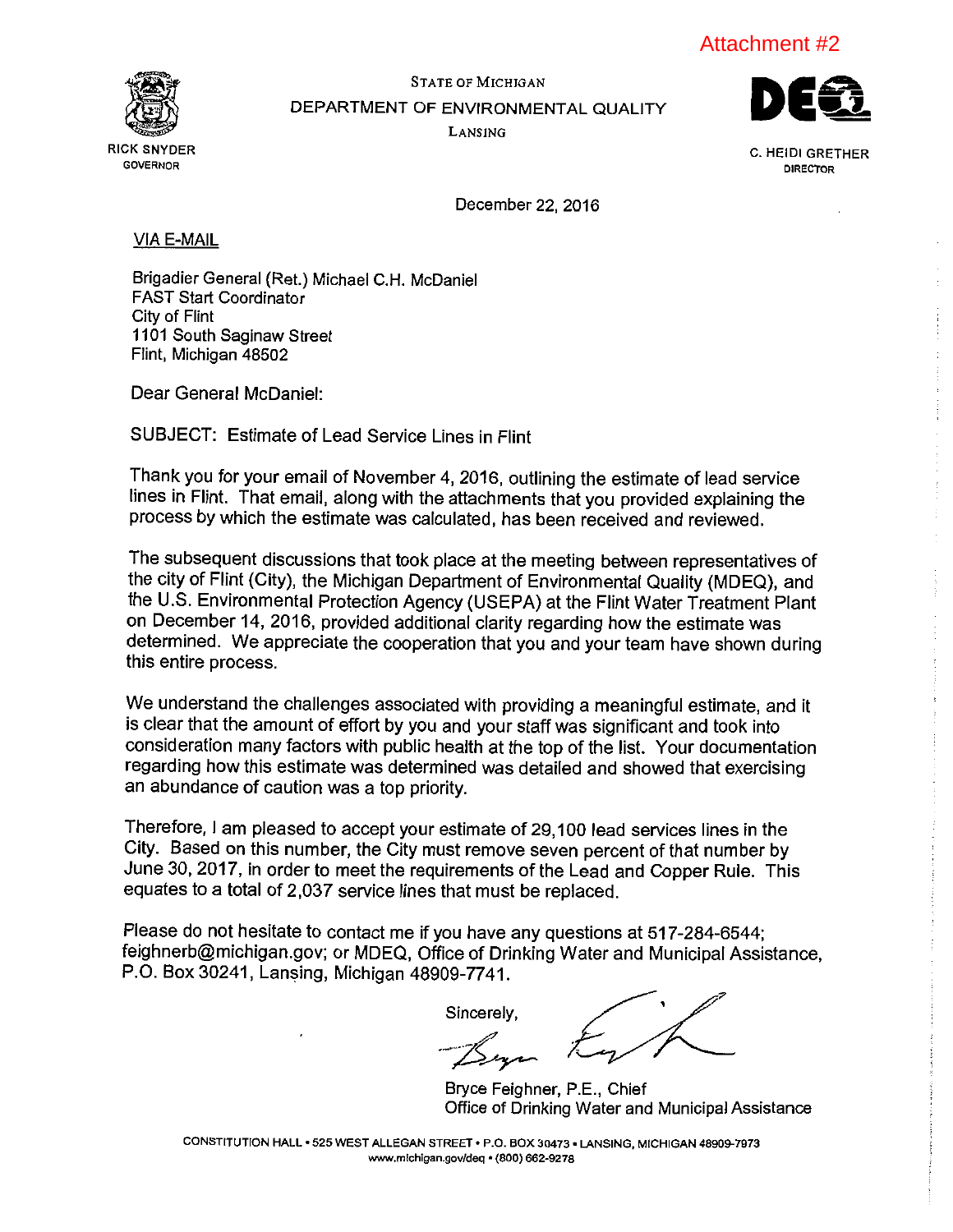Brigadier General (Ret.) Michael C.H. McDaniel Page 2 December 22, 2016

cc: Mayor Karen Weaver, City of Flint Mr. Mark Adas, City of Flint Mr. Sylvester Jones, City of Flint Ms. JoLisa McDay, City of Flint Mr. Robert Kaplan, Acting Regional Administrator, USEPA, Region 5 Mr. Christopher Korleski, USEPA, Region 5 Mr. Richard Baird, Governor's Office Mr. Keith Creagh, Director, Michigan Department of Natural Resources Ms. C. Heidi Grether, Director, MDEQ Mr. Robert Wagner, Program Deputy Director, MDEQ Mr. Richard Benzie, MDEQ Mr. George Krisztian, MDEQ

 $\frac{1}{4}$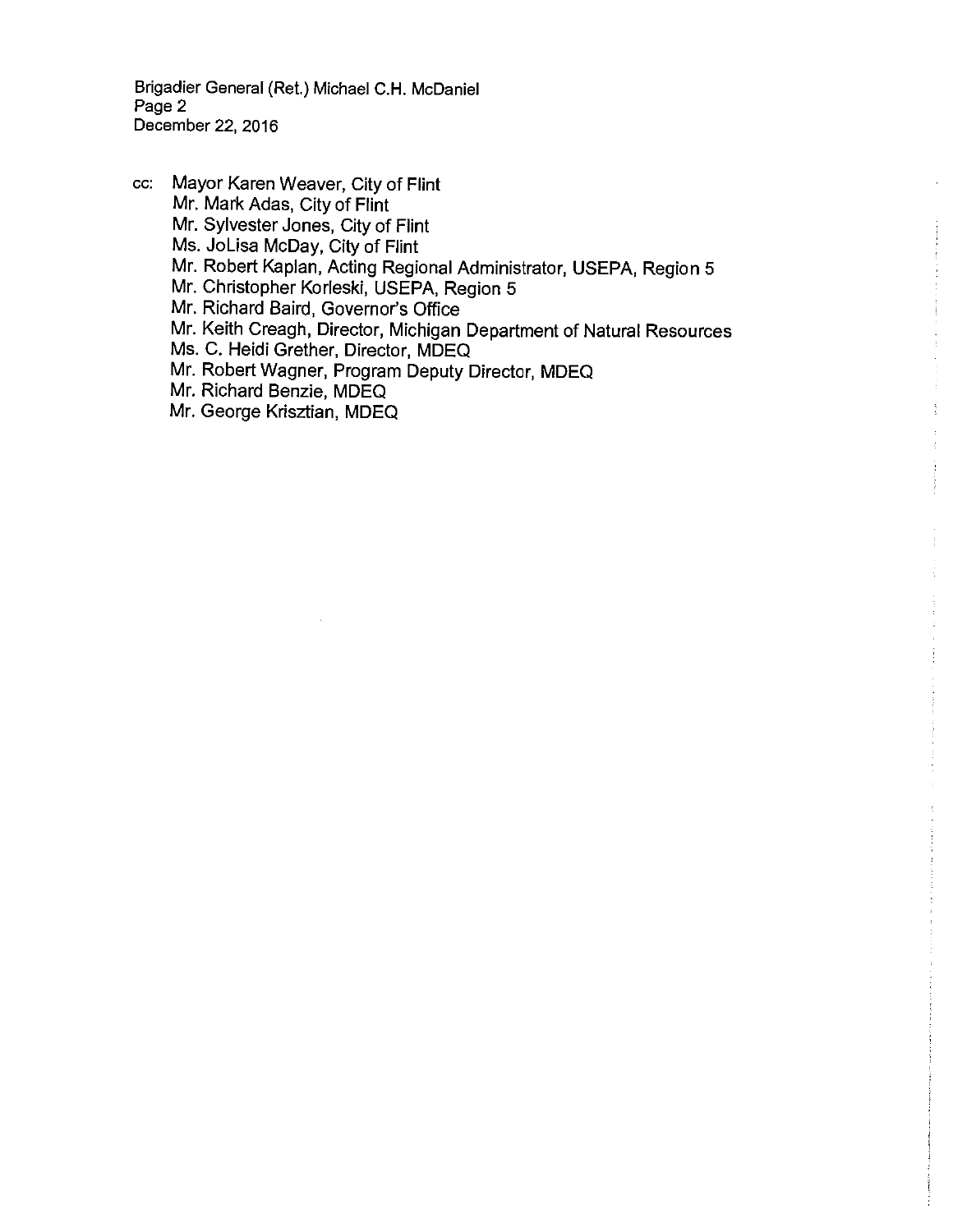Attachment #3

(Proposal #17000561)

| <b>GHILEIIL #Ə</b>       | 170152                                  |
|--------------------------|-----------------------------------------|
|                          | SUBMISSION NO.: $\mathcal{C}$ A 37/2017 |
| PRESENTED: $3 - 16 - 17$ |                                         |
| <b>ADOPTED:</b>          |                                         |

BY THE MAYOR:

# RESOLUTION TO AFSCME LOCAL 1600 AND 1799 FOR PAVEMENT RIGHT-OF-WAY RESTORATION SERVICES AFTER WATER SERVICE LINE REPAIR

#### RESOLUTION

The Department of Purchases & Supplies has solicited proposals for pavement/right-ofway repair/restoration services after water service line repair as requested by the Administration and the Utilities Department; and International International International International International International I

AFSCME Local 1600 & 1799, 1101 S. Saginaw St., Flint, Michigan was the lowest responsive bidder for Zones 3, 5, 6, <sup>7</sup> and <sup>9</sup> from an open solicitation for said services. Funding for said services will come from the Water Infrastructure Improvements for the Nation (WUN) grant and <sup>a</sup> Children Health Insurance Program (CHIP) grant using the following account: 591-540.210-801.920; and

IT IS RESOLVED, that the Proper City Officials are hereby authorized to enter into a contract with AFSCME Local 1600 & 1799 for pavement/right-of-way repair/restoration services after water service line repair for Zones 3, 5, 6, 7 and 9 in an amount not to exceed \$4,486,500.00. (Water Fund) Pending receipt of WIIN and/or CH]P grants

APP<del>ROVED P</del>URCHASING DEPT.: Derrick Jones, Purchasing Manager APROXED AS TO FINANCE: David L. Sabuda, Chief Financial Officer

OVED AS TO FO

Augela Wheeler<br>Interim Chief Legal Officer

st. atem Karen W. Weaver, Mayor

CITY COUNCIL: Kerry Nelson, Council Presiden

PRESENTED TO CITY COUNCIL:

 $3-23-20/7$ <br>ADOPTED BY CITY COUNCIL:  $3 - 23 - 2017$ 

RECEIVERSHIP TRANSITION AD VISORY BOARD: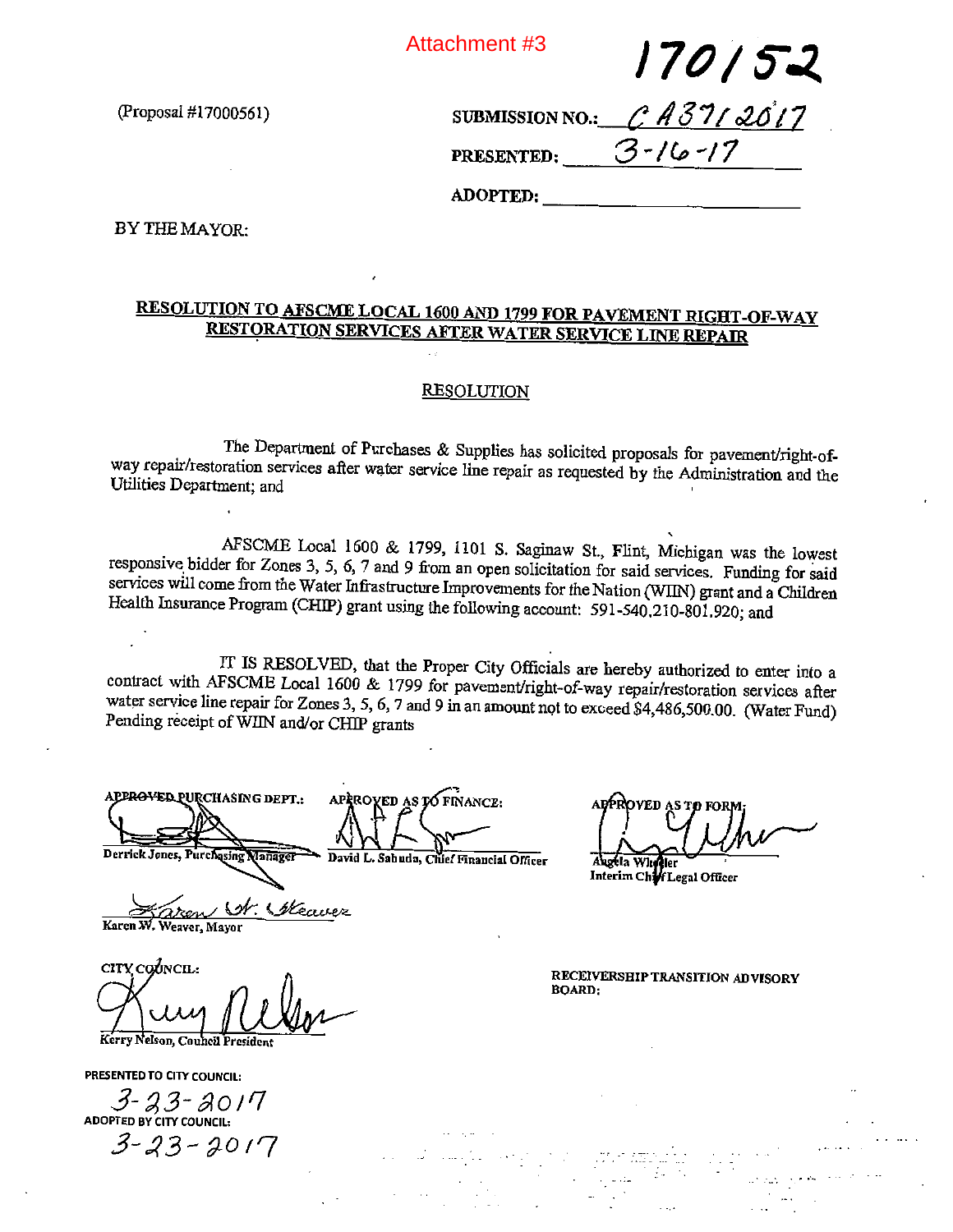# DATE:

March 16, 2017

# Item Title:

AFSCME Local 1600 and 1799

# Prepared By:

Derrick Jones

# **Background/Summary of Proposed Action:**

This contract is for the restoration of right-of-way restoration services after water service line repair. AFSCME Local 1600 & 1799 will restore the areas in Zones 3, 5, 6, 7 and 9.

# Financial Implications:

Total Work is not to exceed \$4,486,500.00.

Budgeted Expenditure? Yes No Please explain if no: Paid for through WIIN and CHIP grants

Account No.: 591 540 210 801.920

Pre-encumbered? Req #

# Other Implications (i.e., collective bargaining):

# Staff Recommendation:

Recommend approval. The City intends to replace 6000 service lines this calendar year and must replace 2037 lines by June 30, 2017 in order to be compliant with the EPA's LCR. This contract will expedite those goals. Restoration will be needed in order to keep the right-of-way safe for our residents.

Dept Approval: Sign: Setty JU, deman Print: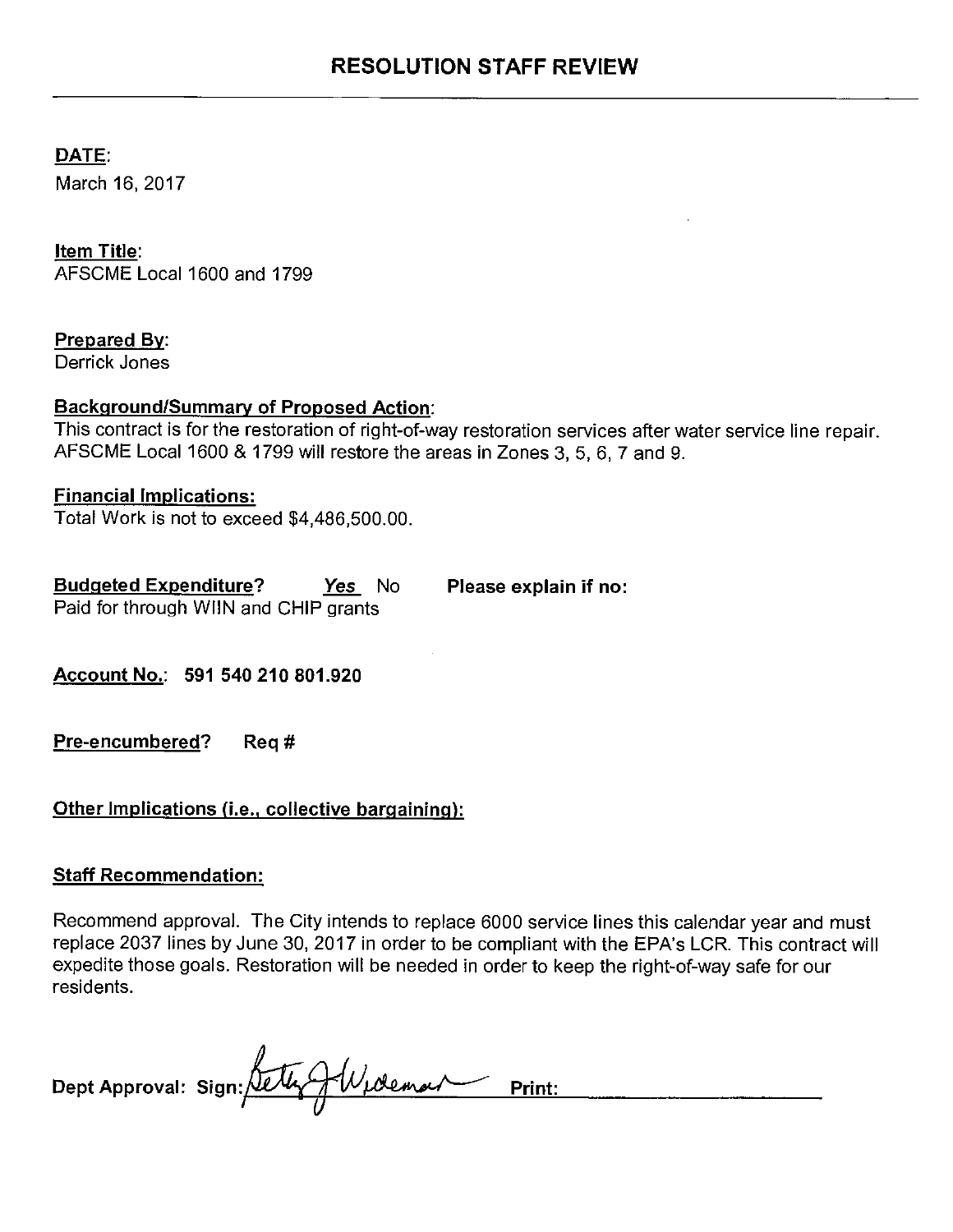## • 2017 LEAD LINE RESTORATION BID COMPARISON SAMPLE BREAK

| <b>ACTIVITY</b>                       | AFSCANE  | YEAGER   | NFO            | <b>LA CONST</b> | M-SACINITY |                 |
|---------------------------------------|----------|----------|----------------|-----------------|------------|-----------------|
| <b>10X10 PAVEMENT BREAK (ASPHALT)</b> | 1,192.00 | 722.00   | 1,389.00       | 2,222.00        | 1,078.00   | 1,3             |
| <b>50 FT OF SIDEWALK</b>              | 195.00   | 405.00   | 750,00         | 600.00          | 463.00     | -6              |
| <b>10 FT CURB/GUTTER</b>              | 343.00   | 910.00   | 550.00         | 400.00          | 684.00     | 5               |
| 400 FT OF PARKWAY                     | 264.00   | 540.00   | 280.00         | 300,00          | 2,220.00   | 2,6             |
| <b>TOTALS</b>                         | 1,994.00 | 2,577.00 | $2,969.00:$ \$ | 3,522.00        | 4,445.00   | 5,2             |
| <b>HOFZONES REQUESTED</b>             | - 51     | BU       | $ 10\rangle$   | - オペン化          | - 1시       | i provinci i pr |

 $\Delta\sim 10^4$ 

 $\sim$   $\sim$ 

 $\mathcal{L}^{\text{max}}_{\text{max}}$  , where  $\mathcal{L}^{\text{max}}_{\text{max}}$ 

 $\mathcal{L}_{\text{max}}$  , where  $\mathcal{L}_{\text{max}}$ 

 $\alpha$  .

 $\sim$ 

 $\mathcal{L}(\mathbf{q},\mathbf{q})$  ,  $\mathcal{L}(\mathbf{q},\mathbf{q})$ 

 $\downarrow$ 

 $\sim$ 

 $\mathcal{L}^{\text{max}}_{\text{max}}$  and  $\mathcal{L}^{\text{max}}_{\text{max}}$ 

 $\mathcal{S}$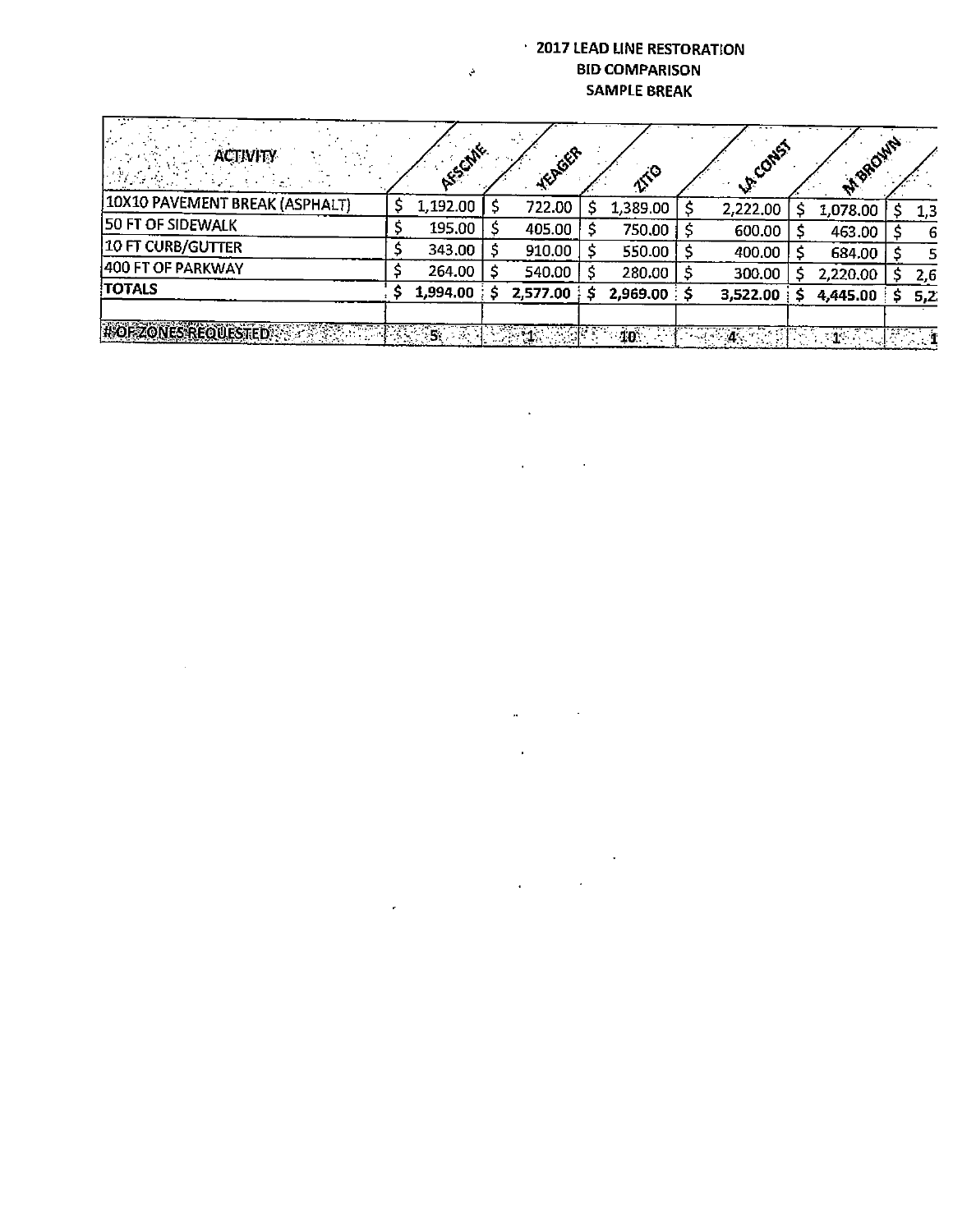Attachment #4

(Proposal #17000561)

| chment #4       | 178153                                            |
|-----------------|---------------------------------------------------|
|                 | submission no.: $\mathcal{C}\mathcal{A}37$ 2 2017 |
|                 | PRESENTED: $3 - 6 - 17$                           |
| <b>ADOPTED:</b> |                                                   |

BY THE MAYOR:

## RESOLUTION TO VEAGER ASPHALT FOR PAVEMENT RIGHT-OF-WAY RESTORATION SERVICES AFTER WATER SERVICE LINE REPAIR

#### RESOLUTION

The Department of Purchases & Supplies has solicited proposals for pavement/right-ofway repair/restoration services after water service line repair as requested by the Administration and the Utilities Department; and

Yeager Asphalt, 338 Hickory, PO Box 189, Carrollton, Michigan was the lowest responsive bidder for Zone <sup>I</sup> from an open solicitation for said services. Funding for said services will come from the Water Infrastructure Improvements for the Nation (WIIN) grant and a Children Health Insurance Program (CHIP) grant using the following account: 591-540.210-801.012; and

IT IS RESOLVED, that the Proper City Officials are hereby authorized to enter into <sup>a</sup> contract with Yeager Asphalt for pavement/right-of-way repair/restoration services after water service line repair for Zone 1 in an amount not to exceed \$1,159,650.00. (Water Fund) Pending receipt of WIIN and/or CHIP grants

ED TURQUASING DEPT.: AP ROVED AS TO FINANCE: Derrick Jones, Purch ring Manager L. Salinda, Chief Financial Officer

Heaver

Lúigela Wiecler<br>Interim Chief Legal Officer

 $\chi_{ren}$  \st. Karcn'W. Weaver, Mayor

CITY GOUNCIL:  $\mathcal{X}$  can be Kerry Nelson, Council President

PRESENTED TO CITY COUNCIL:

 $3 - 23 - 2017$  $3 - 23 - 2017$  RECEIVERShIP TRANSITION ADVISORY BOARD: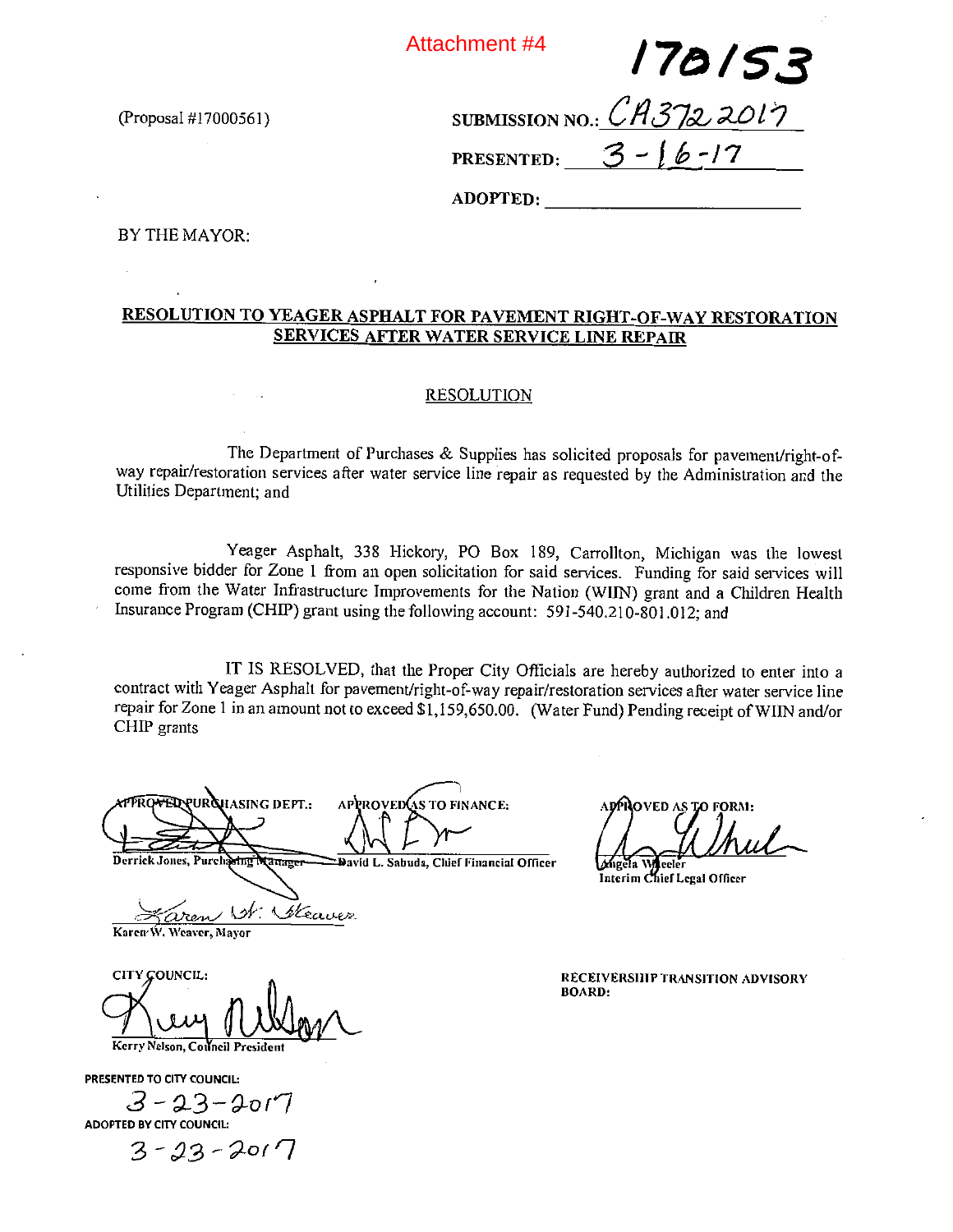# DATE:

March 16, 2017

# Item Title: Veager Asphalt

# Prepared By:

Derrick Jones

# Background/Summary of Proposed Action:

This contract is for the restoration of right-of-way restoration services after water service line repair. Yeager Asphalt will restore the areas in Zone 1.

# Financial Implications:

Total Work is not to exceed \$1,159,650.00.

| <u><b>Budgeted Expenditure?</b></u>   | <b>Yes</b> No | Please explain if no: |
|---------------------------------------|---------------|-----------------------|
| Paid for through WIIN and CHIP grants |               |                       |

Account No.: 591 540 210 801.012

Pre-encumbered? Req #

Other Implications (i.e., collective bargaining):

# Staff Recommendation:

Recommend approval. The City intends to replace 6000 service lines this calendar year and must replace 2037 lines by June 30, 2017 in order to be compliant with the EPA's LCR. This contract will expedite those goals. Restoration will be needed in order to keep the right-of-way safe for our residents.

Dept Approval: Sign: Sety Midenen Print: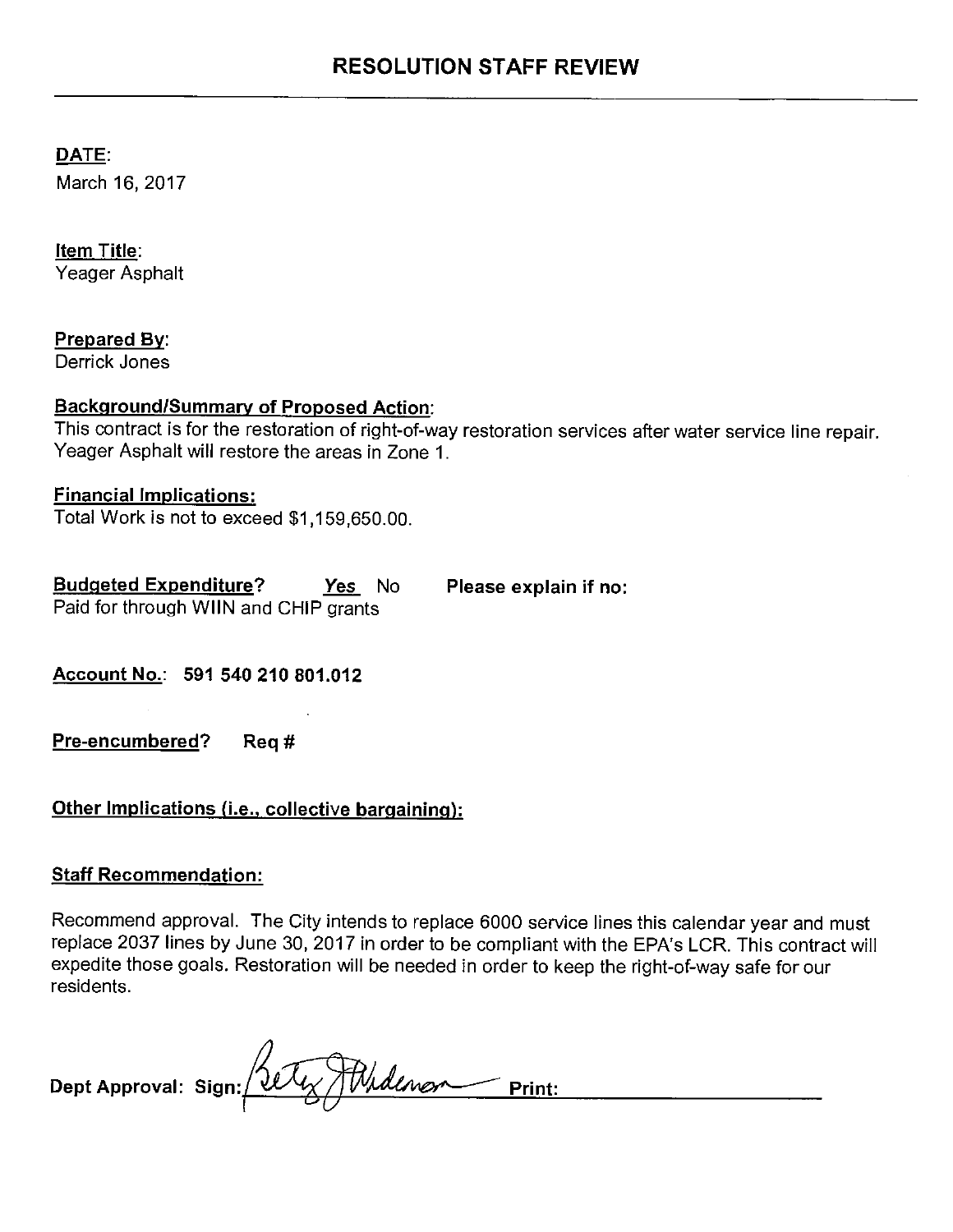## 2017 LEAD LINE RESTORATION BID COMPARISON SAMPLE BREAK

| <b>ACTIVITY</b>                | AFFICTURE | YEAGER   | ELC          | LACONST  | <b>MARQWA</b> |     |
|--------------------------------|-----------|----------|--------------|----------|---------------|-----|
| 10X10 PAVEMENT BREAK (ASPHALT) | 1,192.00  | 722.00   | 1,389.00     | 2,222.00 | 1,078.00      | 1,3 |
| 50 FT OF SIDEWALK              | 195.00    | 405.00   | 750.00       | 600.00   | 463.00        | 6   |
| 10 FT CURB/GUTTER              | 343.00    | 910.00   | 550.00       | 400.00   | 684.00        |     |
| 400 FT OF PARKWAY              | 264.00    | 540.00   | 280.00       | 300.00   | 2,220.00      | 2,6 |
| <b>TOTALS</b>                  | 1,994.00  | 2,577.00 | 2,969.00     | 3,522.00 | 4,445.00      | 5,2 |
| <b>HOFZONESREQUESTED</b>       | 特色影響      | 39.      | $10^{\circ}$ |          |               |     |

 $\frac{1}{\mathbf{w}}\sum_{i=1}^{N} \mathbf{w}_i \mathbf{w}_i$  .

 $\mathcal{L}^{\text{max}}$  and  $\mathcal{L}^{\text{max}}$ 

 $\sim$ 

 $\hat{\mathbf{u}}$ 

 $\mathcal{A}^{\mathcal{A}}$ 

 $\sim$   $\sim$ 

 $\mathbf{v}^{\mathbf{b}}$ 

 $\sim 200$ 

 $\hat{\mathcal{A}}$ 

 $\mathcal{A}^{\mathcal{A}}$ 

 $\ddot{\phantom{a}}$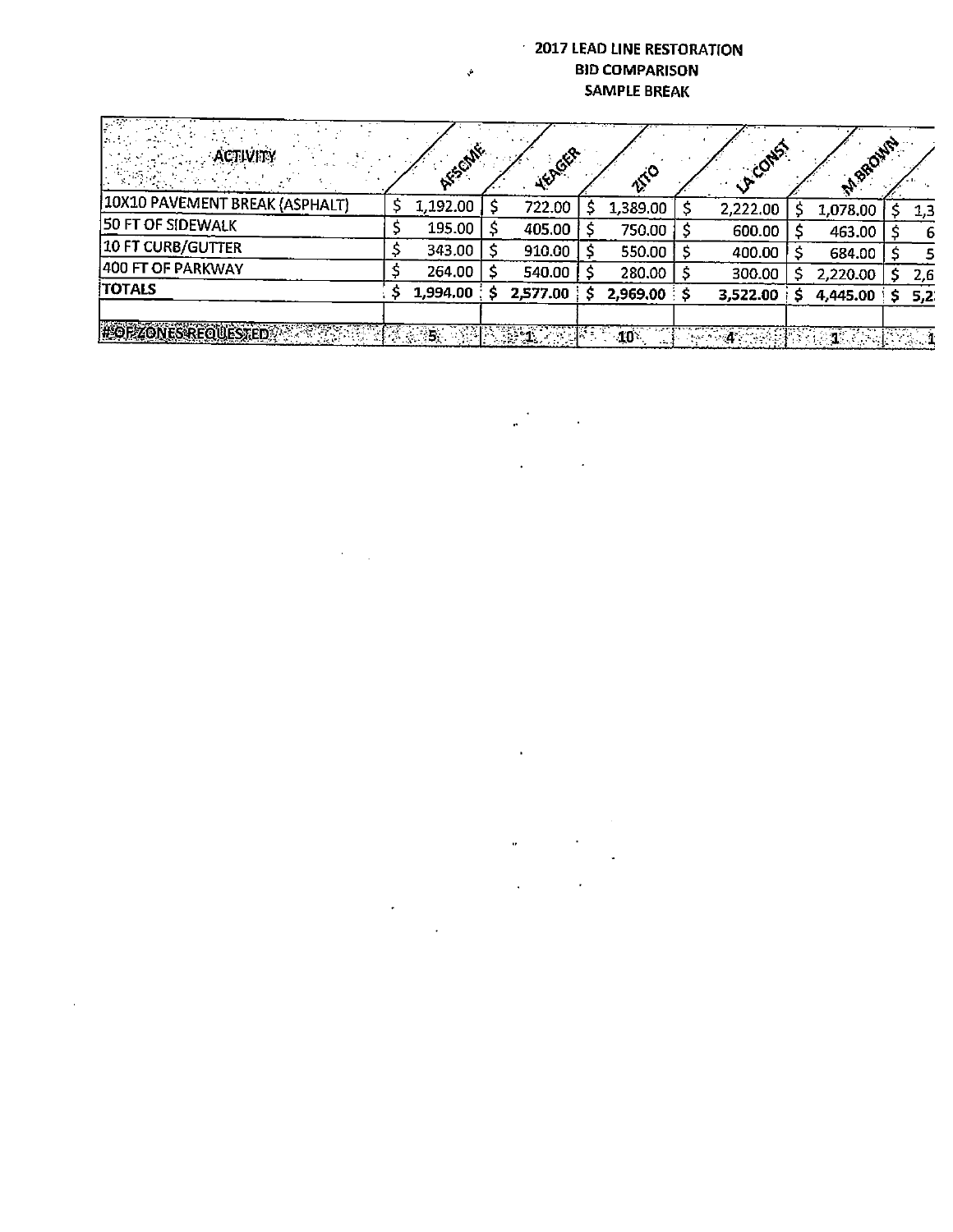Attachment #5

/76/e'/

 $(Proposal #17000561)$  S

|                   | SUBMISSION NO.: $(AH\overline{373} - 2017)$ |
|-------------------|---------------------------------------------|
| <b>PRESENTED:</b> | $3 - 16 - 17$                               |

ADOPTED:

BYTHEMAYOR:

## RESOLUTION TO ZITO CONSTRUCTION FOR PAVEMENT RIGHT-OF-WAY RESTORATION SERVICES AFTER WATER SERVICE LINE REPAIR

#### RESOLUTION

The Department of Purchases & Supplies has solicited proposals for pavement/right-ofway repair/restoration services after water service line repair as requested by the Administration and the Utilities Department; and

Zito Construction, 8033 Fenton Rd., Grand Blanc, Michigan was the lowest responsive bidder for Zones 2, 4, <sup>8</sup> and <sup>10</sup> from an open solicitation for said services. Funding for said services will come from the Water Infrastructure Improvements for the Nation (WIIN) grant and <sup>a</sup> Children Health Insurance Program (CHIP) grant using the following account: 591-540.210-801.012; and

IT IS RESOLVED, that the Proper City Officials are hereby authorized to enter into <sup>a</sup> contract with Zito Construction for pavement/right-of-way repair/restoration services after water service line repair for Zones 2, 4, 8 and 10 in an amount not to exceed \$5,344,200.00. (Water Fund) Pending receipt of WIIN and/or CHIP grants

APPROVED PURCHASING DEPT.: APPROYED AS TO FINANCE: Derrick Jones, Purchasing Manager David L. Sabuda, Chief Financial Officer

PIOOVED AS TO FORM:

Migela Wheeler

Karen W. Weaver, Mayor

CITY COUNCIL:

Kug

, St Steaver

Kerry Nelson, Council President

PRESENTED TO CITY COUNCIL:  $3 - 23 - 2017$ 

ADOPTED BY CITY COUNCIL:  $3-23-2017$  RECEIvERSIII P TRANSITION ADVISORY BOARD: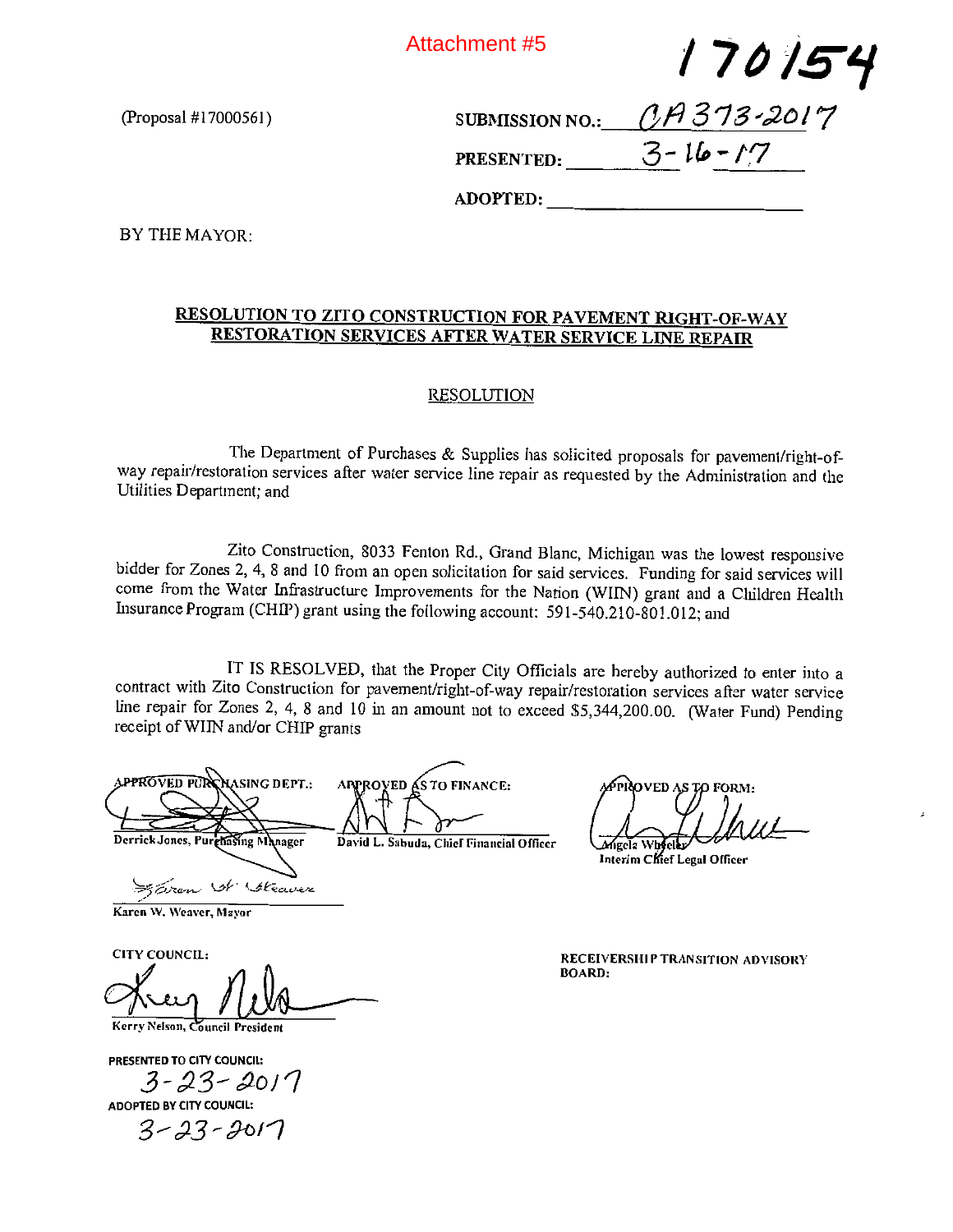# DATE:

March 16, 2017

# Item Title:

Zito Construction

# Prepared By:

Derrick Jones

# Background/Summary of Proposed Action:

This contract is for the restoration of right-of-way restoration services after water service line repair. Zito Construction will restore the areas in Zones 2, 4, 8 and 10.

# Financial Implications:

Total Work is not to exceed \$5,344,200.00.

| <b>Budgeted Expenditure?</b>          | Yes No | Please explain if no: |
|---------------------------------------|--------|-----------------------|
| Paid for through WIIN and CHIP grants |        |                       |

Account No.: 591 540 210 801 .012

Pre-encumbered? Req #

Other Implications (i.e., collective bargaining):

# **Staff Recommendation:**

Recommend approval. The City intends to replace 6000 service lines this calendar year and must replace 2037 lines by June 30, 2017 in order to be compliant with the EPA's LCR. This contract will expedite those goals. Restoration will be needed in order to keep the right-of-way safe for our residents.

Dept Approval: Sign: <u>Setty Widemar Print:</u>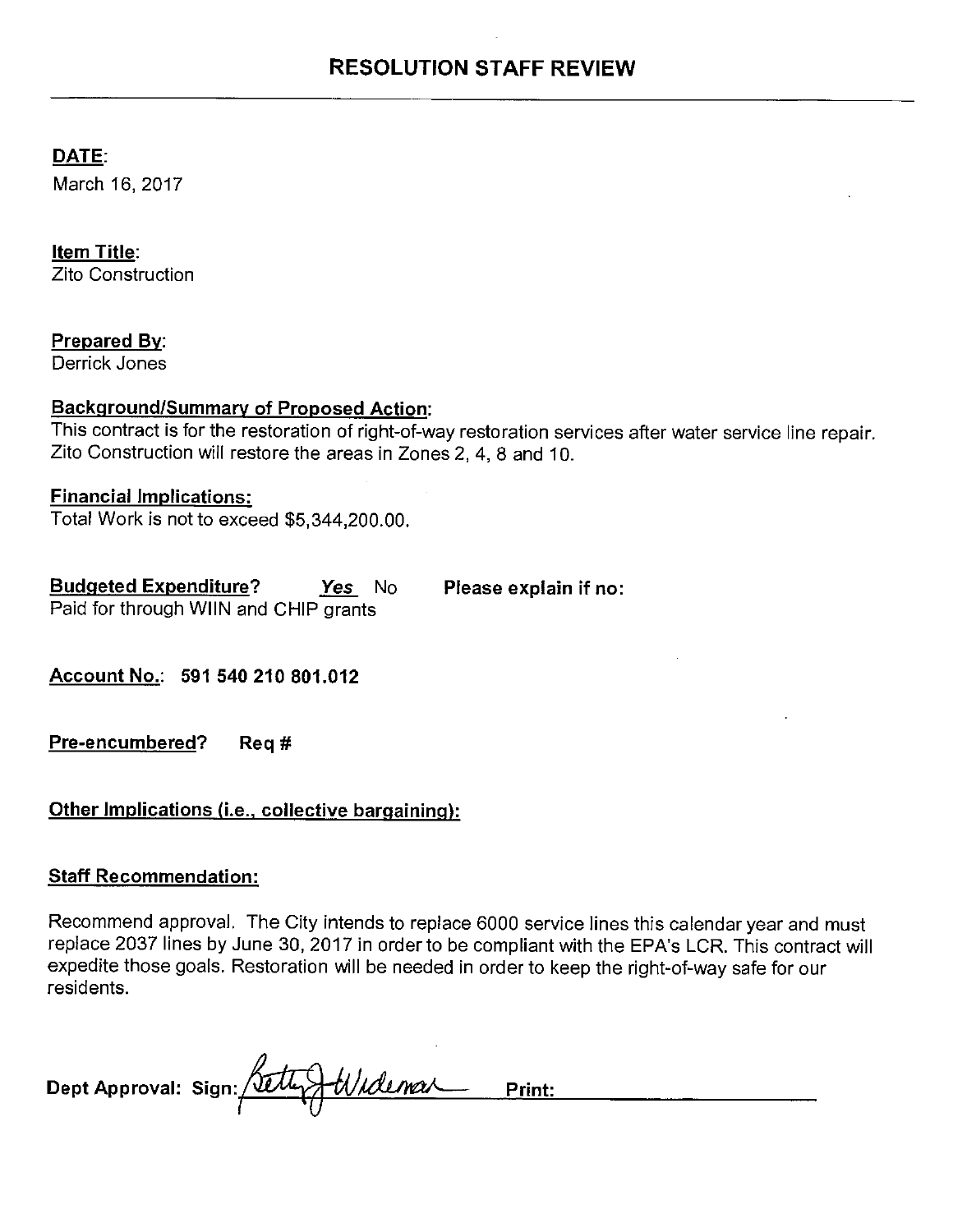## 2017 LEAD LINE RESTORATION BID COMPARISON SAMPLE BREAK

|                                    |    |                                                                                                   |               | SAIVIPLE BREAK |                    |              |     |
|------------------------------------|----|---------------------------------------------------------------------------------------------------|---------------|----------------|--------------------|--------------|-----|
| <b>ACTIVITY</b>                    |    | ASSCANE                                                                                           | <b>HEAGER</b> | <b>ISO</b>     | <b>U.P. Contra</b> | MARQUIN      |     |
| 10X10 PAVEMENT BREAK (ASPHALT)     | \$ | 1,192.00                                                                                          | 722.00        | 1,389.00       | 2,222.00           | 1,078.00     | 1,3 |
| 50 FT OF SIDEWALK                  | S  | 195.00                                                                                            | 405.00        | 750.00         | 600.00             | 463.00       | -6  |
| 10 FT CURB/GUTTER                  |    | 343.00                                                                                            | 910.00        | 550.00         | 400.00             | 684.00       | 5   |
| 400 FT OF PARKWAY                  |    | 264.00                                                                                            | 540.00        | 280.00         | 300.00             | 2,220.00     | 2,6 |
| TOTALS                             |    | 1,994.00                                                                                          | 2,577.00      | 2,969.00       | 3,522.00           | 4,445.00     | 5,2 |
| <b>#OFZONESREQUESTED</b><br>1955 B |    | $\mathcal{L}^{\text{H}}(\mathcal{L}_{\text{M}}) = \mathcal{L}^{\text{H}}(\mathcal{L}_{\text{M}})$ |               | $10^{\circ}$   | 医长 緩               | $\mathbf{1}$ |     |

 $\ddot{a}$ 

 $\bar{z}$ 

 $\sim 10^{11}$ 

 $\ddot{\phantom{a}}$ 

J.

 $\ddot{\phantom{1}}$  $\hat{\mathbf{a}}$ 

 $\sim$ 

 $\ddot{\phantom{0}}$ 

 $\overline{\phantom{a}}$ 

 $\sim 10$ 

ķ.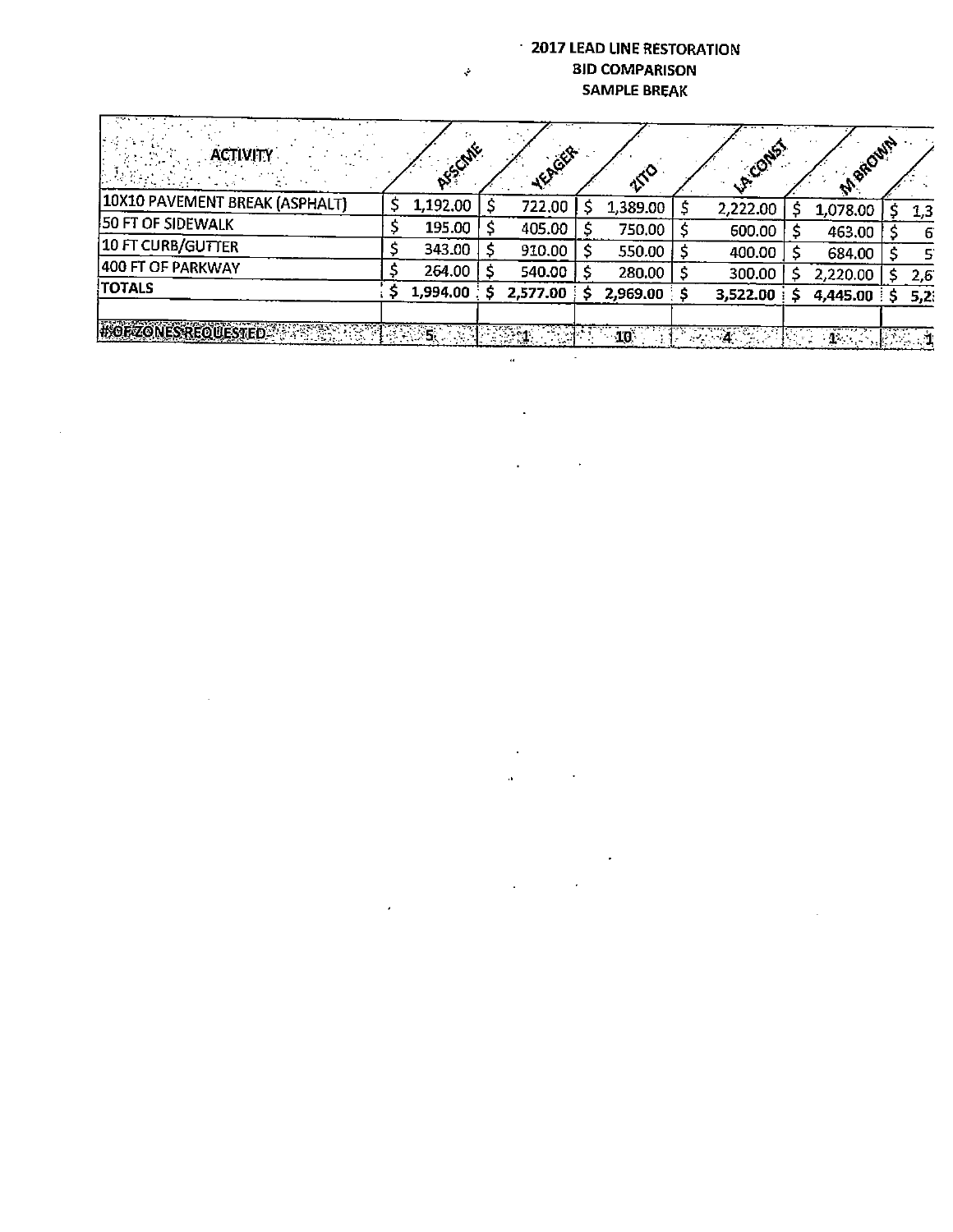Attachment #6

170155

 $(Proposal #17000564)$  S

|                   | SUBMISSION NO.: $\mathcal{C}A374\mathcal{Q}077$ |
|-------------------|-------------------------------------------------|
| <b>PRESENTED:</b> | $3 - 16 - 17$                                   |

ADOPTED:

BY THE MAYOR:

# RESOLUTION TO GOVETTE MECHANICAL FOR SERVICE LINE REPLACEMENTS IN VARIOUS AREAS OF THE CITY

#### RESOLUTION

The Department of Purchases & Supplies has solicited proposals for replacement of water service lines in Zones I — 9 as requested by the Administration and the Utilities Department; and

Goyette Mechanical, 3842 Gorey Ave., Flint, Michigan was the lowest responsive bidder for Zones 2, 3, <sup>6</sup> and <sup>8</sup> from an open solicitation for water service line replacement. Funding for said services will come from the Water Infrastructure Improvements for the Nation (WIIN) grant and a Children Health Insurance Program (CHIP) grant using the following account: 591-540.210-801.012; and

IT IS RESOLVED, that the Proper City Officials are hereby authorized to enter into <sup>a</sup> contract with Goyette Mechanical for up to 2100 residential water line replacements in Zones 2, 3, 6 and 8 in an amount not to exceed \$9,41 8,500.00. (Water Fund) Pending receipt of WIJN and/or CHIP grants

APPROVER PURCHASING DEPT.: **APPROVED AS** TO FINANCE: Derrick Jones, David L. Sabuda, Chief Financial Officer

APPROVED AS TO FORM:

gela W Interim Cillef Legal Officer

Karen W. Weaver, Mayor

CITY COUNCIL:

Kerry Nelson, Council President

:~≤ea~tJ ~k \&w-g;z.

PRESENTED TO CITY COUNCIL:

 $3 - 23 - 2017$  $3 - 23 - 2017$ 

RECEIVERShIP TRANSITION ADVISORY BOARD: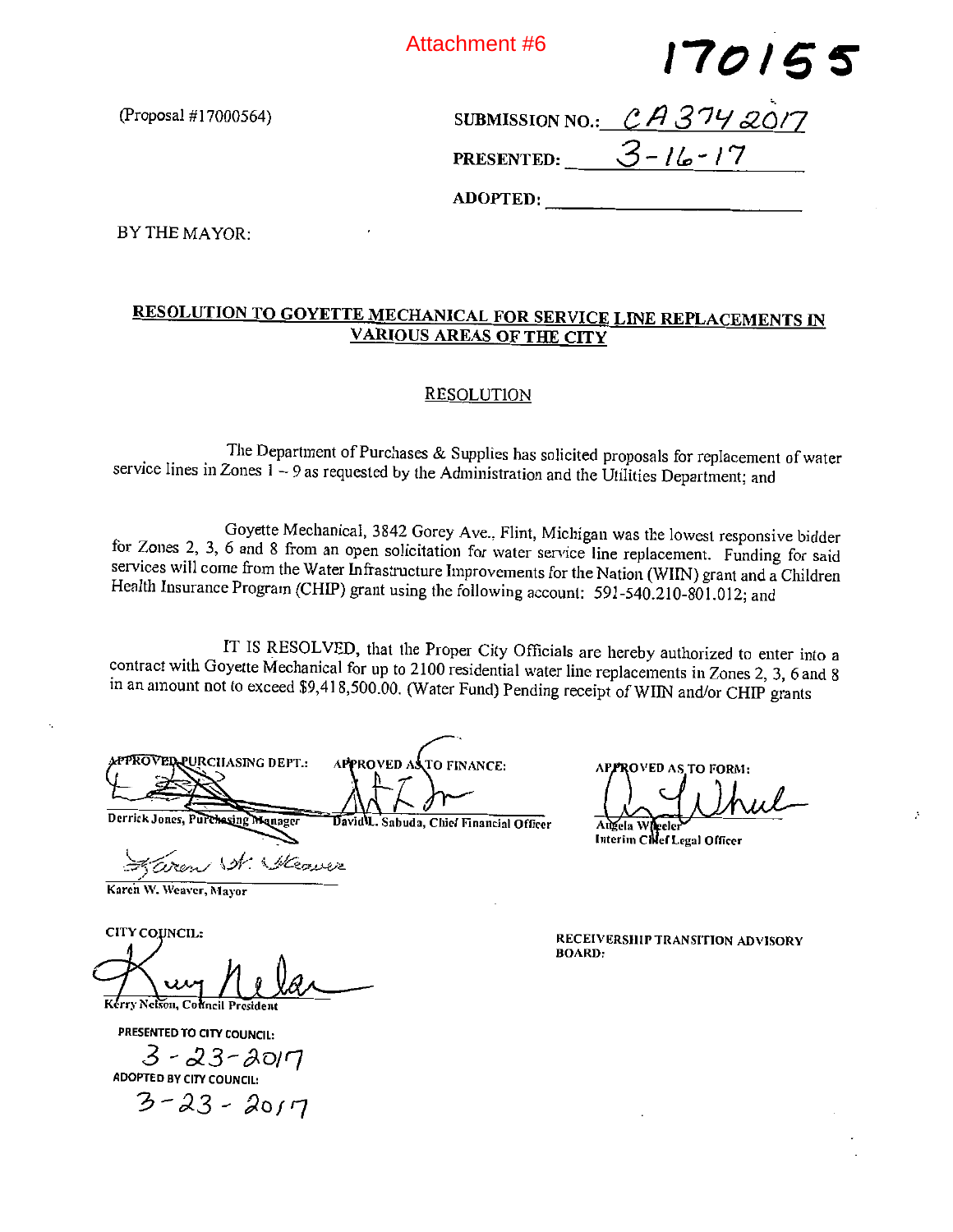DATE:

16 March 2017

Item Title: Goyette Mechanical

Prepared By: Michael McDaniel, FAST Start Coordinator

# BackgroundiSummary of Proposed Action:

This contract is <sup>a</sup> continuation of the planned replacement of lead and galvanized city and residential service lines. It includes 2100 addresses in Zones 2, 3, 6, and 8 on the west and south sides of the City, in Wards  $2, 6, 8$ , and  $9.$ 

## Financial Implications:

Total Work is not to exceed \$9,418,500.

Budgeted Expenditure? Yes No Please explain if no: Paid for through State Funds and Federal WIINICHIP Funds

Account No.: 591 540 210 801 .012

Pre-encumbered? Req #

# Other Implications (i.e., collective bargaining):

# Staff Recommendation:

The contract will replace city and residential service lines for up to 2100 homes on the west and south sides of the City. The City intends to replace 6000 service lines this calendar year and must replace 2037 lines by 30 June, to be compliant with the EPA's Lead and Copper Rule. This contract will expedite those goals. The replacement of these service lines in areas of high density of lead lines and other factors will greatly assist the City on "getting the lead out" and in achieving safe, potable drinking water for our residents.

Dept Approval:  $Sign:$  /////  $F$ rint: /b March 2017 Finance Approval: Sign: Print: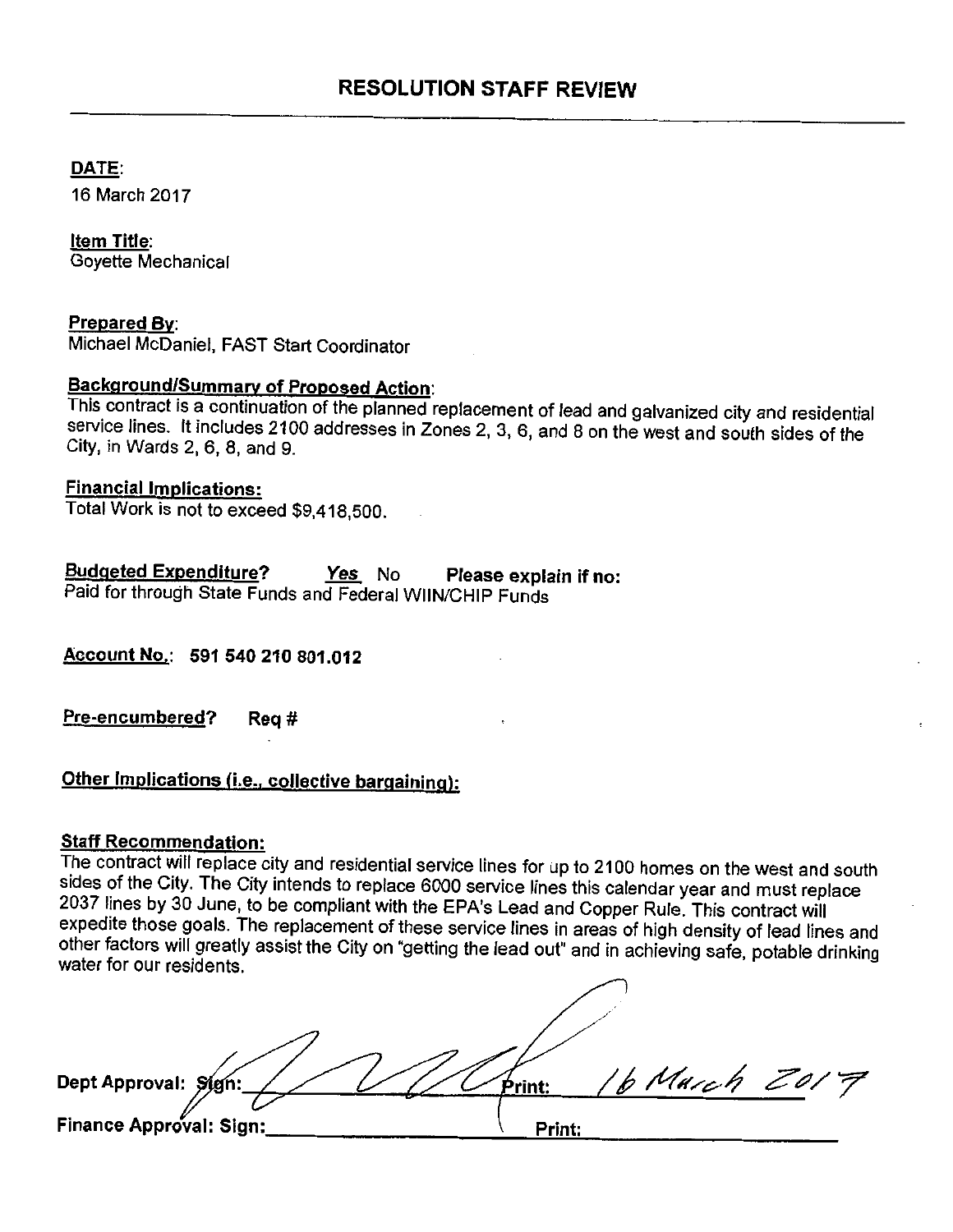| Vendor                      | Size of Service Line Installed             | Zone 1      | Zone 2      | Zone 3      |    |
|-----------------------------|--------------------------------------------|-------------|-------------|-------------|----|
| Rickman Enterprise          | 3/4" partial replacement                   | \$5,530.00  | \$5,530.00  | \$5,530.00  |    |
|                             | 3/4" full replacement                      | \$6,897.00  | \$6,897.00  | \$6,897.00  |    |
| 15533 Woodrow Wilson        | 3/4" pipe partial provided replacement     | \$5,324.00  | \$5,324.00  | \$5,324.00  |    |
|                             | 3/4" pipe provided full replacement        | \$6,534.00  | \$6,534.00  | \$6,534.00  |    |
| Detroit, Mi                 | 1" partial replacement                     | \$5,929.00  | \$5,929.00  | \$5,929.00  |    |
|                             | 1" full replacement                        | \$7,139.00  | \$7,139.00  | \$7,139.00  |    |
|                             | 1.5" partial replacement                   | \$7,865.00  | \$7,865.00  | \$7,865.00  |    |
|                             | 1.5" full replacement                      | \$9,075.00  | \$9,075.00  | \$9,075.00  |    |
|                             | 2" partial replacement                     | \$8,470.00  | \$8,470.00  | \$8,470.00  |    |
| <b>YBB</b>                  | 2" full replacement                        | \$10,285.00 | \$10,285.00 | \$10,285.00 | \$ |
| <b>Super Construction</b>   | 3/4" partial replacement                   | \$3,695.00  | \$3,670.00  | \$3,675.00  |    |
|                             | 3/4" full replacement                      | \$5,899.00  | \$5,885.00  | \$5,890.00  |    |
| 201 Morton St.              | 3/4" pipe partial provided replacement     | \$3,610.00  | \$3,600.00  | \$3,605.00  |    |
| Bay City, MI                | 3/4" pipe provided full replacement        | \$5,725.00  | \$5,715.00  | \$5,720.00  |    |
|                             | 1" partial replacement                     | \$4,000.00  | \$3,995.00  | \$3,995.00  |    |
|                             | 1" full replacement                        | \$6,195.00  | \$6,150.00  | \$6,150.00  |    |
|                             | $\overline{1.5}$ " partial replacement     | \$5,000.00  | \$4,995.00  | \$4,995.00  |    |
|                             | 1.5" full replacement                      | \$7,100.00  | \$6,500.00  | \$6,500.00  |    |
|                             | 2" partial replacement                     | \$5,400.00  | \$5,350.00  | \$5,350.00  |    |
| <b>YBB</b>                  | 2" full replacement                        | \$7,500.00  | \$7,495.00  | \$7,495.00  |    |
| <b>R. Roese Contracting</b> | 3/4" partial replacement                   | \$4,555.00  | \$4,555.00  | \$4,555.00  |    |
|                             | 3/4" full replacement                      | \$5,070.00  | \$5,070.00  | \$5,070.00  |    |
| 2674 S Huron Rd             | 3/4" pipe partial provided replacement     | \$4,555.00  | \$4,555.00  | \$4,555.00  |    |
| Kawkawlin, MI               | 3/4" pipe provided full replacement        | \$4,855.00  | \$4,855.00  | \$4,855.00  |    |
|                             | $\pmb{\epsilon}$<br>1" partial replacement | \$4,775.00  | \$4,775.00  | \$4,775.00  |    |
|                             | 1" full replacement                        | \$5,270.00  | \$5,270.00  | \$5,270.00  |    |
|                             | 1.5" partial replacement                   | \$5,580.00  | \$5,580.00  | \$5,580.00  |    |
|                             | 1.5" full replacement                      | \$6,205.00  | \$6,205.00  | \$6,205.00  |    |
|                             | 2" partial replacement                     | \$6,205.00  | \$6,205.00  | \$6,205.00  |    |
| <b>YBB</b>                  | 2" full replacement                        | \$6,875.00  | \$6,875.00  | \$6,875.00  |    |
| <b>WT Stevens</b>           | 3/4" partial replacement                   | \$4,000.00  | \$4,200.00  | \$4,200.00  |    |
|                             | 3/4" full replacement                      | \$4,000.00  | \$4,200.00  | \$4,200.00  |    |
| 2712 N Saginaw, #201        | 3/4" pipe partial provided replacement     | \$3,900.00  | \$4,100.00  | \$4,100.00  |    |
| Flint, MI                   | 3/4" pipe provided full replacement        | \$3,900.00  | \$4,100.00  | \$4,100.00  |    |
|                             | 1" partial replacement                     | \$4,000.00  | \$4,200.00  | \$4,200.00  |    |
|                             | 1" full replacement                        | \$4,000.00  | \$4,200.00  | \$4,200.00  |    |
|                             | 1.5" partial replacement                   | \$4,000.00  | \$4,200.00  | \$4,200.00  |    |
|                             | 1.5" full replacement                      | \$4,000.00  | \$4,200.00  | \$4,200.00  |    |
|                             | 2" partial replacement                     | \$4,000.00  | \$4,200.00  | \$4,200.00  |    |
| YBB                         | 2" full replacement                        | \$4,000.00  | \$4,200.00  | \$4,200.00  |    |

 $\label{eq:2.1} \mathcal{L}(\mathcal{L}^{\mathcal{L}}_{\mathcal{L}}(\mathcal{L}^{\mathcal{L}}_{\mathcal{L}})) = \mathcal{L}(\mathcal{L}^{\mathcal{L}}_{\mathcal{L}}(\mathcal{L}^{\mathcal{L}}_{\mathcal{L}}))$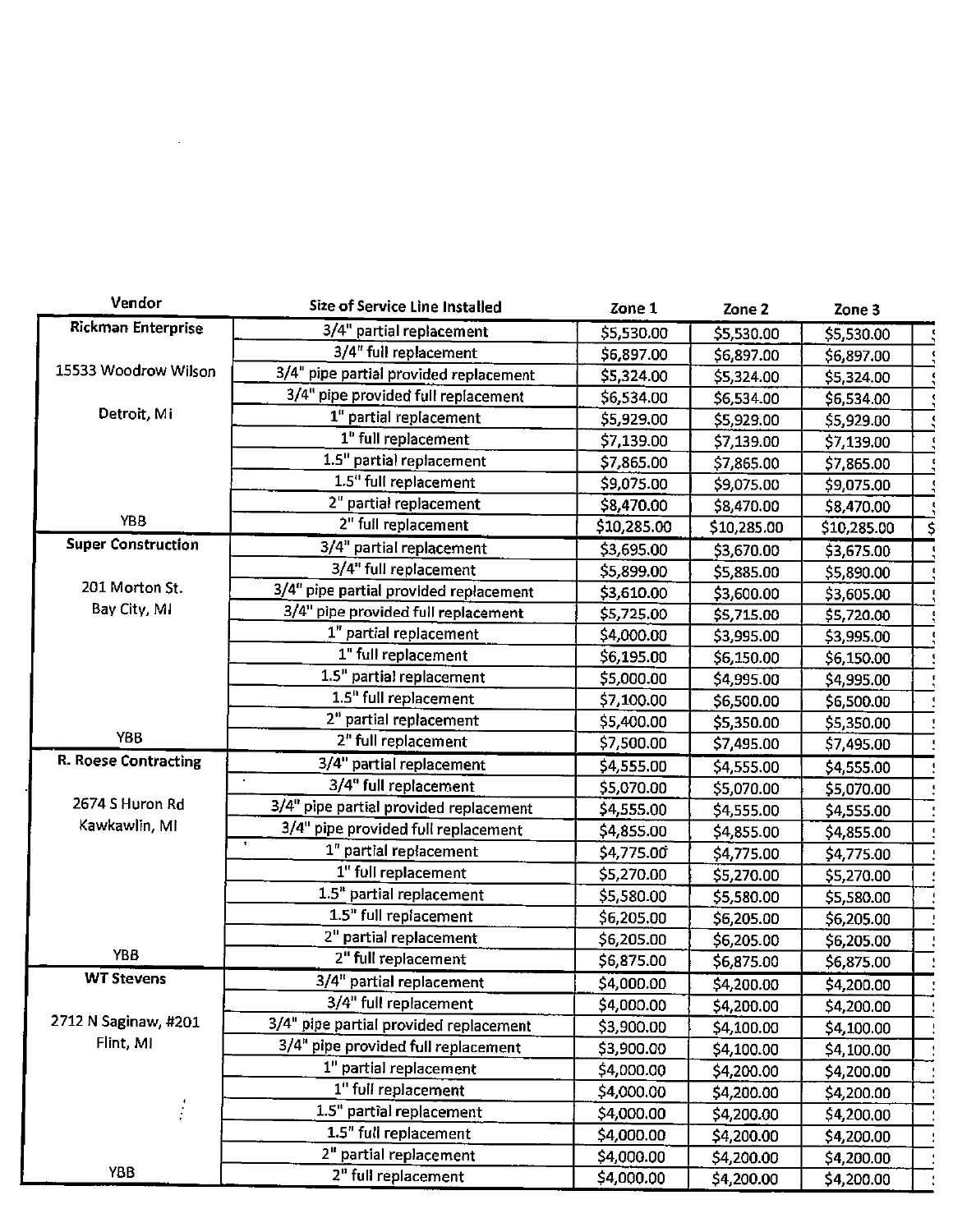| Waldorf & Sons   | 3/4" partial replacement               |            |            |            |
|------------------|----------------------------------------|------------|------------|------------|
|                  | 3/4" full replacement                  |            |            |            |
| 9188 N. Dort Hwy | 3/4" pipe partial provided replacement |            |            |            |
| Mt. Morris, MI   | 3/4" pipe provided full replacement    |            |            |            |
|                  | 1 <sup>ª</sup> partial replacement     |            |            |            |
|                  | 1" full replacement                    |            |            |            |
|                  | 1.5" partial replacement               |            |            |            |
|                  | 1.5" full replacement                  |            |            |            |
|                  | 2" partial replacement                 |            |            |            |
| YBB              | 2" full replacement                    |            |            |            |
| Johnson & Wood   | 3/4" partial replacement               | \$3,900.00 | \$4,800.00 | \$3,900.00 |
|                  | 3/4" full replacement                  | \$5,100.00 | \$6,800.00 | \$5,100.00 |
| 111 E Court St.  | 3/4" pipe partial provided replacement | \$3,850.00 | \$4,800.00 | \$3,850.00 |
| Flint, MI        | 3/4" pipe provided full replacement    | \$5,050.00 | \$6,800.00 | \$5,050.00 |
|                  | 1" partial replacement                 | \$3,900.00 | \$4,900.00 | \$3,900.00 |
|                  | 1" full replacement                    | \$5,100.00 | \$6,900.00 | \$5,100.00 |
|                  | 1.5" partial replacement               | \$4,500.00 | \$5,200.00 | \$4,500.00 |
|                  | 1.5" full replacement                  | \$6,500.00 | \$7,200.00 | \$6,500.00 |
|                  | 2" partial replacement                 | \$4,800.00 | \$5,400.00 | \$4,800.00 |
| <b>YBB</b>       | 2" full replacement                    | \$6,800.00 | \$7,400.00 | \$6,800.00 |

 $\frac{1}{\sqrt{2}}$ 

 $\ddot{\phantom{0}}$ 

 $\frac{1}{\sqrt{2}}$ 

 $\ddot{\phantom{0}}$ 

 $\frac{1}{\sqrt{2}}$ 

 $\ddot{\phantom{0}}$ 

 $\frac{1}{2}$ 

 $\sim 10^6$ 

 $\sim 10$ 

 $\ddot{\phantom{0}}$ 

 $\ddot{\phantom{0}}$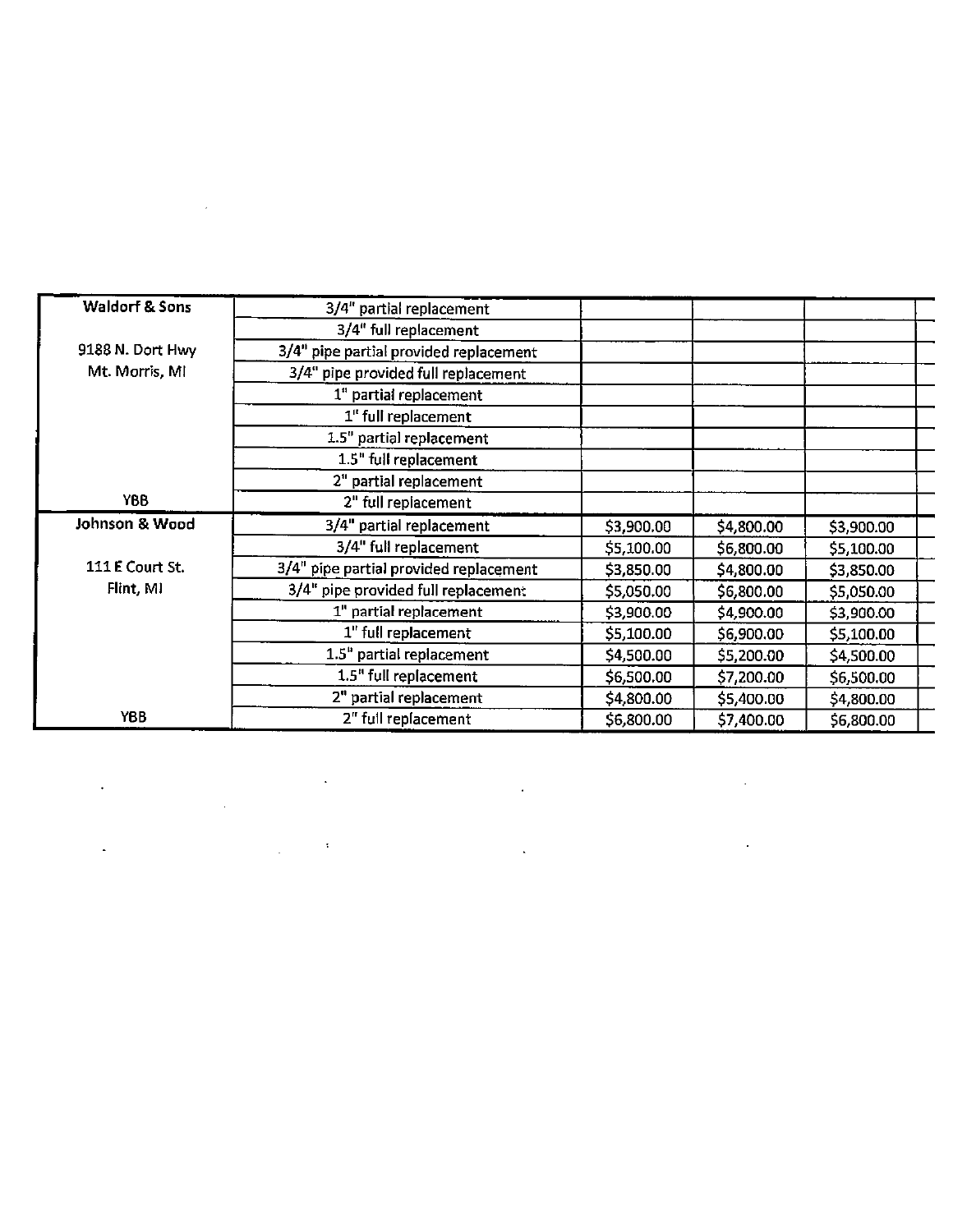| 3/4" partial replacement               | \$4,250.00 | \$4,250.00 | \$4,250.00 |            |
|----------------------------------------|------------|------------|------------|------------|
| 3/4" full replacement                  | \$4,400.00 | \$4,400.00 | \$4,400.00 |            |
| 3/4" pipe partial provided replacement | \$4,200.00 | \$4,200.00 | \$4,200.00 |            |
| 3/4" pipe provided full replacement    | \$4,300.00 | \$4,300.00 | \$4,300.00 |            |
| 1" partial replacement                 | \$4,430.00 | \$4,430.00 | \$4,430.00 |            |
| 1" full replacement                    | \$4,580.00 | \$4,580.00 | \$4,580.00 |            |
| 1.5" partial replacement               | \$5,180.00 | \$5,180.00 | \$5,180.00 |            |
| 1.5" full replacement                  | \$5,264.00 | \$5,264.00 | \$5,264.00 |            |
| 2" partial replacement                 | \$5,774.00 | \$5,774.00 |            |            |
| 2" full replacement                    | \$5,948.00 | \$5,948.00 | \$5,948.00 |            |
| 3/4" partial replacement               |            |            |            |            |
| 3/4" full replacement                  |            |            |            |            |
| 3/4" pipe partial provided replacement |            |            |            |            |
| 3/4" pipe provided full replacement    |            |            |            |            |
| 1" partial replacement                 |            |            |            |            |
| 1" full replacement                    |            |            |            |            |
| 1.5" partial replacement               |            |            |            |            |
| 1.5" full replacement                  |            |            |            |            |
| 2" partial replacement                 |            |            |            |            |
| 2" full replacement                    |            |            |            |            |
|                                        |            |            |            | \$5,774.00 |

 $\ddot{\phantom{0}}$ 

 $\mathcal{L}$ 

 $\bar{\Psi}$ 

 $\ddot{\phantom{a}}$ 

 $\bar{\mathcal{L}}$ 

 $\ddot{\phantom{a}}$ 

 $\sim 10$ 

Legend: YBS - Yes Bid Bond NBB - No Bid Bond

 $\ddot{\phantom{1}}$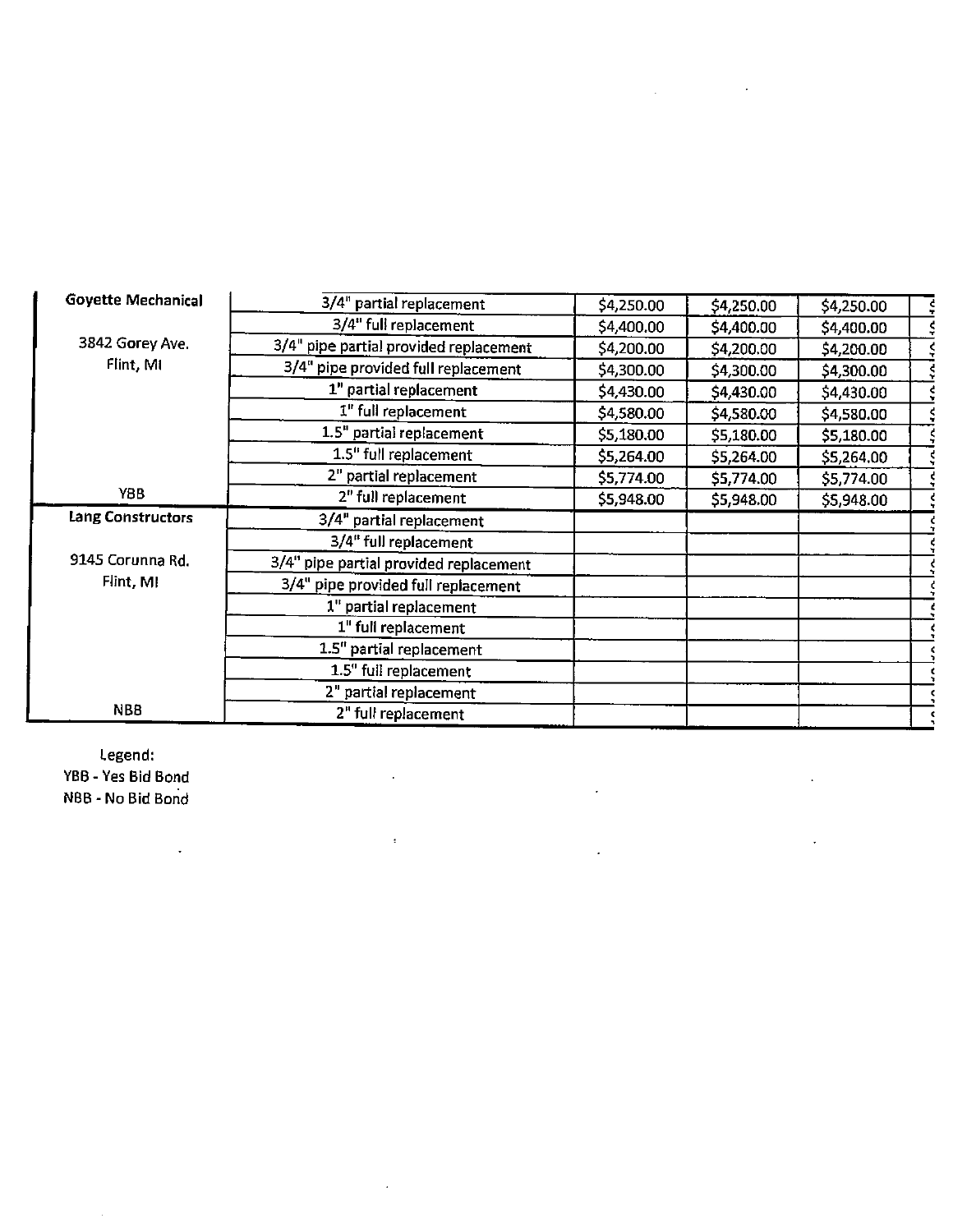Attachment #7

170156

(Proposal  $\#17000560$ ) S

|            | SUBMISSION NO.: $\mathcal{C}A 3 752017$ |
|------------|-----------------------------------------|
| PRESENTED: | $3 - 16 - 17$                           |

ADOPTED:

BY THE MAYOR:

# RESOLUTION TO LANG CONSTRUCTORS, INC. FOR SERVICE LINE REPLACEMENTS IN THE NORTH SIDE OF THE CITY

#### RESOLUTION

The Department of Purchases & Supplies has solicited proposals for replacement of water service lines for Zones  $1 - 10$  as requested by the Administration and the Utilities Department; and

Lang Constructors, Inc., 9145 Corunna Rd., Flint, Michigan was the lowest responsive bidder for Zone 10 from an open solicitation for water service line replacement . Funding for said services will come from the Water Infrastructure Improvements for the Nation (WIIN) grant and <sup>a</sup> Children Health Insurance Program (CHIP) grant using the following account: 591-540.210-801.012; and

IT IS RESOLVED, that the Proper City Officials are hereby authorized to enter into <sup>a</sup> contract with Lang Constructors, Inc. for up to 600 residential water line replacements in Zone 10 in an amount not to exceed \$1,890,675.00. (Water Fund) Pending receipt of WIIN and/or CHIP grants

**APPROVED,** RNRCHASING DEPT.: APPROXED AS TO FINANCE: id L. Sabuda, Chief Financial Officer

Zeauer iren

Karen W. Weaver, Mayor

CITY COUNCIL: ~Nelson, Council President

PRESENTED TO CITY COUNCIL:

 $3 - 23 - 2017$ <br>ADOPTED BY CITY COUNCIL:

 $3 - 23 - 2017$ 

APPROVED AS TO FORM

Interim Chier Legal Officer

RECEIVERSHIP TRANSITION ADVISORY BOARD: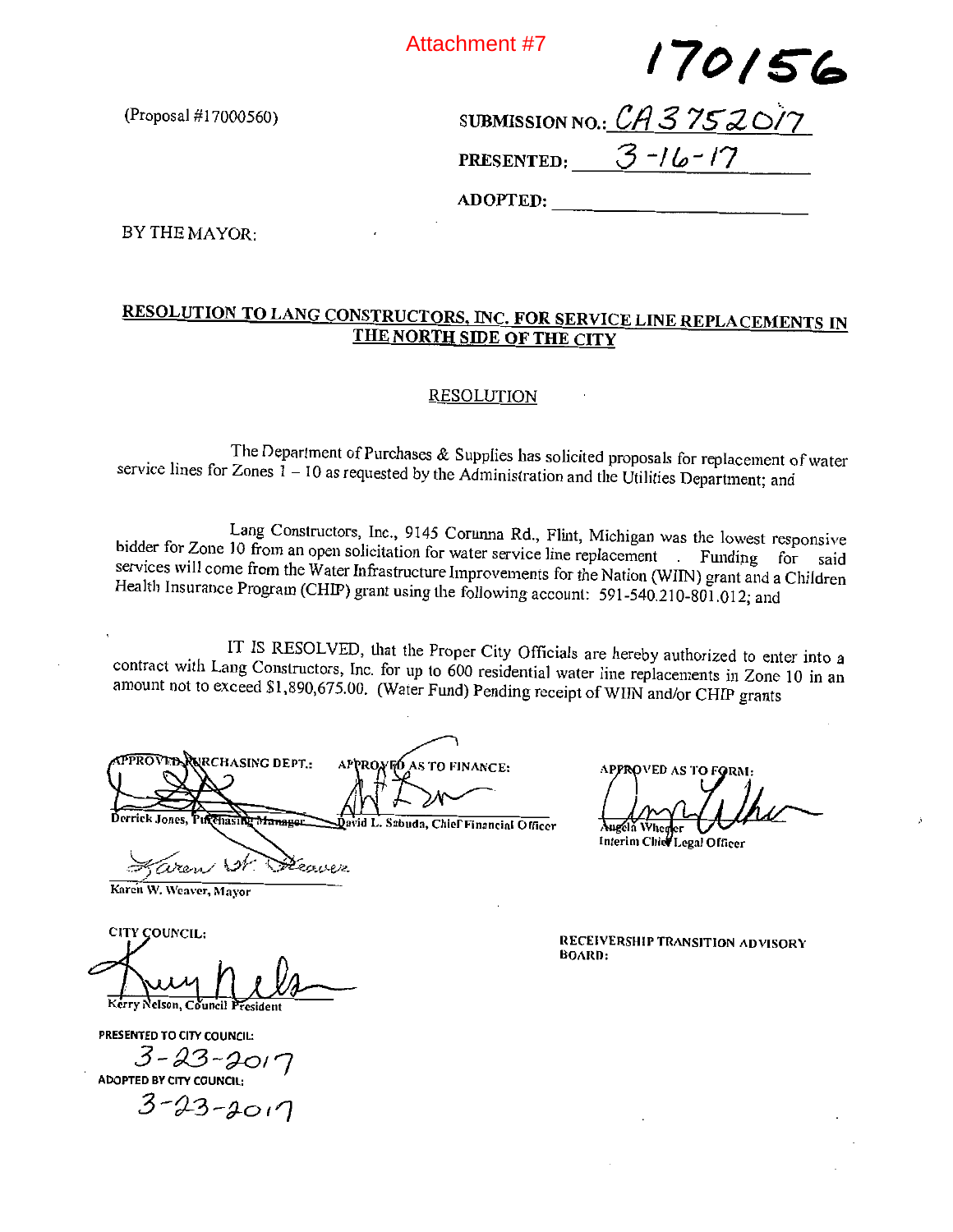DATE:

16 March 2017

Item Title: Lang Construction

Prepared By: Michael McDaniel, FAST Start Coordinator

# Background/Summary of Proposed Action:

This contract is <sup>a</sup> continuation of the planned replacement of lead and galvanized residential service lines. It includes 600 addresses in Zone 10 which covers the north side of the City, in Wards 2, 3, and 5.

Financial Implications: Total Work is not to exceed \$1,890,675.

Budgeted Expenditure? Yes No Please explain if no: Paid for through State Funds and Federal WI1N/CH[P Funds

Account No.: 591 540 210 801.012

Pre-encumbered? Req  $#$ 

Other Implications (i.e., collective bargaining):

# Staff Recommendation:

The contract will replace city and residential service lines for up to 600 homes an the near north side of the City. The City intends to replace 6000 service lines this calendar year and must replace 2037 lines by 30 June, to be compliant with the EPA's Lead and Copper Rule. This contract will expedite those goals. The replacement of these service lines in an area of high density of lead lines and other factors will greatly assist the City on "getting the lead out" and in achieving safe, potable drinking water for our iesidents.

16 March 20 Dept Approval: Sight

Finance Approval: Sign: Print: Print: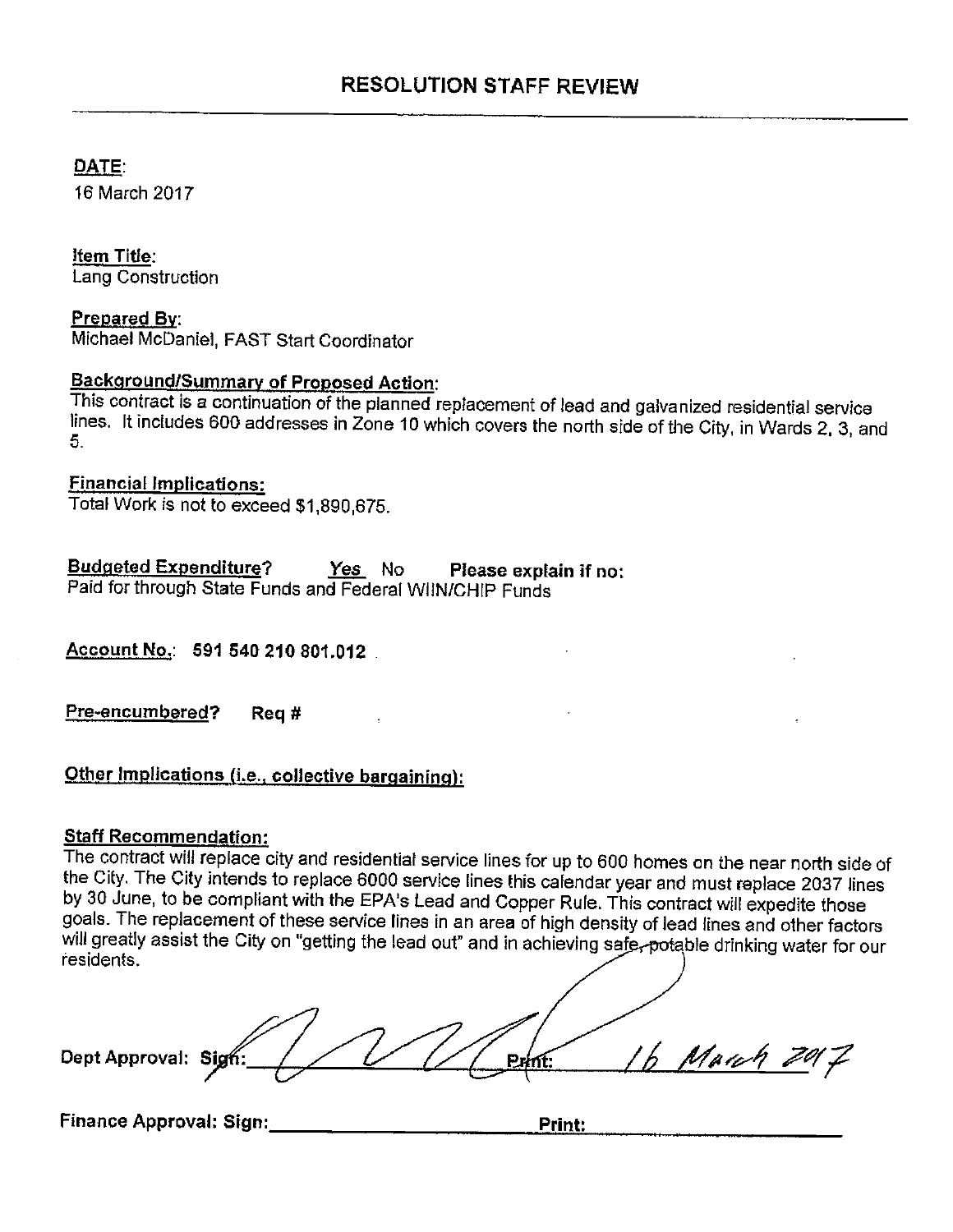| Vendor                      | Size of Service Line Installed                 | Zone 1       | Zone <sub>2</sub> | Zone 3      |  |
|-----------------------------|------------------------------------------------|--------------|-------------------|-------------|--|
| Rickman Enterprise          | 3/4" partial replacement                       | \$5,530.00   | \$5,530.00        | \$5,530.00  |  |
|                             | 3/4" full replacement                          | \$6,897.00   | \$6,897.00        | \$6,897.00  |  |
| 15533 Woodrow Wilson        | 3/4" pipe partial provided replacement         | \$5,324.00   | \$5,324.00        | \$5,324.00  |  |
|                             | 3/4" pipe provided full replacement            | \$6,534.00   | \$6,534.00        | \$6,534.00  |  |
| Detroit, Mi                 | 1" partial replacement                         | \$5,929.00   | \$5,929.00        | \$5,929.00  |  |
|                             | 1" full replacement                            | \$7,139.00   | \$7,139.00        | \$7,139.00  |  |
|                             | 1.5" partial replacement                       | \$7,865.00   | \$7,865.00        | \$7,865.00  |  |
|                             | 1.5" full replacement                          | \$9,075.00   | \$9,075.00        | \$9,075.00  |  |
|                             | 2" partial replacement                         | \$8,470.00   | \$8,470.00        | \$8,470.00  |  |
| <b>YBB</b>                  | 2" full replacement                            | \$10,285.00  | \$10,285.00       | \$10,285.00 |  |
| <b>Super Construction</b>   | 3/4" partial replacement                       | \$3,695.00   | \$3,670.00        | \$3,675.00  |  |
|                             | 3/4" full replacement                          | \$5,899.00   | \$5,885.00        | \$5,890.00  |  |
| 201 Morton St.              | 3/4" pipe partial provided replacement         | \$3,610.00   | \$3,600.00        | \$3,605.00  |  |
| Bay City, MI                | 3/4" pipe provided full replacement            | \$5,725.00   | \$5,715.00        | \$5,720.00  |  |
|                             | 1" partial replacement                         | \$4,000.00   | \$3,995.00        | \$3,995.00  |  |
|                             | 1" full replacement                            | \$6,195.00   | \$6,150.00        | \$6,150.00  |  |
|                             | 1.5" partial replacement                       | \$5,000.00   | \$4,995.00        | \$4,995.00  |  |
|                             | 1.5" full replacement                          | \$7,100.00   | \$6,500.00        | \$6,500.00  |  |
|                             | 2" partial replacement                         | \$5,400.00   | \$5,350.00        | \$5,350.00  |  |
| <b>YBB</b>                  | 2" full replacement                            | \$7,500.00   | \$7,495.00        | \$7,495.00  |  |
| <b>R. Roese Contracting</b> | 3/4" partial replacement                       | \$4,555.00   | \$4,555.00        | \$4,555.00  |  |
|                             | 3/4" full replacement                          | \$5,070.00.  | \$5,070.00        | \$5,070.00  |  |
| 2674 S Huron Rd             | 3/4" pipe partial provided replacement         | \$4,555.00   | \$4,555.00        | \$4,555.00  |  |
| Kawkawlin, MI               | 3/4" pipe provided full replacement            | \$4,855.00   | \$4,855.00        | \$4,855.00  |  |
|                             | $\overline{v}_\perp$<br>1" partial replacement | \$4,775.00 . | \$4,775.00        | \$4,775.00  |  |
|                             | 1" full replacement                            | \$5,270.00   | \$5,270.00        | \$5,270.00  |  |
|                             | 1.5" partial replacement                       | \$5,580.00   | \$5,580.00        | \$5,580.00  |  |
|                             | 1.5" full replacement                          | \$6,205.00   | \$6,205.00        | \$6,205.00  |  |
|                             | 2" partial replacement                         | \$6,205.00   | \$6,205.00        | \$6,205.00  |  |
| <b>YBB</b>                  | 2" full replacement                            | \$6,875.00   | \$6,875.00        | \$6,875.00  |  |
| <b>WT Stevens</b>           | 3/4" partial replacement                       | \$4,000.00   | \$4,200.00        | \$4,200.00  |  |
|                             | 3/4" full replacement                          | \$4,000.00   | \$4,200.00        | \$4,200.00  |  |
| 2712 N Saginaw, #201        | 3/4" pipe partial provided replacement         | \$3,900.00   | \$4,100.00        | \$4,100.00  |  |
| Flint, MI                   | 3/4" pipe provided full replacement            | \$3,900.00   | \$4,100.00        | \$4,100.00  |  |
|                             | 1" partial replacement                         | \$4,000.00   | \$4,200.00        | \$4,200.00  |  |
|                             | 1" full replacement                            | \$4,000.00   | \$4,200.00        | \$4,200.00  |  |
| j.                          | 1.5" partial replacement                       | \$4,000.00   | \$4,200.00        | \$4,200.00  |  |
|                             | 1.5" full replacement                          | \$4,000.00   | \$4,200.00        | \$4,200.00  |  |
|                             | 2" partial replacement                         | \$4,000.00   | \$4,200.00        | \$4,200.00  |  |
| YBB                         | 2" full replacement                            | \$4,000.00   | \$4,200.00        | \$4,200.00  |  |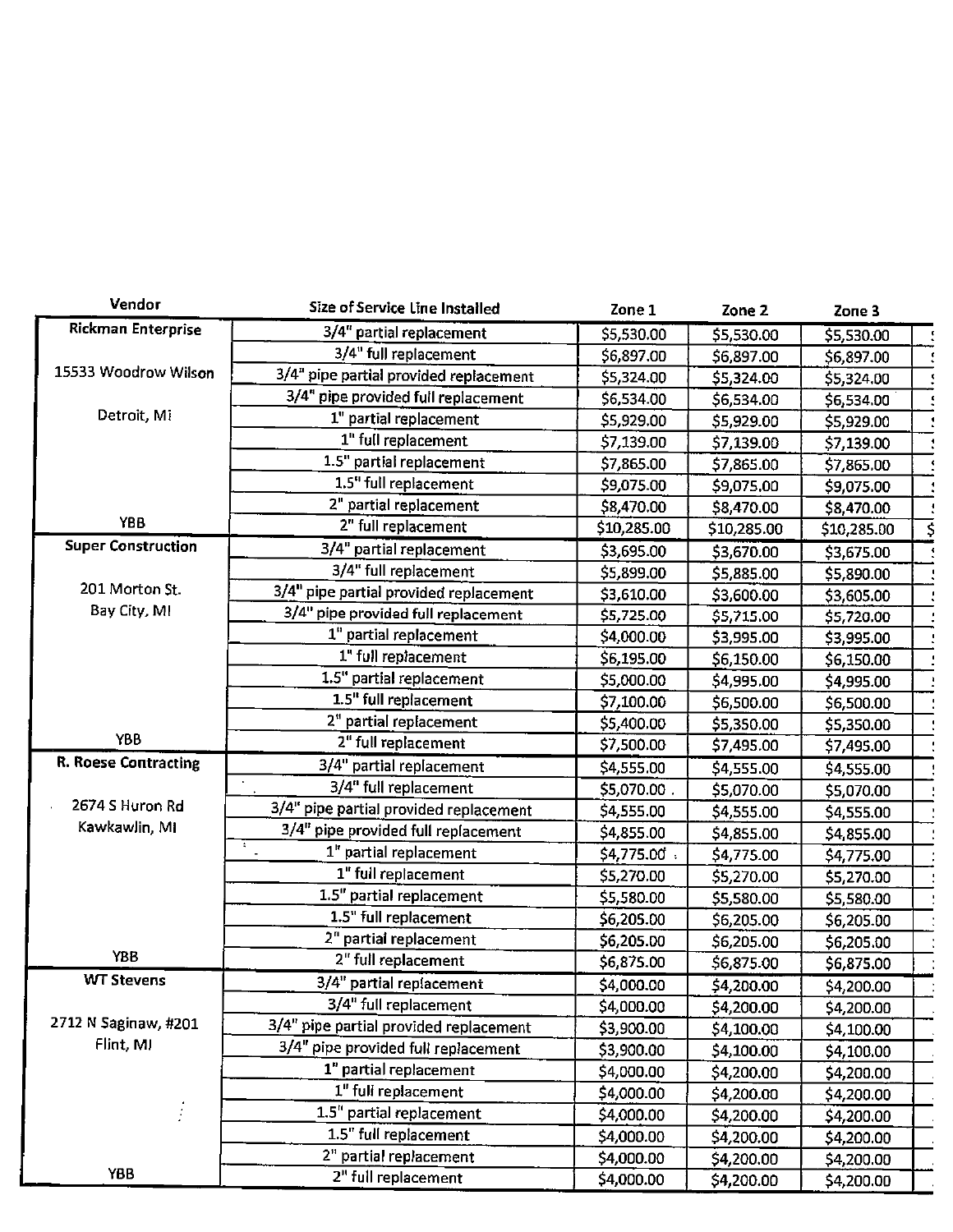| <b>Waldorf &amp; Sons</b> | 3/4" partial replacement               |            |            |            |  |
|---------------------------|----------------------------------------|------------|------------|------------|--|
|                           | 3/4" full replacement                  |            |            |            |  |
| 9188 N. Dort Hwy          | 3/4" pipe partial provided replacement |            |            |            |  |
| Mt. Morris, MI            | 3/4" pipe provided full replacement    |            |            |            |  |
|                           | 1" partial replacement                 |            |            |            |  |
|                           | 1" full replacement                    |            |            |            |  |
|                           | 1.5" partial replacement               |            |            |            |  |
|                           | 1.5" full replacement                  |            |            |            |  |
|                           | 2" partial replacement                 |            |            |            |  |
| YBB.                      | 2" full replacement                    |            |            |            |  |
| Johnson & Wood            | 3/4" partial replacement               | \$3,900.00 | \$4,800.00 | \$3,900.00 |  |
|                           | 3/4" full replacement                  | \$5,100.00 | \$6,800.00 | \$5,100.00 |  |
| 111 E Court St.           | 3/4" pipe partial provided replacement | \$3,850.00 | \$4,800.00 | \$3,850.00 |  |
| Flint, MI                 | 3/4" pipe provided full replacement    | \$5,050.00 | \$6,800.00 | \$5,050.00 |  |
|                           | 1" partial replacement                 | \$3,900.00 | \$4,900.00 | \$3,900.00 |  |
|                           | 1" full replacement                    | \$5,100.00 | \$6,900.00 | \$5,100.00 |  |
|                           | 1.5" partial replacement               | \$4,500.00 | \$5,200.00 | \$4,500.00 |  |
|                           | 1.5" full replacement                  | \$6,500.00 | \$7,200.00 | \$6,500.00 |  |
|                           | 2" partial replacement                 | \$4,800.00 | \$5,400.00 | \$4,800.00 |  |
| YBB                       | 2" full replacement                    | \$6,800.00 | \$7,400.00 | \$6,800.00 |  |

 $\mathcal{L}^{\text{max}}_{\text{max}}$ 

 $\mathcal{A}_{\bullet}^{(n)}$ 

 $\mathcal{L}_{\text{max}}$  .

 $\mathcal{A}_{\mathbf{Z}}$  , where  $\mathcal{A}_{\mathbf{Z}}$ 

 $\label{eq:2.1} \frac{1}{\sqrt{2}}\left(\frac{1}{\sqrt{2}}\right)^{2} \left(\frac{1}{\sqrt{2}}\right)^{2} \left(\frac{1}{\sqrt{2}}\right)^{2} \left(\frac{1}{\sqrt{2}}\right)^{2} \left(\frac{1}{\sqrt{2}}\right)^{2} \left(\frac{1}{\sqrt{2}}\right)^{2} \left(\frac{1}{\sqrt{2}}\right)^{2} \left(\frac{1}{\sqrt{2}}\right)^{2} \left(\frac{1}{\sqrt{2}}\right)^{2} \left(\frac{1}{\sqrt{2}}\right)^{2} \left(\frac{1}{\sqrt{2}}\right)^{2} \left(\$ 

 $\label{eq:2.1} \frac{1}{\sqrt{2}}\int_{0}^{\infty}\frac{1}{\sqrt{2\pi}}\left(\frac{1}{\sqrt{2\pi}}\right)^{2}d\mu\,d\mu\,.$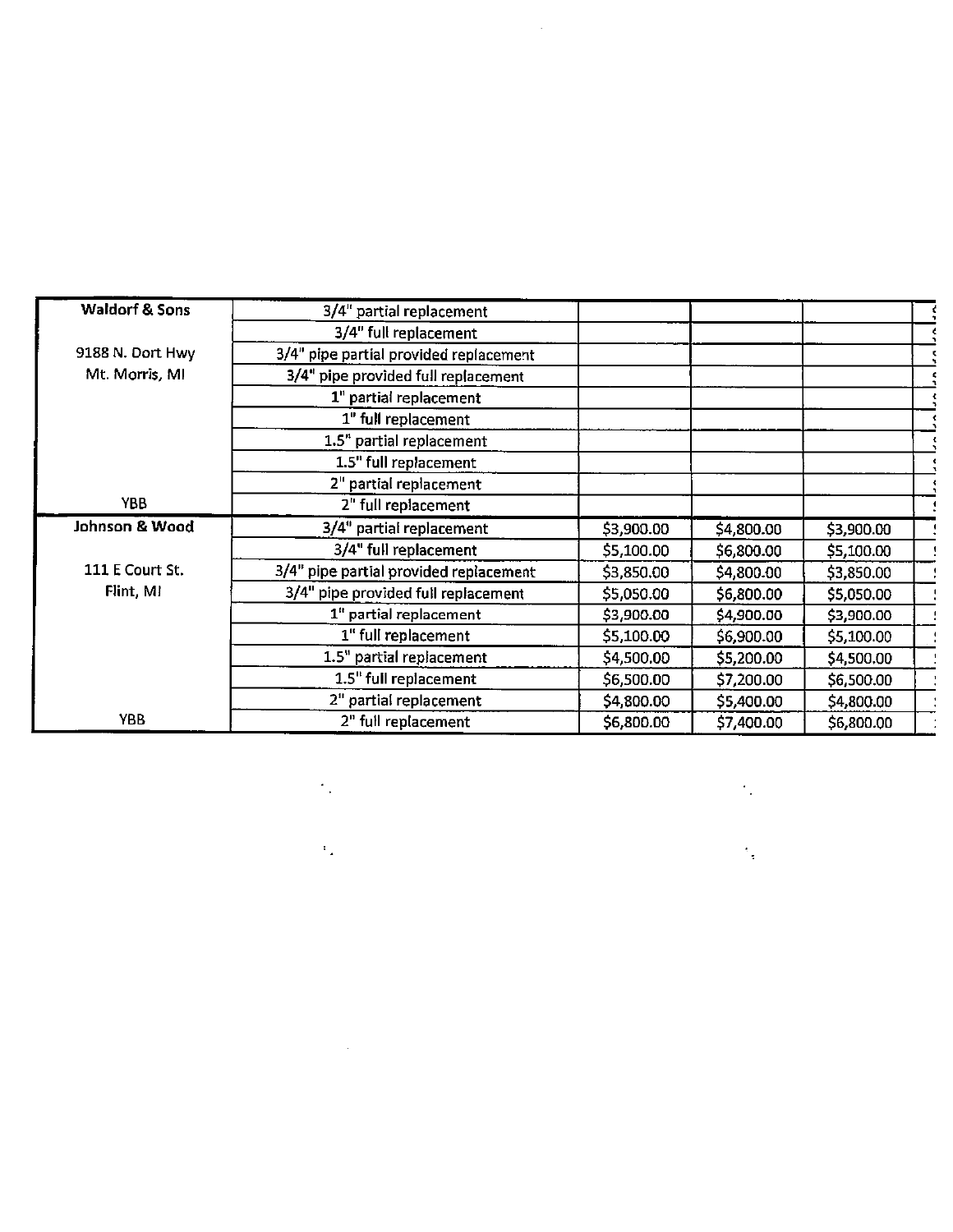| <b>Goyette Mechanical</b> | 3/4" partial replacement               | \$4,250.00 | \$4,250.00 | \$4,250.00 |  |
|---------------------------|----------------------------------------|------------|------------|------------|--|
|                           | 3/4" full replacement                  | \$4,400.00 | \$4,400.00 | \$4,400.00 |  |
| 3842 Gorey Ave.           | 3/4" pipe partial provided replacement | \$4,200.00 | \$4,200.00 | \$4,200.00 |  |
| Flint, MI                 | 3/4" pipe provided full replacement    | \$4,300.00 | \$4,300.00 | \$4,300.00 |  |
|                           | 1" partial replacement                 | \$4,430.00 | \$4,430.00 | \$4,430.00 |  |
|                           | 1" full replacement                    | \$4,580.00 | \$4,580.00 | \$4,580.00 |  |
|                           | 1.5" partial replacement               | \$5,180.00 | \$5,180.00 | \$5,180.00 |  |
|                           | 1.5" full replacement                  | \$5,264.00 | \$5,264.00 | \$5,264.00 |  |
|                           | 2" partial replacement                 | \$5,774.00 | \$5,774.00 | \$5,774.00 |  |
| YBB                       | 2" full replacement                    | \$5,948.00 | \$5,948.00 | \$5,948.00 |  |
| Lang Constructors         | 3/4" partial replacement               |            |            |            |  |
|                           | 3/4" full replacement                  |            |            |            |  |
| 9145 Corunna Rd.          | 3/4" pipe partial provided replacement |            |            |            |  |
| Flint, MI                 | 3/4" pipe provided full replacement    |            |            |            |  |
|                           | 1" partial replacement                 |            |            |            |  |
|                           | 1" full replacement                    |            |            |            |  |
|                           | 1.5" partial replacement               |            |            |            |  |
|                           | 1.5" full replacement                  |            |            |            |  |
|                           | 2" partial replacement                 |            |            |            |  |
| NBB                       | 2" full replacement                    |            |            |            |  |

 $\ddot{\phantom{a}}$ 

 $\mathfrak{t}^{\pm}$  $\frac{1}{\pi}$   $\ddot{\phantom{a}}$ 

Legend: YBS - Yes Bid Bond NBB - No Bid Bond

l,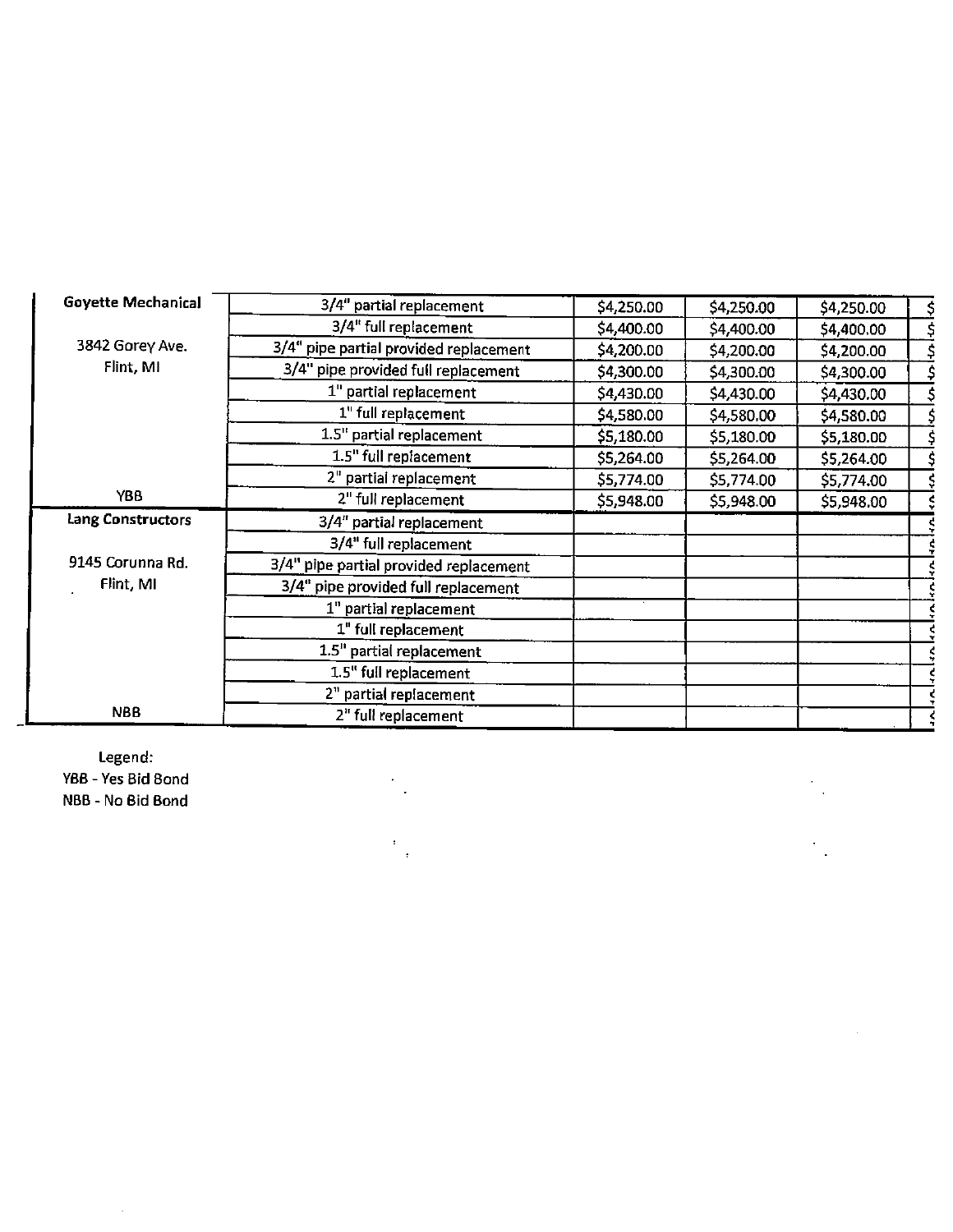Attachment #8

/70/57

 $(Proposal #17000564)$ 

| PRESENTED: $3 - 16 - 17$ | SUBMISSION NO.: $CA$ 376 2017 |
|--------------------------|-------------------------------|
|                          |                               |

ADOPTED:

BY THE MAYOR:

## RESOLUTION TO WT STEVENS CONSTRUCTION. INC. FOR SERVICE LINE REPLACEMENTS IN VARIOUS AREAS OF THE CITY

#### RESOLUTION

The Department of Purchases & Supplies has solicited proposals for replacement of residential water service lines in Zones  $1 - 9$  as requested by the Administration and the Utilities Department; and

WT Stevens Construction, Inc., 2712 N. Saginaw St., Flint, Michigan was the lowest responsive bidder for Zones 1, 3, 5, <sup>7</sup> and <sup>9</sup> from an open solicitation for water service line replacements. Funding for said services will come from the Water Infrastructure Improvements for the Nation (WIIN) grant and <sup>a</sup> Children Health Insurance Program (CHIP) grant using the following account: 591-540.210- 801.012; and

IT IS RESOLVED, that the Proper City Officials are hereby authorized to enter into <sup>a</sup> contract with WT Stevens Construction, Inc. for up to 2700 residential water service line replacements in Zones 1, 3, 5, <sup>7</sup> and 9 in an amount not to exceed \$10,980,000.00. (Water Fund) Pending receipt of WTIN and/or CHIP grants

rd Rurchasing dept.: ng Manager

Faren St. Straver

Karen W. Weaver, Mayor

CITY COUNCIL: Kerry Nelson, Council Presiden

PRESENTED TO CITY COUNCIL:

3-23-2017 ADOPTED BY CITY COUNCIL:

 $3 - 23 - 2017$ 

APPROVEDAS TO FINANCE:

Dàvid L. Sabuda, Chief Financial Officer

RROVED AS TO FORM: ptelet ágela V

Interim Chief Legal Officer

RECEIVERSHIP TRANSITION ADVISORY BOARD: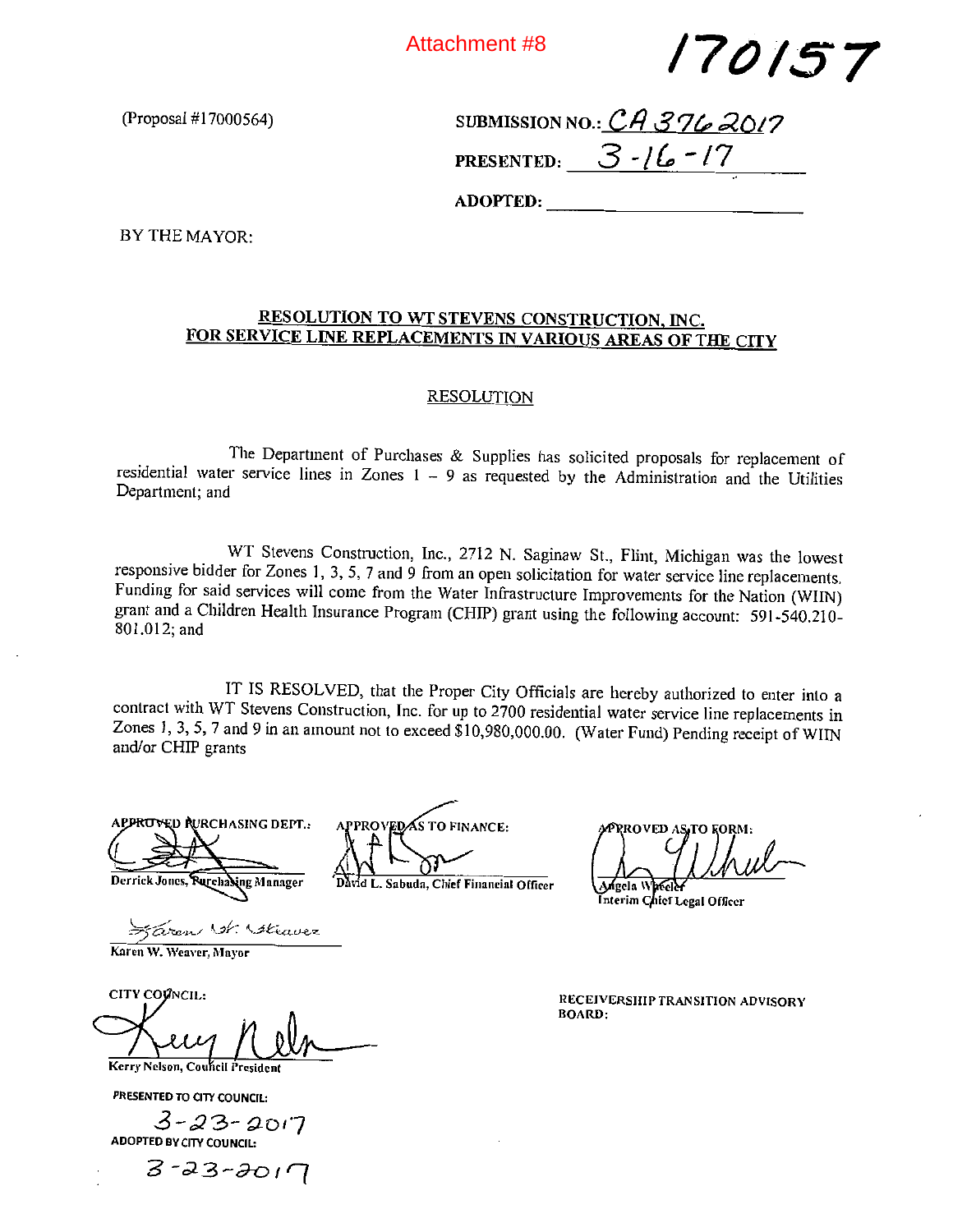DATE:

16 March, 2017

Item Title:

WT Stevens

Prepared By: Michael McDaniel, FAST Start Coordinator

# Background!Summary of Proposed Action:

This contract is <sup>a</sup> continuation of the planned replacement of lead and galvanized residential and city service lines. It includes 2700 addresses throughout the City, in Zones 1, 3, 5, 7, and 9 which covers Wards 12,4,5,6,7,8, and 9.

## Financial Implications:

Total Work is not to exceed \$1 0.980,000.

Budgeted Expenditure? Yes No Please explain if no: Paid for through State Funds and Federal WIINICHIP Funds

AccountNo.: 591 540210801.012

 $Pre-encumbered?$  Req  $#$ 

# Other Implications (i.e., collective bargaining):

## Staff Recommendation:

The contract will replace city and residential service lines for up to 2700 homes throughout the City. The City intends to replace 6000 service lines this calendar year and must replace 2037 lines by 30 June, to be compliant with the EPA's Lead and Copper Rule. This contract will expedite those goals. The replacement of these service lines in areas of high density of lead lines and other factors will greatly assist the City on "getting the lead out" and in achieving potable drinking water for our residents.

Dept Approval~~~~int: /o ~~—A ~/<sup>7</sup> Finance Approval: Sign: ( Print: ~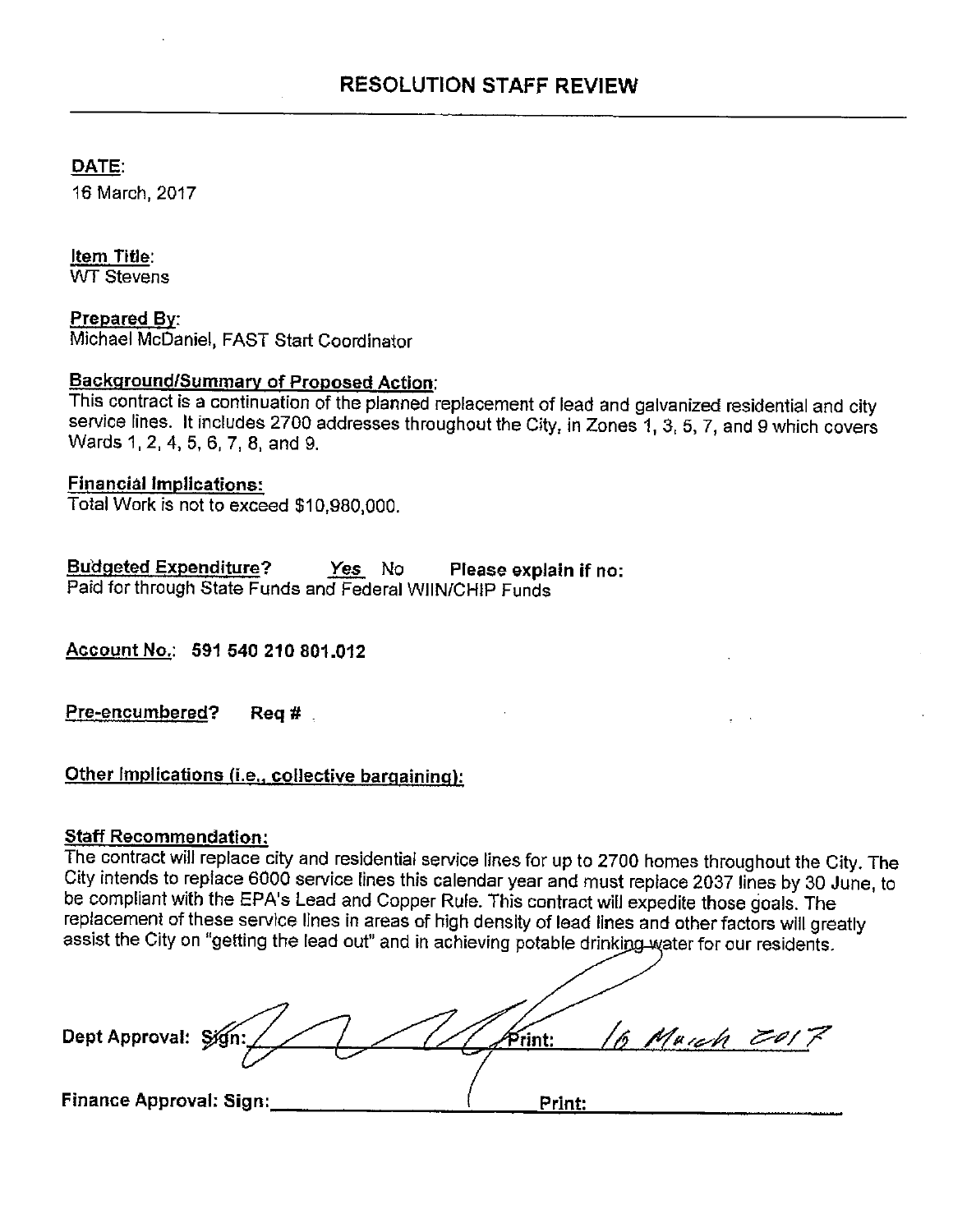| Vendor                      | Size of Service Line Installed         | Zone 1      | Zone <sub>2</sub> | Zone <sub>3</sub> |    |
|-----------------------------|----------------------------------------|-------------|-------------------|-------------------|----|
| Rickman Enterprise          | 3/4" partial replacement               | \$5,530.00  | \$5,530.00        | \$5,530.00        |    |
|                             | 3/4" full replacement                  | \$6,897.00  | \$6,897.00        | \$6,897.00        |    |
| 15533 Woodrow Wilson        | 3/4" pipe partial provided replacement | \$5,324.00  | \$5,324.00        | \$5,324.00        |    |
|                             | 3/4" pipe provided full replacement    | \$6,534.00  | \$6,534.00        | \$6,534.00        |    |
| Detroit, Mi                 | 1" partial replacement                 | \$5,929.00  | \$5,929.00        | \$5,929.00        |    |
|                             | 1" full replacement                    | \$7,139.00  | \$7,139.00        | \$7,139.00        |    |
|                             | 1.5" partial replacement               | \$7,865.00  | \$7,865.00        | \$7,865.00        |    |
|                             | 1.5" full replacement                  | \$9,075.00  | \$9,075.00        | \$9,075.00        |    |
|                             | 2" partial replacement                 | \$8,470.00  | \$8,470.00        | \$8,470.00        |    |
| <b>YBB</b>                  | 2" full replacement                    | \$10,285.00 | \$10,285.00       | \$10,285.00       | \$ |
| <b>Super Construction</b>   | 3/4" partial replacement               | \$3,695.00  | \$3,670.00        | \$3,675.00        |    |
|                             | 3/4" full replacement                  | \$5,899.00  | \$5,885.00        | \$5,890.00        |    |
| 201 Morton St.              | 3/4" pipe partial provided replacement | \$3,610.00  | \$3,600.00        | \$3,605.00        |    |
| Bay City, MI                | 3/4" pipe provided full replacement    | \$5,725.00  | \$5,715.00        | \$5,720.00        |    |
|                             | 1" partial replacement                 | \$4,000.00  | \$3,995.00        | \$3,995.00        |    |
|                             | 1" full replacement                    | \$6,195.00  | \$6,150.00        | \$6,150.00        |    |
|                             | 1.5" partial replacement               | \$5,000.00  | \$4,995.00        | \$4,995.00        |    |
|                             | 1.5" full replacement                  | \$7,100.00  | \$6,500.00        | \$6,500.00        |    |
|                             | 2" partial replacement                 | \$5,400.00  | \$5,350.00        | \$5,350.00        |    |
| YBB                         | 2" full replacement                    | \$7,500.00  | \$7,495.00        | \$7,495.00        |    |
| <b>R. Roese Contracting</b> | 3/4" partial replacement               | \$4,555.00  | \$4,555.00        | \$4,555.00        |    |
|                             | 3/4" full replacement.                 | \$5,070.00  | \$5,070.00        | \$5,070.00        |    |
| 2674 S Huron Rd             | 3/4" pipe partial provided replacement | \$4,555.00  | \$4,555.00        | \$4,555.00        |    |
| Kawkawlin, MI               | 3/4" pipe provided full replacement    | \$4,855.00  | \$4,855.00        | \$4,855.00        |    |
|                             | Ŧ<br>1" partial replacement .          | \$4,775.00  | \$4,775.00        | \$4,775.00        |    |
|                             | 1" full replacement                    | \$5,270.00  | \$5,270.00        | \$5,270.00        |    |
|                             | 1.5" partial replacement               | \$5,580.00  | \$5,580.00        | \$5,580.00        |    |
|                             | 1.5" full replacement                  | \$6,205.00  | \$6,205.00        | \$6,205.00        |    |
|                             | 2" partial replacement                 | \$6,205.00  | \$6,205.00        | \$6,205.00        |    |
| <b>YBB</b>                  | 2" full replacement                    | \$6,875.00  | \$6,875.00        | \$6,875.00        |    |
| <b>WT Stevens</b>           | 3/4" partial replacement               | \$4,000.00  | \$4,200.00        | \$4,200.00        |    |
|                             | 3/4" full replacement                  | \$4,000.00  | \$4,200.00        | \$4,200.00        |    |
| 2712 N Saginaw, #201        | 3/4" pipe partial provided replacement | \$3,900.00  | \$4,100.00        | \$4,100.00        |    |
| Flint, MI                   | 3/4" pipe provided full replacement    | \$3,900.00  | \$4,100.00        | \$4,100.00        |    |
|                             | 1" partial replacement                 | \$4,000.00  | \$4,200.00        | \$4,200.00        |    |
|                             | 1" full replacement                    | \$4,000.00  | \$4,200.00        | \$4,200.00        |    |
|                             | 1.5" partial replacement               | \$4,000.00  | \$4,200.00        | \$4,200.00        |    |
|                             | 1.5" full replacement                  | \$4,000.00  | \$4,200.00        | \$4,200.00        |    |
|                             | 2" partial replacement                 | \$4,000.00  | \$4,200.00        | \$4,200.00        |    |
| YBB                         | 2" full replacement                    | \$4,000.00  | \$4,200.00        | \$4,200.00        |    |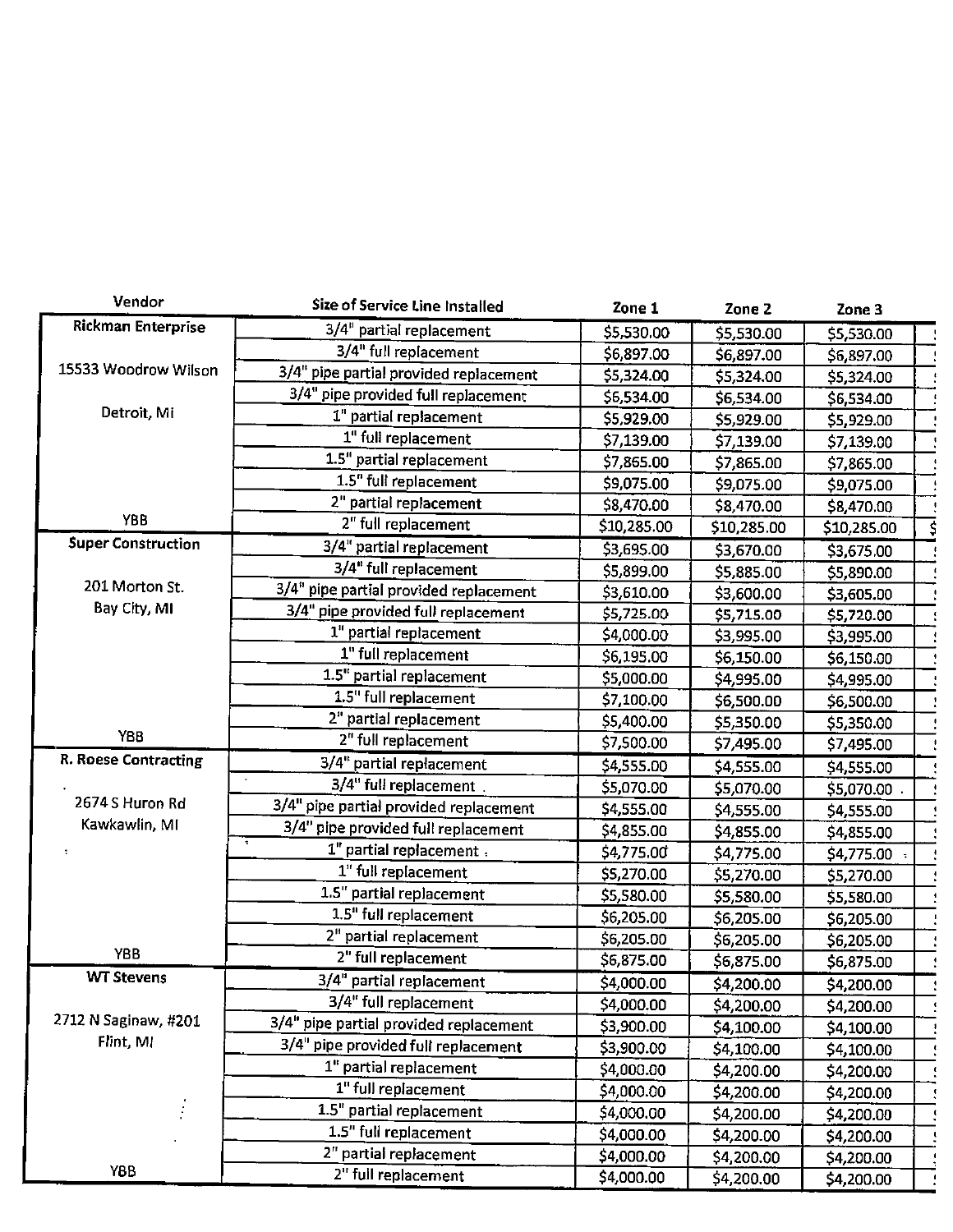| <b>Waldorf &amp; Sons</b> | 3/4" partial replacement               |            |            |            |
|---------------------------|----------------------------------------|------------|------------|------------|
|                           | 3/4" full replacement                  |            |            |            |
| 9188 N. Dort Hwy          | 3/4" pipe partial provided replacement |            |            |            |
| Mt. Morris, MI            | 3/4" pipe provided full replacement    |            |            |            |
|                           | 1" partial replacement                 |            |            |            |
|                           | 1" full replacement                    |            |            |            |
|                           | 1.5" partial replacement               |            |            |            |
|                           | 1.5" full replacement                  |            |            |            |
|                           | 2" partial replacement                 |            |            |            |
| YBB                       | 2" full replacement                    |            |            |            |
| Johnson & Wood            | 3/4" partial replacement               | \$3,900.00 | \$4,800.00 | \$3,900.00 |
|                           | 3/4" full replacement                  | \$5,100.00 | \$6,800.00 | \$5,100.00 |
| 111 E Court St.           | 3/4" pipe partial provided replacement | \$3,850.00 | \$4,800.00 | \$3,850.00 |
| Flint, MI                 | 3/4" pipe provided full replacement    | \$5,050.00 | \$6,800.00 | \$5,050.00 |
|                           | 1" partial replacement                 | \$3,900.00 | \$4,900.00 | \$3,900.00 |
|                           | 1" full replacement                    | \$5,100.00 | \$6,900.00 | \$5,100.00 |
|                           | 1.5" partial replacement               | \$4,500.00 | \$5,200.00 | \$4,500.00 |
|                           | 1.5" full replacement                  | \$6,500.00 | \$7,200.00 | \$6,500.00 |
|                           | 2" partial replacement                 | \$4,800.00 | \$5,400.00 | \$4,800.00 |
| <b>YBB</b>                | 2" full replacement                    | \$6,800.00 | \$7,400.00 | \$6,800.00 |

 $\mathcal{L}^{\mathcal{A}}$ 

 $\frac{1}{2}$ 

 $\overline{\phantom{a}}$ 

 $\ddot{\phantom{0}}$ 

 $\frac{1}{\sqrt{2}}$ 

 $\bar{\mathbf{r}}$ 

 $\hat{\boldsymbol{\cdot} }$ 

 $\hat{\mathcal{L}}$ 

 $\hat{\mathcal{A}}$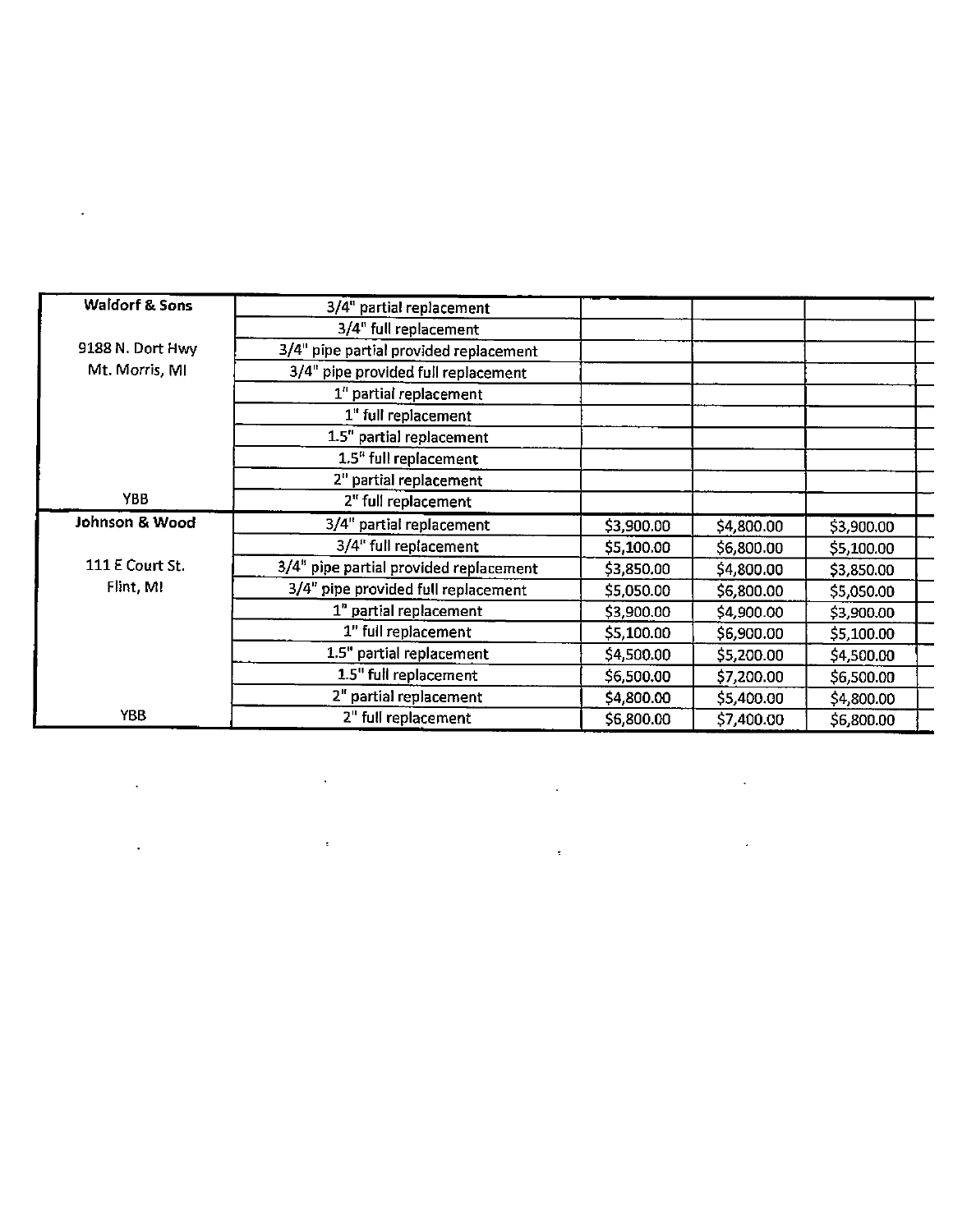| <b>Goyette Mechanical</b> | 3/4" partial replacement               | \$4,250.00 | \$4,250.00 | \$4,250.00 |  |
|---------------------------|----------------------------------------|------------|------------|------------|--|
|                           | 3/4" full replacement                  | \$4,400.00 | \$4,400.00 | \$4,400.00 |  |
| 3842 Gorey Ave.           | 3/4" pipe partial provided replacement | \$4,200.00 | \$4,200.00 | \$4,200.00 |  |
| Flint, MI                 | 3/4" pipe provided full replacement    | \$4,300.00 | \$4,300.00 | \$4,300.00 |  |
|                           | 1" partial replacement                 | \$4,430.00 | \$4,430.00 | \$4,430.00 |  |
|                           | 1" full replacement                    | \$4,580.00 | \$4,580.00 | \$4,580.00 |  |
|                           | 1.5" partial replacement               | \$5,180.00 | \$5,180.00 | \$5,180.00 |  |
|                           | 1.5" full replacement                  | \$5,264.00 | \$5,264.00 | \$5,264.00 |  |
|                           | 2" partial replacement                 | 55,774.00  | \$5,774.00 | \$5,774.00 |  |
| YBB                       | 2" full replacement                    | \$5,948.00 | \$5,948.00 | \$5,948.00 |  |
| Lang Constructors         | 3/4" partial replacement               |            |            |            |  |
|                           | 3/4" full replacement                  |            |            |            |  |
| 9145 Corunna Rd.          | 3/4" pipe partial provided replacement |            |            |            |  |
| Flint, MI                 | 3/4" pipe provided full replacement    |            |            |            |  |
|                           | 1" partial replacement                 |            |            |            |  |
|                           | 1" full replacement                    |            |            |            |  |
|                           | 1.5" partial replacement               |            |            |            |  |
|                           | 1.5" full replacement                  |            |            |            |  |
|                           | 2" partial replacement                 |            |            |            |  |
| <b>NBB</b>                | 2" full replacement                    |            |            |            |  |

l,

 $\ddot{\phantom{0}}$ 

 $\overline{a}$ 

 $\pm$ 

 $\ddot{\phantom{0}}$ 

Legend: YBB - Yes Bid Bond NBB - No Bid Bond

 $\ddot{\phantom{a}}$ 

 $\ddot{\phantom{0}}$ 

 $\overline{a}$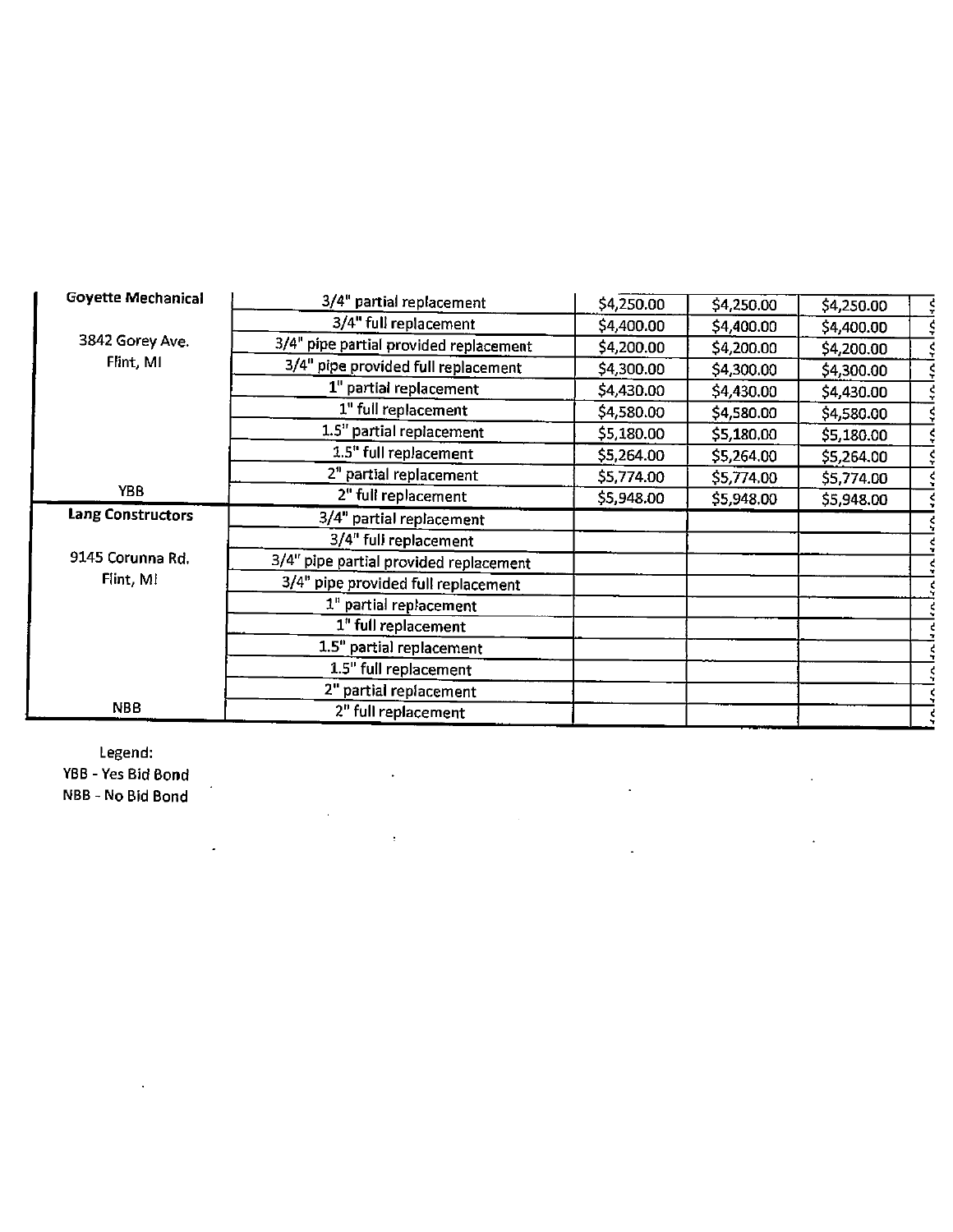Attachment #9

/7oisp

 $(Proposal #17000564)$  S

|                   | submission no.: $\mathcal{C}\mathcal{A}$ 37720 $\mathcal{C}\mathcal{A}$ |
|-------------------|-------------------------------------------------------------------------|
| <b>PRESENTED:</b> | $3 - 16 - 17$                                                           |

ADOPTED:

BYTHEMAYOR:

## RESOLUTION TO WALDORF & SONS FOR SERVICE LINE REPLACEMENTS IN VARIOUS AREAS OF TIlE CITY

#### RESOLUTION

The Department of Purchases & Supplies has solicited proposals for replacement of water service lines in Zones  $1 - 9$  as requested by the Administration and the Utilities Department; and

Waldorf & Sons, 9118 N. Dort Hwy., Mt. Morris, Michigan was the lowest responsive bidder for Zone <sup>4</sup> from an open solicitation for water service line replacement. Funding for said services will come from the Water Infrastructure Improvements for the Nation (WIIN) grant and a Children Health Insurance Program (CHIP) grant using the following account: 591-540.210-801.012; and

IT IS RESOLVED, that the Proper City Officials are hereby authorized to enter into <sup>a</sup> contract with Waldorf& Sons for up to 600 residential water line replacements in Zone 4 in an amount not to exceed \$2,335,950.00. (Water Fund) Pending receipt of WIIN and/or CHIP grants

APPROVEDQQRCQASING DEPT.: APPROVED AS TO FINANCE: APPROVED AS TO FORM: Derrick Jones, Purchasing Manager David L. Sabuda, Chief Financial Officer Angela

ief Legal Officer Interim Cli

Karen W. Weaver, Mayor

Kerry Nelson, Council Presider

ven St. Keaver

PRESENTED TO CITY COUNCIL:

 $3 - 23 - 2017$ ADOPTED BY CITY COUNCIL:

 $3 - 23 - 2017$ 

CITY COUNCIL: **RECEIVERSHIP TRANSITION ADVISORY** BOARD: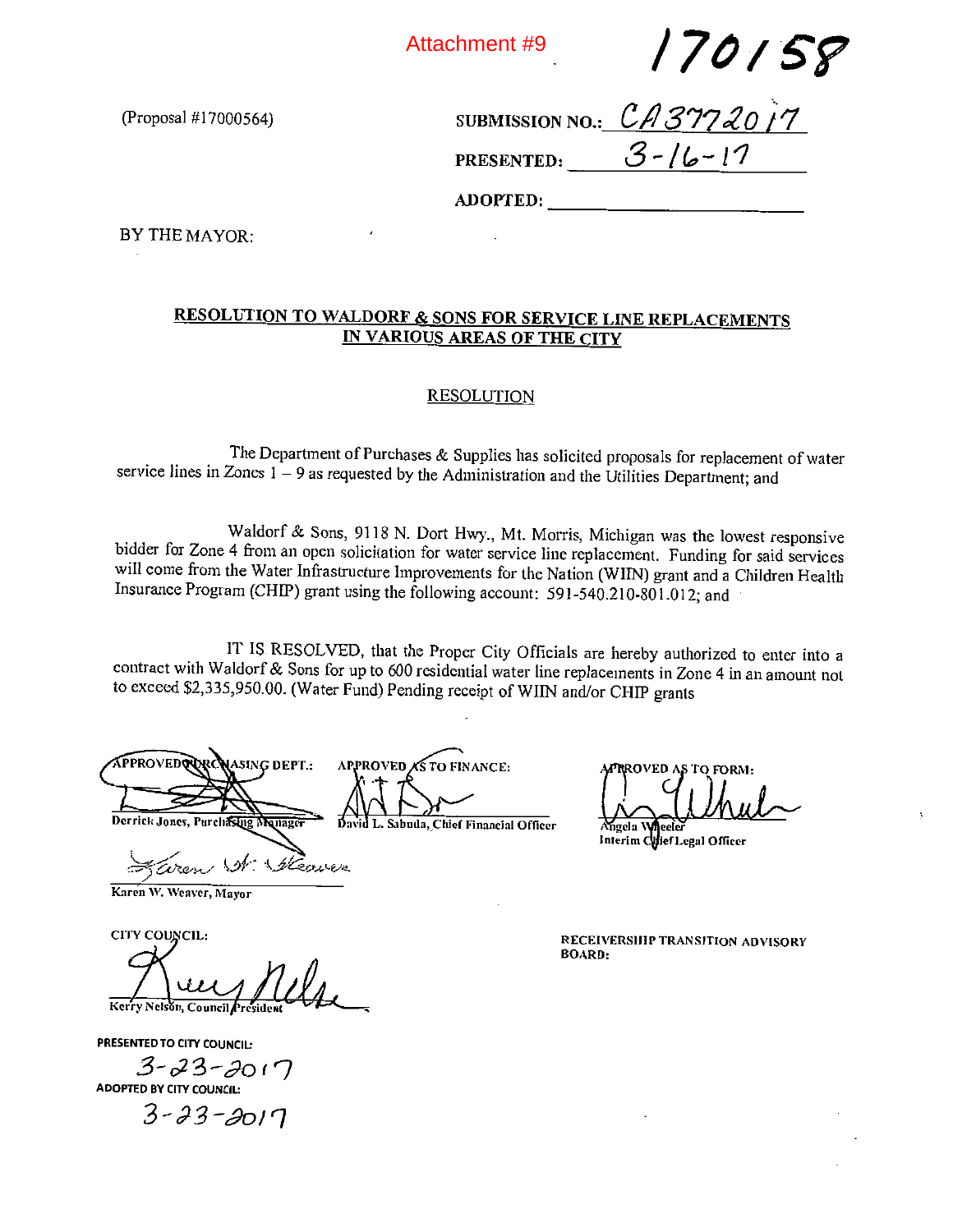DATE:

16 March, 2017

Item Title: Waldorf & Sons

Prepared By: Michael McDaniel, FAST Start Coordinator

# Background/Summanj of Proposed Action:

This contract is <sup>a</sup> continuation of the planned replacement of lead and galvanized residential service lines. It includes 600 addresses in Zone 4 on the east side of the City, in Wards 3, 4, and 5.

## Financial Implications:

Total Work is not to exceed \$2,335,950.

Budgeted Expenditure? Yes No Please explain if no: Paid for through State Funds and Federal WIIN/CHIP Funds

Account No.: 591 540 210 801.D12

Pre-encumbered? Req #

Other Implications (i.e., collective bargaining):

## Staff Recommendation;

The contract will replace city and residential service lines for up to 600 homes on the east side of the City. The City intends to replace 6000 service lines this calendar year and must replace 2037 lines by 30 June, to be compliant with the EPA's LCR. This contract will expedite those goals. The replacement of these service lines in an area of high density of lead lines and other factors will greatly assist the City on "getting the lead out" and in achieving potable drinking water for our residents.

Io March 2017 Dept Approvak Sígn:\_ Print: Finance Approval: Sign: Finance Approval: Sign: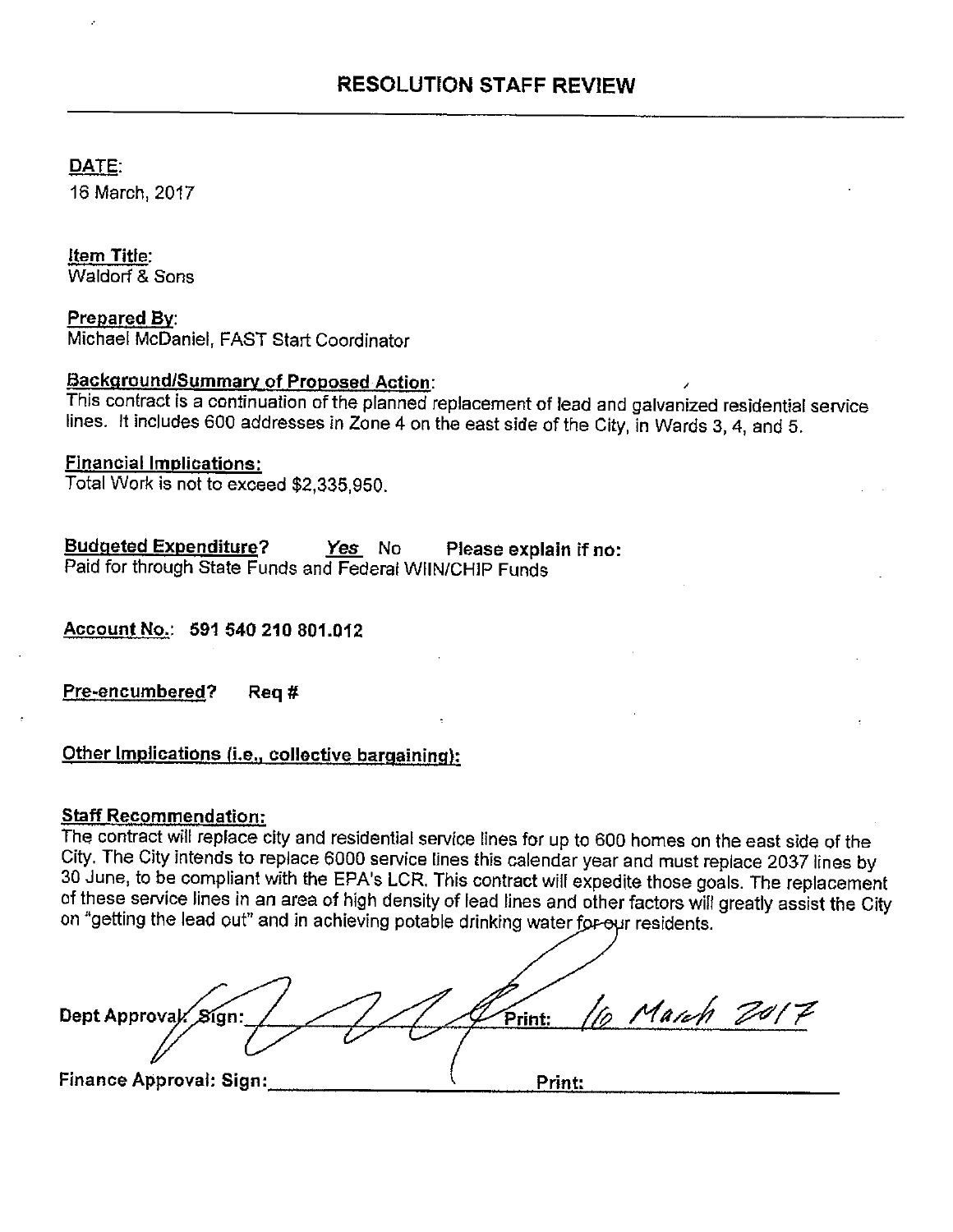| Vendor                      | Size of Service Line Installed         | Zone 1      | Zone <sub>2</sub> | Zone 3      |  |
|-----------------------------|----------------------------------------|-------------|-------------------|-------------|--|
| Rickman Enterprise          | 3/4" partial replacement               | \$5,530.00  | \$5,530.00        | \$5,530.00  |  |
|                             | 3/4" full replacement                  | \$6,897.00  | \$6,897.00        | \$6,897.00  |  |
| 15533 Woodrow Wilson        | 3/4" pipe partial provided replacement | \$5,324.00  | \$5,324.00        | \$5,324.00  |  |
|                             | 3/4" pipe provided full replacement    | \$6,534.00  | \$6,534.00        | \$6,534.00  |  |
| Detroit, Mi                 | 1" partial replacement                 | \$5,929.00  | \$5,929.00        | \$5,929.00  |  |
|                             | 1" full replacement                    | \$7,139.00  | \$7,139.00        | \$7,139.00  |  |
|                             | 1.5" partial replacement               | \$7,865.00  | \$7,865.00        | \$7,865.00  |  |
|                             | 1.5" full replacement                  | \$9,075.00  | \$9,075.00        | \$9,075.00  |  |
|                             | 2" partial replacement                 | \$8,470.00  | \$8,470.00        | \$8,470.00  |  |
| <b>YBB</b>                  | 2" full replacement                    | \$10,285.00 | \$10,285.00       | \$10,285.00 |  |
| <b>Super Construction</b>   | 3/4" partial replacement               | \$3,695.00  | \$3,670.00        | \$3,675.00  |  |
|                             | 3/4" full replacement                  | \$5,899.00  | \$5,885.00        | \$5,890.00  |  |
| 201 Morton St.              | 3/4" pipe partial provided replacement | \$3,610.00  | \$3,600.00        | \$3,605.00  |  |
| Bay City, MI                | 3/4" pipe provided full replacement    | \$5,725.00  | \$5,715.00        | \$5,720.00  |  |
|                             | 1" partial replacement                 | \$4,000.00  | \$3,995.00        | \$3,995.00  |  |
|                             | 1" full replacement                    | \$6,195.00  | \$6,150.00        | \$6,150.00  |  |
|                             | 1.5" partial replacement               | \$5,000.00  | \$4,995.00        | \$4,995.00  |  |
|                             | 1.5" full replacement                  | \$7,100.00  | \$6,500.00        | \$6,500.00  |  |
|                             | 2" partial replacement                 | \$5,400.00  | \$5,350.00        | \$5,350.00  |  |
| <b>YBB</b>                  | 2" full replacement                    | \$7,500.00  | \$7,495.00        | \$7,495.00  |  |
| <b>R. Roese Contracting</b> | 3/4" partial replacement               | \$4,555.00  | \$4,555.00        | \$4,555.00  |  |
|                             | 3/4" full replacement                  | \$5,070.00  | \$5,070.00        | \$5,070.00  |  |
| 2674 S Huron Rd             | 3/4" pipe partial provided replacement | \$4,555.00  | \$4,555.00        | \$4,555.00  |  |
| Kawkawlin, MI               | 3/4" pipe provided full replacement    | \$4,855.00  | \$4,855.00        | \$4,855.00  |  |
|                             | τ<br>1" partial replacement            | \$4,775.00  | \$4,775.00        | \$4,775.00  |  |
|                             | 1" full replacement                    | \$5,270.00  | \$5,270.00        | \$5,270.00  |  |
|                             | 1.5" partial replacement               | \$5,580.00  | \$5,580.00        | \$5,580.00  |  |
|                             | 1.5" full replacement                  | \$6,205.00  | \$6,205.00        | \$6,205.00  |  |
|                             | 2" partial replacement                 | \$6,205.00  | \$6,205.00        | \$6,205.00  |  |
| YBB                         | 2" full replacement                    | \$6,875.00  | \$6,875.00        | \$6,875.00  |  |
| <b>WT Stevens</b>           | 3/4" partial replacement               | \$4,000.00  | \$4,200.00        | \$4,200.00  |  |
|                             | 3/4" full replacement                  | \$4,000.00  | \$4,200.00        | \$4,200.00  |  |
| 2712 N Saginaw, #201        | 3/4" pipe partial provided replacement | \$3,900.00  | \$4,100.00        | \$4,100.00  |  |
| Flint, MI                   | 3/4" pipe provided full replacement    | \$3,900.00  | \$4,100.00        | \$4,100.00  |  |
|                             | 1" partial replacement                 | \$4,000.00  | \$4,200.00        | \$4,200.00  |  |
|                             | 1" full replacement                    | \$4,000.00  | \$4,200.00        | \$4,200.00  |  |
| Ť                           | 1.5" partial replacement               | \$4,000.00  | \$4,200.00        | \$4,200.00  |  |
|                             | 1.5" full replacement                  | \$4,000.00  | \$4,200.00        | \$4,200.00  |  |
|                             | 2" partial replacement                 | \$4,000.00  | \$4,200.00        | \$4,200.00  |  |
| YBB                         | 2" full replacement                    | \$4,000.00  | \$4,200.00        | \$4,200.00  |  |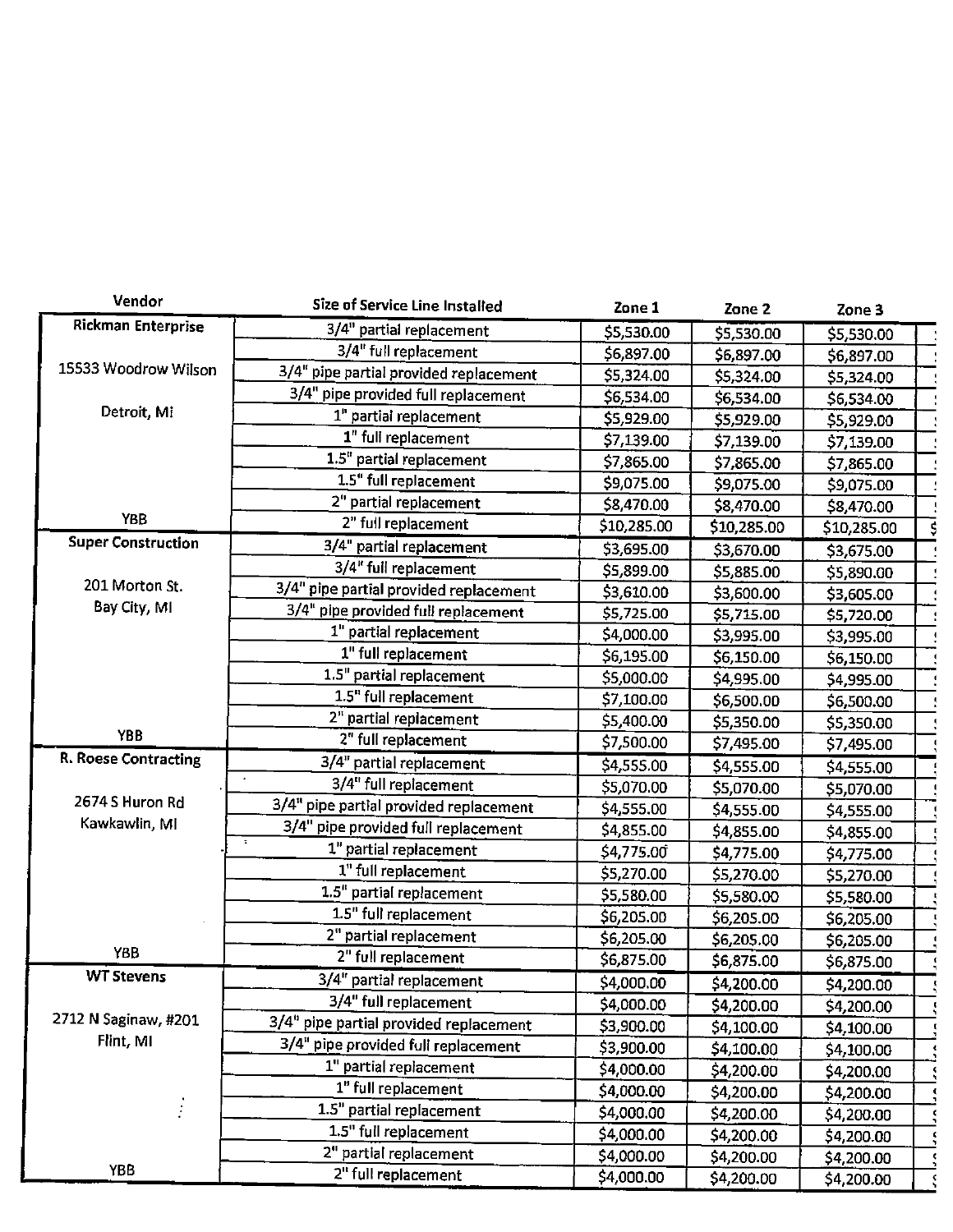| <b>Waldorf &amp; Sons</b> | 3/4" partial replacement               |            |            |            |  |
|---------------------------|----------------------------------------|------------|------------|------------|--|
|                           | 3/4" full replacement                  |            |            |            |  |
| 9188 N. Dort Hwy          | 3/4" pipe partial provided replacement |            |            |            |  |
| Mt. Morris, MI            | 3/4" pipe provided full replacement    |            |            |            |  |
|                           | 1" partial replacement                 |            |            |            |  |
|                           | 1" full replacement                    |            |            |            |  |
|                           | 1.5" partial replacement               |            |            |            |  |
|                           | 1.5" full replacement                  |            |            |            |  |
|                           | 2" partial replacement                 |            |            |            |  |
| YBB.                      | 2" full replacement                    |            |            |            |  |
| Johnson & Wood            | 3/4" partial replacement               | \$3,900.00 | \$4,800.00 | \$3,900.00 |  |
|                           | 3/4" full replacement                  | \$5,100.00 | \$6,800.00 | \$5,100.00 |  |
| 111 E Court St.           | 3/4" pipe partial provided replacement | \$3,850.00 | \$4,800.00 | \$3,850.00 |  |
| Flint, MI                 | 3/4" pipe provided full replacement    | \$5,050.00 | \$6,800.00 | \$5,050.00 |  |
|                           | 1" partial replacement                 | \$3,900.00 | \$4,900.00 | \$3,900.00 |  |
|                           | 1" full replacement                    | \$5,100.00 | \$6,900.00 | \$5,100.00 |  |
|                           | 1.5" partial replacement               | \$4,500.00 | \$5,200.00 | \$4,500.00 |  |
|                           | 1.5" full replacement                  | \$6,500.00 | \$7,200.00 | \$6,500.00 |  |
|                           | 2" partial replacement                 | \$4,800.00 | \$5,400.00 | \$4,800.00 |  |
| <b>YBB</b>                | 2" full replacement                    | \$6,800.00 | \$7,400.00 | \$6,800.00 |  |

 $\label{eq:2.1} \frac{1}{\sqrt{2}}\left(\frac{1}{\sqrt{2}}\right)^2\left(\frac{1}{\sqrt{2}}\right)^2\left(\frac{1}{\sqrt{2}}\right)^2\left(\frac{1}{\sqrt{2}}\right)^2\left(\frac{1}{\sqrt{2}}\right)^2\left(\frac{1}{\sqrt{2}}\right)^2.$ 

 $\label{eq:2.1} \frac{1}{\sqrt{2}}\int_{\mathbb{R}^3} \frac{1}{\sqrt{2}}\left(\frac{1}{\sqrt{2}}\right)^2\left(\frac{1}{\sqrt{2}}\right)^2\left(\frac{1}{\sqrt{2}}\right)^2\left(\frac{1}{\sqrt{2}}\right)^2.$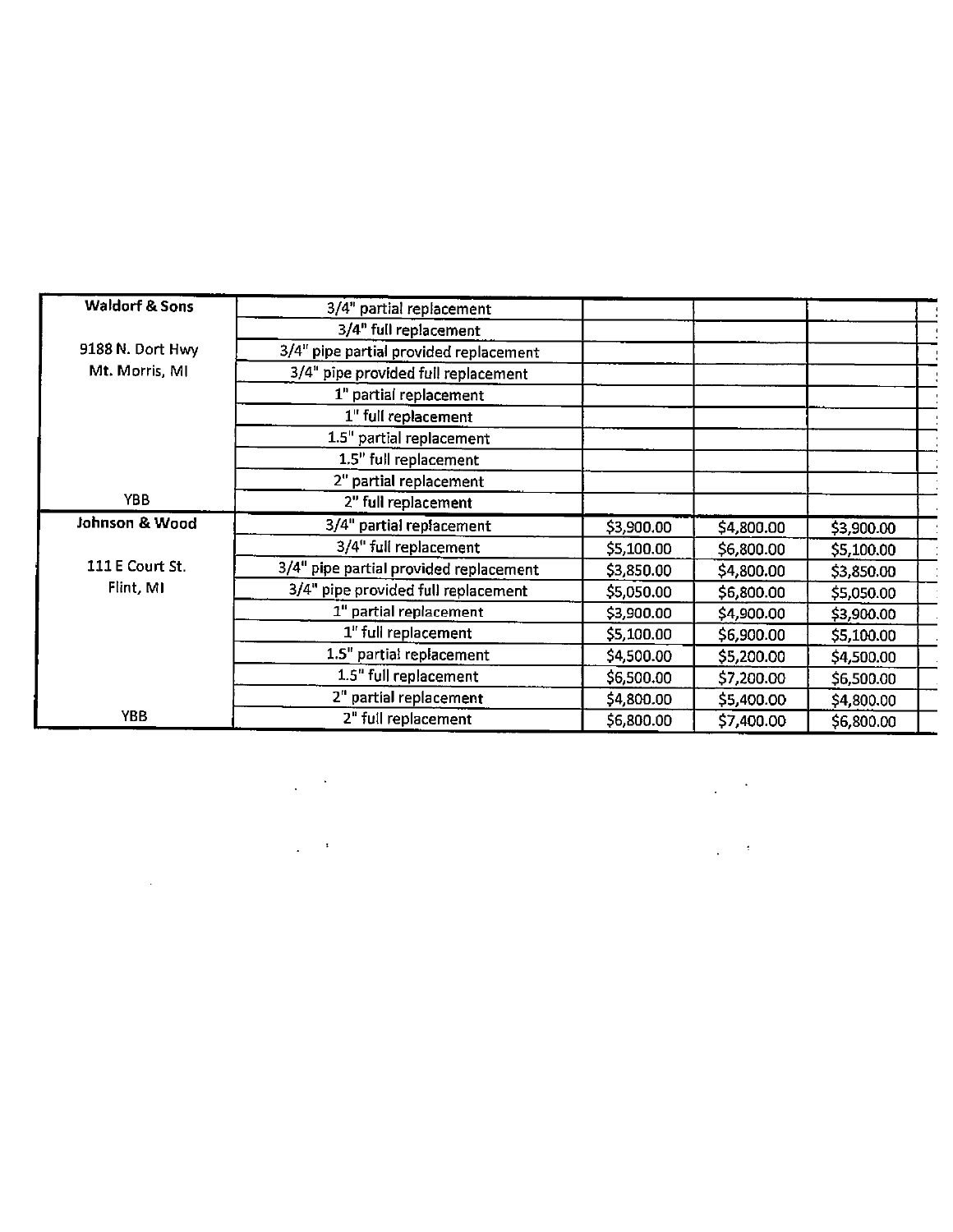| <b>Goyette Mechanical</b> | 3/4" partial replacement               | \$4,250.00 | \$4,250.00 | \$4,250.00 |  |
|---------------------------|----------------------------------------|------------|------------|------------|--|
|                           | 3/4" full replacement                  | \$4,400.00 | \$4,400.00 | \$4,400.00 |  |
| 3842 Gorey Ave.           | 3/4" pipe partial provided replacement | \$4,200.00 | \$4,200.00 | \$4,200.00 |  |
| Flint, MI                 | 3/4" pipe provided full replacement    | \$4,300.00 | \$4,300.00 | \$4,300.00 |  |
|                           | 1" partial replacement                 | \$4,430.00 | \$4,430.00 | \$4,430.00 |  |
|                           | 1" full replacement                    | \$4,580.00 | \$4,580.00 | \$4,580.00 |  |
|                           | 1.5" partial replacement               | \$5,180.00 | \$5,180.00 | \$5,180.00 |  |
|                           | 1.5" full replacement                  | \$5,264.00 | \$5,264.00 | \$5,264.00 |  |
|                           | 2" partial replacement                 | \$5,774.00 | \$5,774.00 | \$5,774.00 |  |
| YBB.                      | 2" full replacement                    | \$5,948.00 | \$5,948.00 | \$5,948.00 |  |
| Lang Constructors         | 3/4" partial replacement               |            |            |            |  |
|                           | 3/4" full replacement                  |            |            |            |  |
| 9145 Corunna Rd.          | 3/4" pipe partial provided replacement |            |            |            |  |
| Flint, MI                 | 3/4" pipe provided full replacement    |            |            |            |  |
|                           | 1" partial replacement                 |            |            |            |  |
|                           | 1" full replacement                    |            |            |            |  |
|                           | 1.5" partial replacement               |            |            |            |  |
|                           | 1.5" full replacement                  |            |            |            |  |
|                           | 2" partial replacement                 |            |            |            |  |
| <b>NBB</b>                | 2" full replacement                    |            |            |            |  |

 $\mathcal{A}$ 

Legend: YBB - Yes Bid Bond NBB - No Bid Bond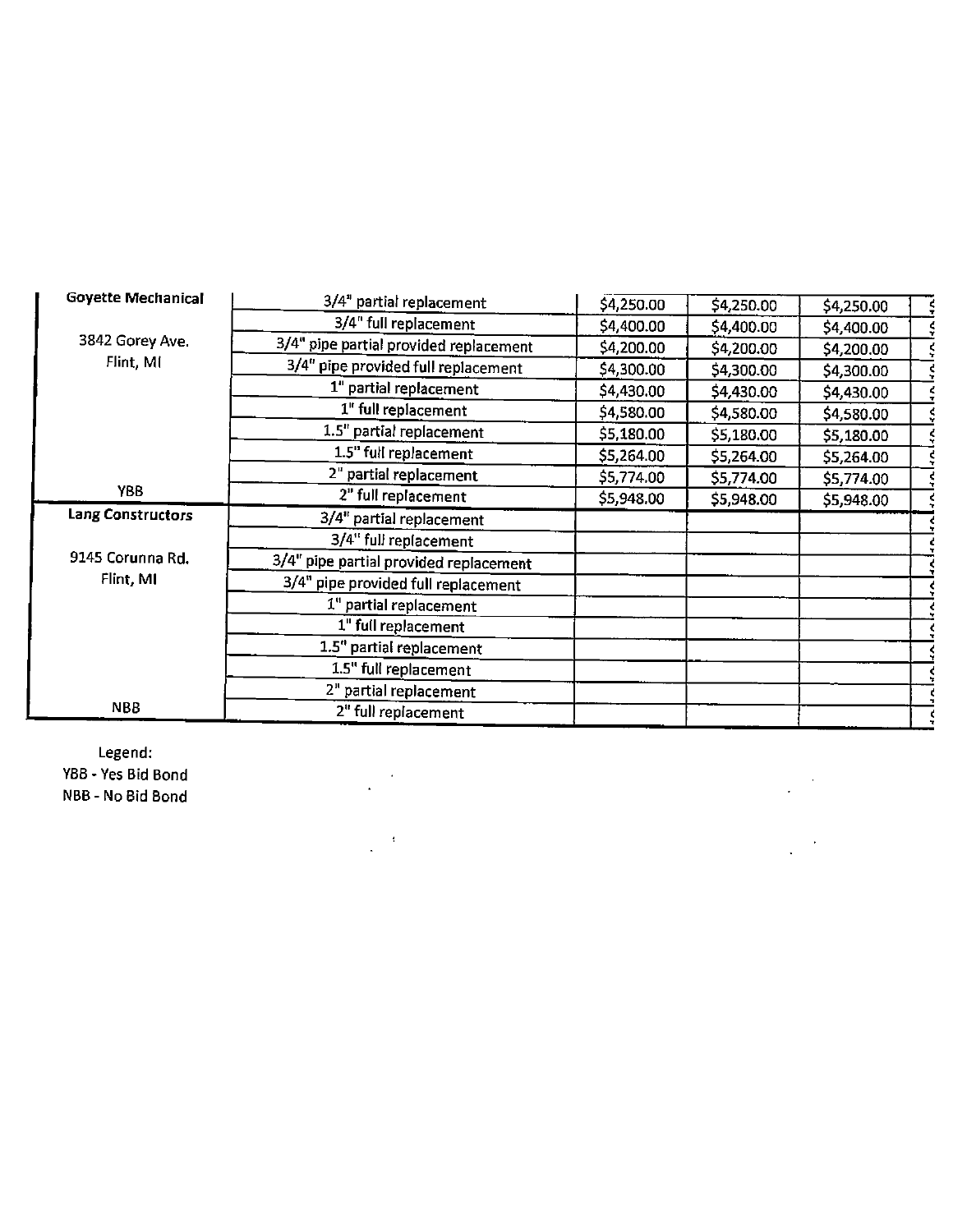| Attachment #10 | vchment #10 $170159$<br>SUBMISSION NO.: $\angle A3782017$ |
|----------------|-----------------------------------------------------------|
|                | $3 - 17 - 17$                                             |

## ADOPTED:\_\_\_\_\_\_\_\_\_\_\_\_\_\_\_\_\_\_\_

#### RESOLUTION AUTHORIZING ACCEPTANCE OF A \$100,000,000 FEDERAL WATER INFRASTRUCTURE IMPROVEMENTS FOR THE NATION (WIIN) GRANT AND \$20,000,000 MATCHING STATE OF MICHIGAN APPROPRIATION AND THE AMENDMENT OF THE 2016/17 CITY OF FLINT ADOPTED BUDGET FOR WATER INFRASTRCUTURE AND DISTRIBUTION IMPROVEMENTS IN THE AMOUNT OF \$32,000,000

#### BY THE MAYOR:

Whereas, \$100,000,000.00 is available from the US Environmental Protection Agency (EPA) to provide capitalization grants under the Safe Drinking Water Act (SWDA) and the Water Infrastructure Improvements for the Nation Act (WIIN); and

Whereas, these grant funds have been awarded through the State of Michigan, Department of Environmental Quality along with local matching funds provided by <sup>a</sup> State appropriation in the amount of \$20,000,000 for water infrastructure and distribution improvements; and

Whereas, the City Council supports acceptance of these federal grant funds and State appropriation to be received through the State Michigan Department of Environmental Quality (MDEQ) in the amount of \$120,000,000.00; and

Whereas, the grant dollars will be awarded in installments by types of work and the first draw from these funds will be \$32,000,000 to be used for service line replacements throughout the City; and

THEREFORE BE IT RESOLVED, by the Flint City Council that the Council hereby accepts the federal Water Infrastructure Improvements for the Nation (WIIN) grant in the amount of \$100,000,000 and the appropriation within the State of Michigan MDEQ in the amount of \$20,000,000 for <sup>a</sup> total award of \$120,000,000; and

BE IT FURTHER RESOLVED that the appropriate City officials are authorized to do all things necessary to amend the 20 16-17 adopted budget to include revenue and expenditure appropriation for water infrastructure and distribution improvements in the amount of \$32,000,000 within the Water Fund, to be split appropriately under City of Flint Grant Codes # FEPA17WIIN-1, and SDEQ-17LEAD2, and to budget any unspent grant funds in subsequent fiscal years in which they continue to remain available by the grantor(s).

**ADMINISTRATION** to F**∂**rm:

Wheeler, Interim Chief Legal Officer

Dr. Karen W. Weaver, Mavor

Kerry Nelson, Council President PRESENTED TO CITY COUNCIL:  $3 - 23 - 307$ ADOPTED BY CITY COUNCIL:  $3 - 23 - 2017$ 

As\to Finances:

vid Sabuda, Interim Chief Financial Officer

CITY COUNCIL: RECEIVERSHIP TRANSITION ADVISORY BOARD: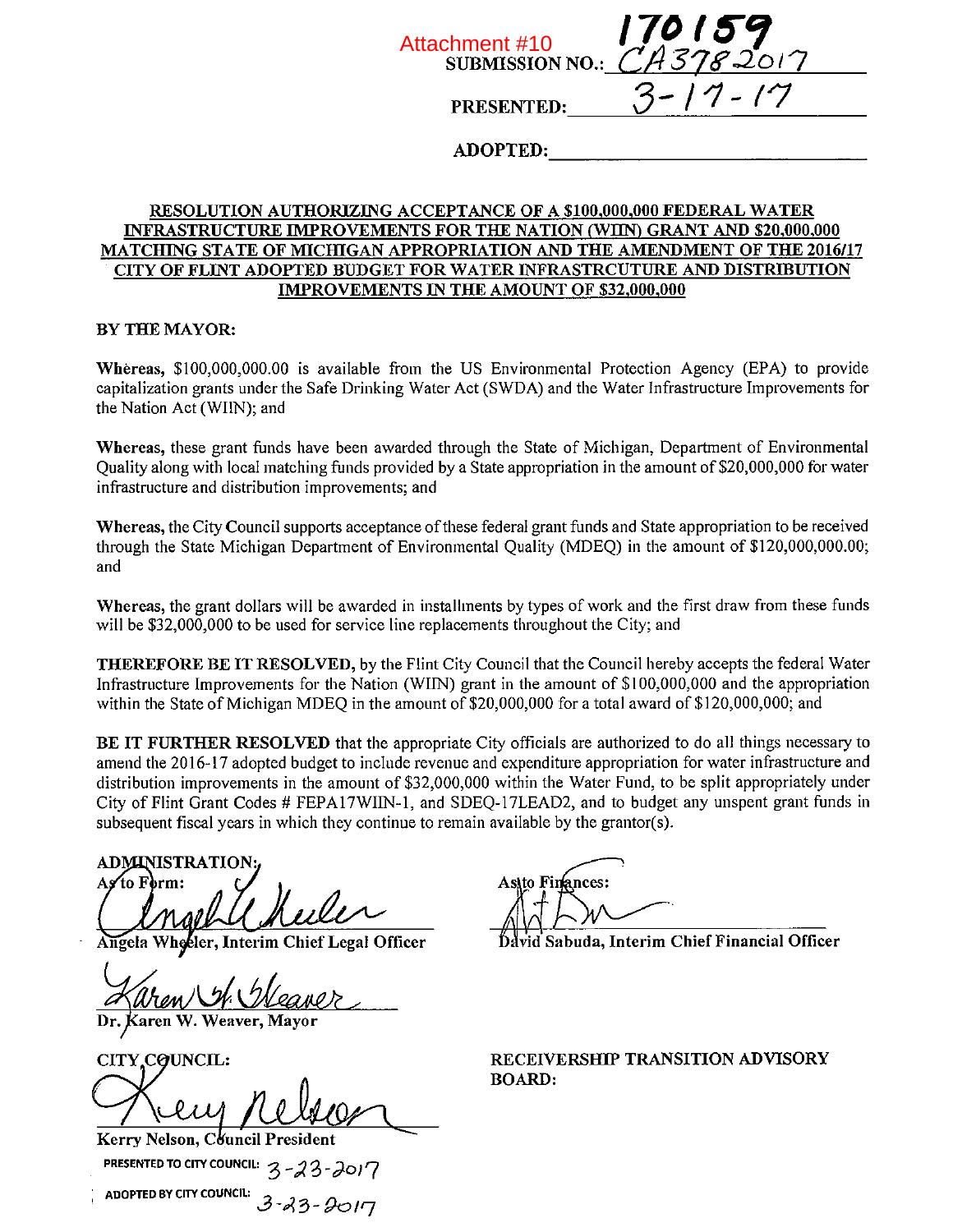## **DATE:** March 16, 2017

# Agenda Item Title: RESOLUTION AUTHORIZING ACCEPTANCE OF <sup>A</sup> \$100,000,000 FEDERAL WATER INFRASTRUCTURE IMPROVEMENTS FOR THE NATION, (WIIN) GRANT AND \$20,000,000 MATCHING STATE OF MICHIGAN APPROPRIATION AND THE AMENDMENT OF THE 2016/17 ADOPTED BUDGET FOR WATER INFRASTRUCTURE AND DISTRIBUTION IMPROVEMENTS IN THE AMOUNT OF \$32,000,000

Prepared By: Tamar Lewis, Budget & Grants Administrator and David L. Sabuda, Interim Chief Financial Officer

Background/Summary of Proposed Action: The City has been granted \$100,000,000.00 in WIN (Water Infrastructure Improvements for the Nation) monies from the USEPA through the State of Michigan. The local match requirement is also being funded by the State of Michigan, Department of Environmental Quality (MDEQ) \$20,000,000 State appropriation within their FY 2016/17 operating budget. Further, the FY 2016/17, City budget needs to be amended to include and appropriate such funds so that they can be recognized and spent. The funds will be provided on <sup>a</sup> reimbursement basis, following satisfactory completion of the listed grant activities and proof of products and deliverables.

The USEPA is distributing the WIN dollars in installments by type of work. The first installment to be received and appropriated by the City will be \$32,000,000 out of \$40,000,000 designated for service line replacement from the WIN grant and associated State match. There are currently five anticipated installments. They are as follows:

- 1. Corrosion Control Study \$1.5 million
- 2. Service Line Replacement \$40.0 million (\$32 million draw)
- 3. Water Treatment Facility \$58.5 million
- 4. Water Meters \$10.0 million

 $\lambda$ 

5. Water Transmission Lines - \$10.0 million

The project list above may change as the City works through the Drinking Water Revolving Loan water source selection process.

The attached resolution is accepting the full grant of \$100,000,000 from the USEPA, \$20,000,000 from the State of Michigan for <sup>a</sup> total award of \$120,000,000. The resolution also appropriates \$32,000,000 of the \$120,000,000 for service line replacement. The City was notified by the USEPA via telephone that the award has been made to the City of Flint on 3/16/2017.

Financial Implications: The City does not have available funds to pay for this work, and must follow the grant guidelines in order to have the full expense refunded by the grant without disallowed costs and/or repayment. The City must follow Federal guidelines related to Federal funds, and guidelines for local matching funds accompanying Federal grants.

**Budgeted Expenditure:** Yes  $\frac{X}{Y}$  No  $\frac{X}{Y}$  please explain, if no: The funds will be added to the budget and encumbered upon approval of this resolution.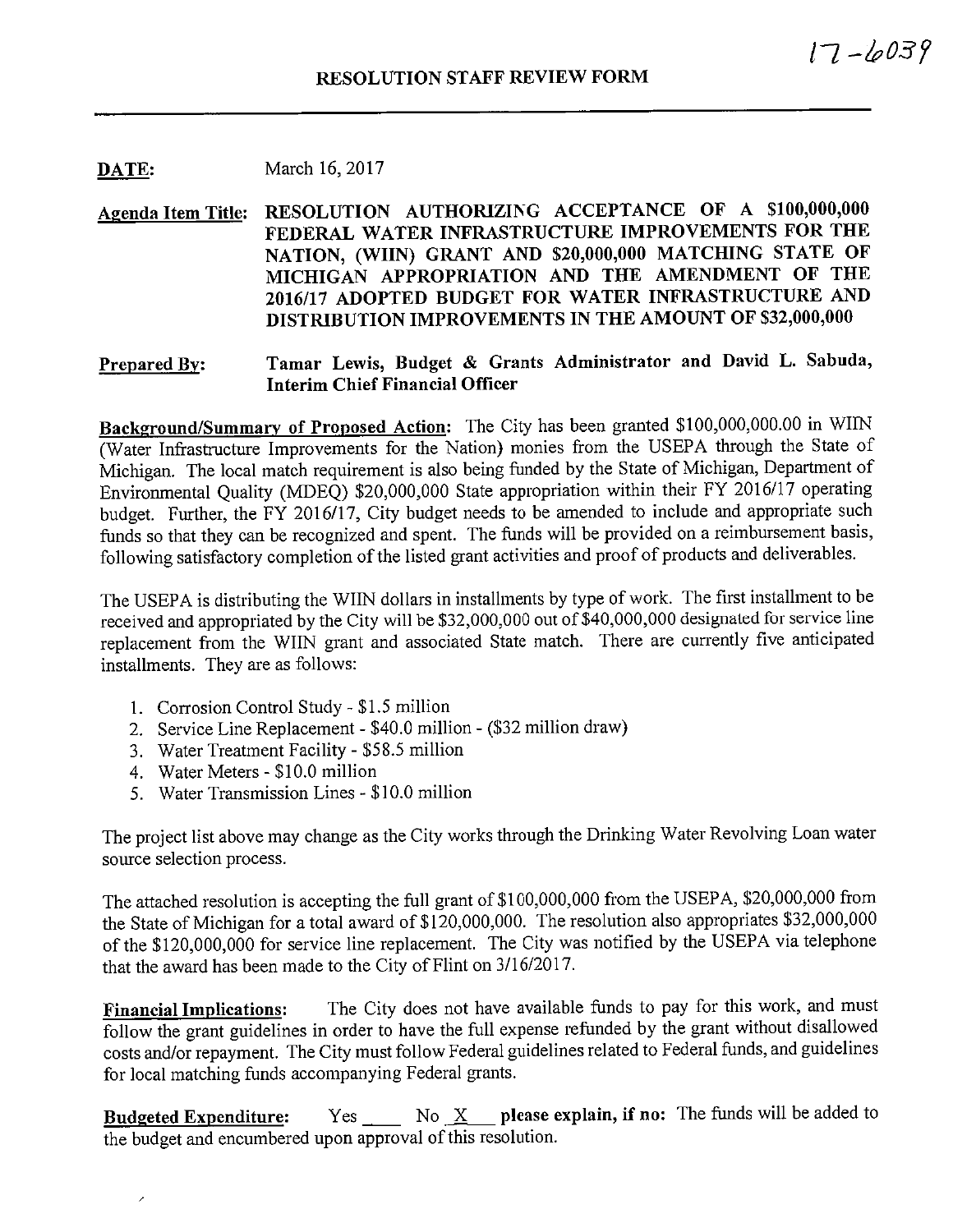Account  $\#s$ : 591 = Water Fund  $545.300$  = Water Plant – Capital Improvements 540.210 = Lead Service Line Replacement REVENUES: 538.500 = State Capital Grant Federal Pass-Through  $539.000 =$  State Grants **Account #s:**  $591 = \text{Water Fund}$  $545.300$  = Water Plant – Capital Improvements  $540.210$  = Lead Service Line Replacement EXPENSES:  $702.000$  = Wages and Salaries (Expenditure)  $709.000 =$  Overtime  $719.100$  = Direct Fringes 719.150 <sup>=</sup> Employer Pension — DB  $719.152$  = MERS Hybrid 719.157 <sup>=</sup> MERS Hybrid — DC  $719.200 =$  Other Fringes 719.310 = Employer Health Care Savings Plan  $801.012$  = Prof Services – Lead Line Repl. Ph2  $801.920$  = Restoration expenses - intracity Grant Code: FEPA17WIIN-1, MDEQ-17LEAD2

 $Pre-encumbered: Yes \t\t No \t\t X$  Requisition #

Other Implications (i.e., collective bargaining:

Staff Recommendation: Approval of this resolution is recommended.

 $\sum_{\mu}$ 

Approval:

David L. Sabuda Interim Chief Financial Officer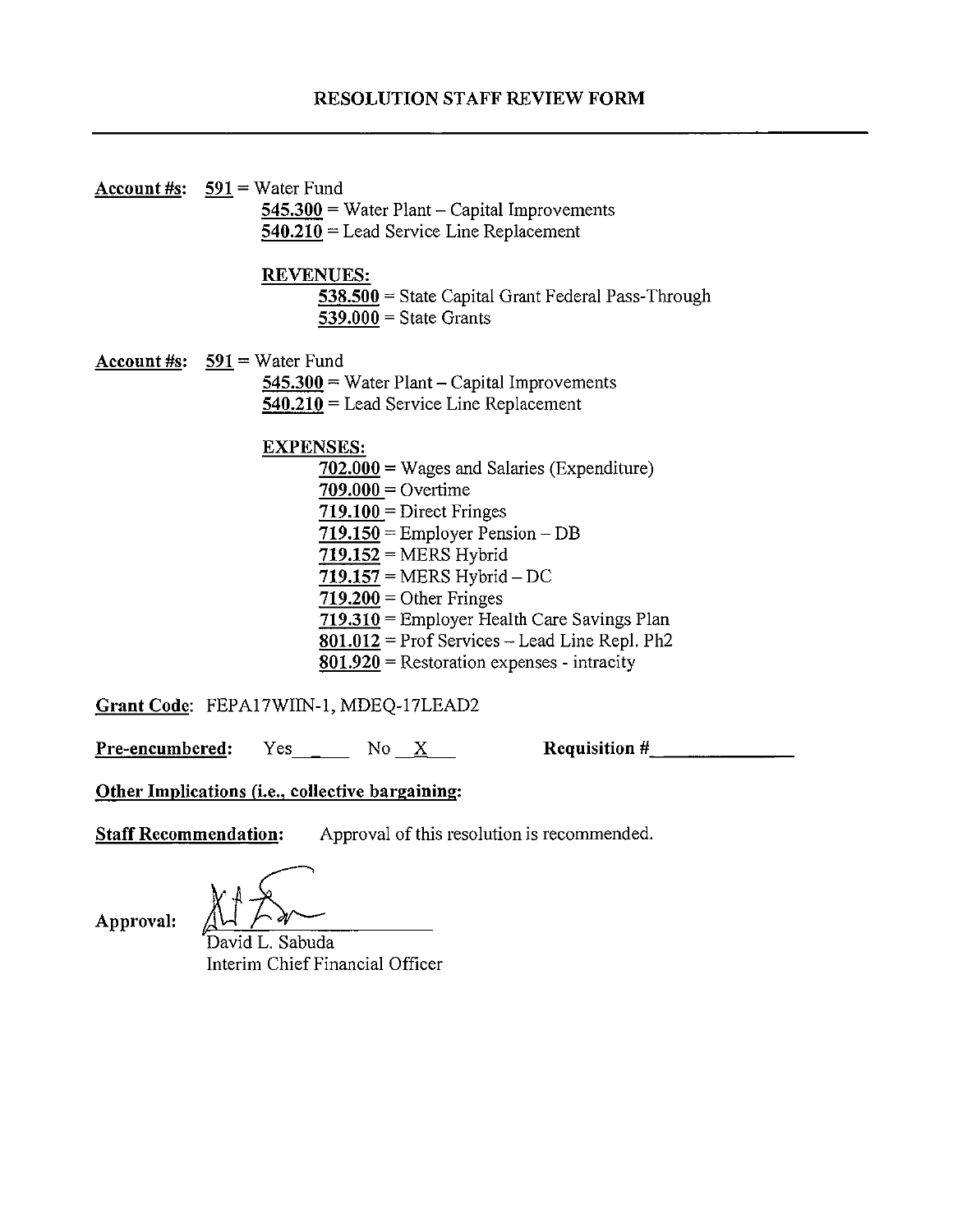# /700fl

#### ORDINANCE NO. 4084

An ordinance to amend the Code of the City of Flint by amending Chapter 18, Taxation; Funds; Purchasing; Article I, In General; Section 18-4.1, Service Charge in Lieu of Taxes for Housing Facilities for Certain Persons.

## IT IS HEREBY ORDAINED BY PEOPLE OF THE CITY OF FLINT:

Sec. 1. That the provisions of Chapter 18, Taxation; Funds; Purchasing; Article I, In General; Section 18-4.1, Service Charge in Lieu of Taxes for Housing Facilities for Certain Persons, shall be amended by adding subsection (u), which shall read in its entirety as follows:

(U) THE CITY ACKNOWLEDGES THAT COMMUNITIES FIRST, INC., A MICHIGAN NONPROFIT CORPORATION (THE "SPONSOR") HAS OFFERED, SUBJECT TO RECEIPT OF A MORTGAGE LOAN AND/OR ALLOCATION OF LOW INCOME HOUSING TAX CREDITS FROM THE MICHIGAN STATE HOUSING DEVELOPMENT AUTHORITY ("MSHDA"), TO ERECT, OWN AND OPERATE A HOUSING PROJECT IDENTIFIED AS "BERKLEY PLACE APARTMENTS" (THE "PROJECT") ON CERTAIN PROPERTY LOCATED IN THE CITY TO SERVE PERSONS AND FAMILIES OF LOW INCOME, AND THAT THE SPONSOR HAS OFFERED TO PAY THE CITY ON ACCOUNT OF THIS HOUSING DEVELOPMENT AN ANNUAL SERVICE CHARGE FOR PUBLIC SERVICES IN LIEU OF AD VALOREM TAXES.

THE CITY ACKNOWLEDGES THAT THE PARTNERSHIP SHALL BE AFFORDED TAX BENEFITS OF PAYING A SERVICE CHARGE IN LIEU OF AD VALOREM TAXES (BUT NOT IN LIEU OF PAYMENT OF SPECIAL ASSESSMENTS INCLUDING, BUT NOT LIMITED TO THE STREET LIGHTING SPECIAL ASSESSMENT). THE CITY FURTHER ACKNOWLEDGES THAT THE PARTNERSHIP FITS WITHIN THE CLASS AS DESCRIBED IN §18-4.3 BELOW. THE ANNUAL SERVICE CHARGE FOR THE CLASS OF PERSONS OF LOW AND MODERATE INCOME SHALL BE EQUAL TO FOUR PERCENT (4%) OF THE ANNUAL SHELTER RENTS, EXCLUSIVE OF CHARGES FOR GAS, ELECTRICITY, HEAT, OR OTHER UTILITIES FURNISHED TO THE OCCUPANTS, INCLUDING THE PORTION OF RENT PAYABLE UNDER ANY GOVERNMENTAL SUBSIDY. NOTWITHSTANDING THE FOREGOING, THE ANNUAL SERVICE CHARGE SHALL NOT EXCEED AD VALOREM PROPERTY TAXES THAT WOULD BE ASSESSED OR PAID ABSENT THIS TAX EXEMPTION.

Sec. 2. This ordinance shall become effective immediately upon publication.

Adopted this \_\_\_\_\_\_\_\_\_\_ day of

2017A.D.

D . Karen W. Weaver, Mayor

**APPROVED AS TO FORM:** 

Angela Wheeler, Acting Legal Officer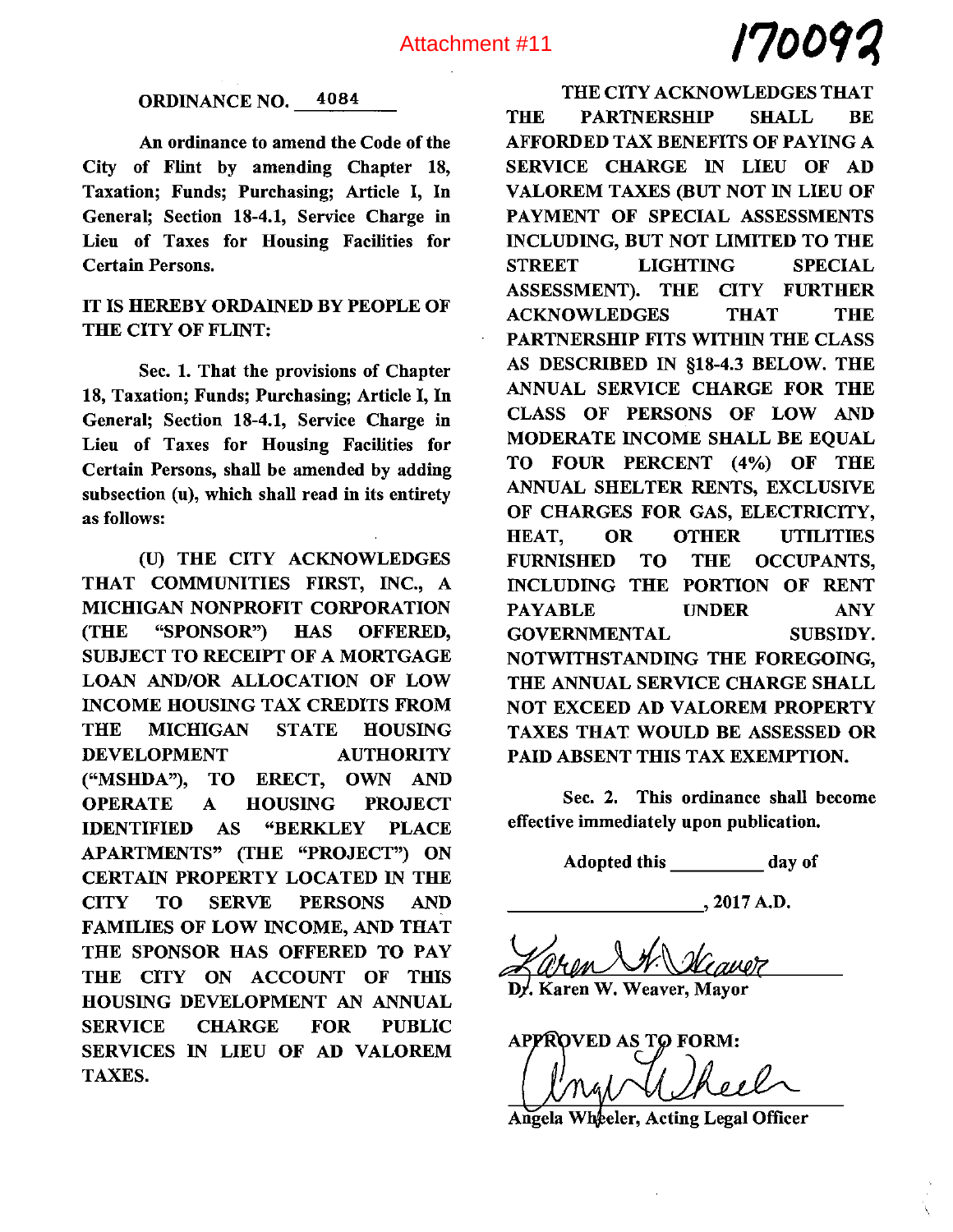# Inez Brown, City Clerk

 $\overline{a}$ 

PRESENTED To CITY COUNCIL: ADOPTED BY Cliv COUNCIL:  $2 - 37 - 2017$ 

 $\sim$   $\pm$ 

 $\hat{\zeta}$